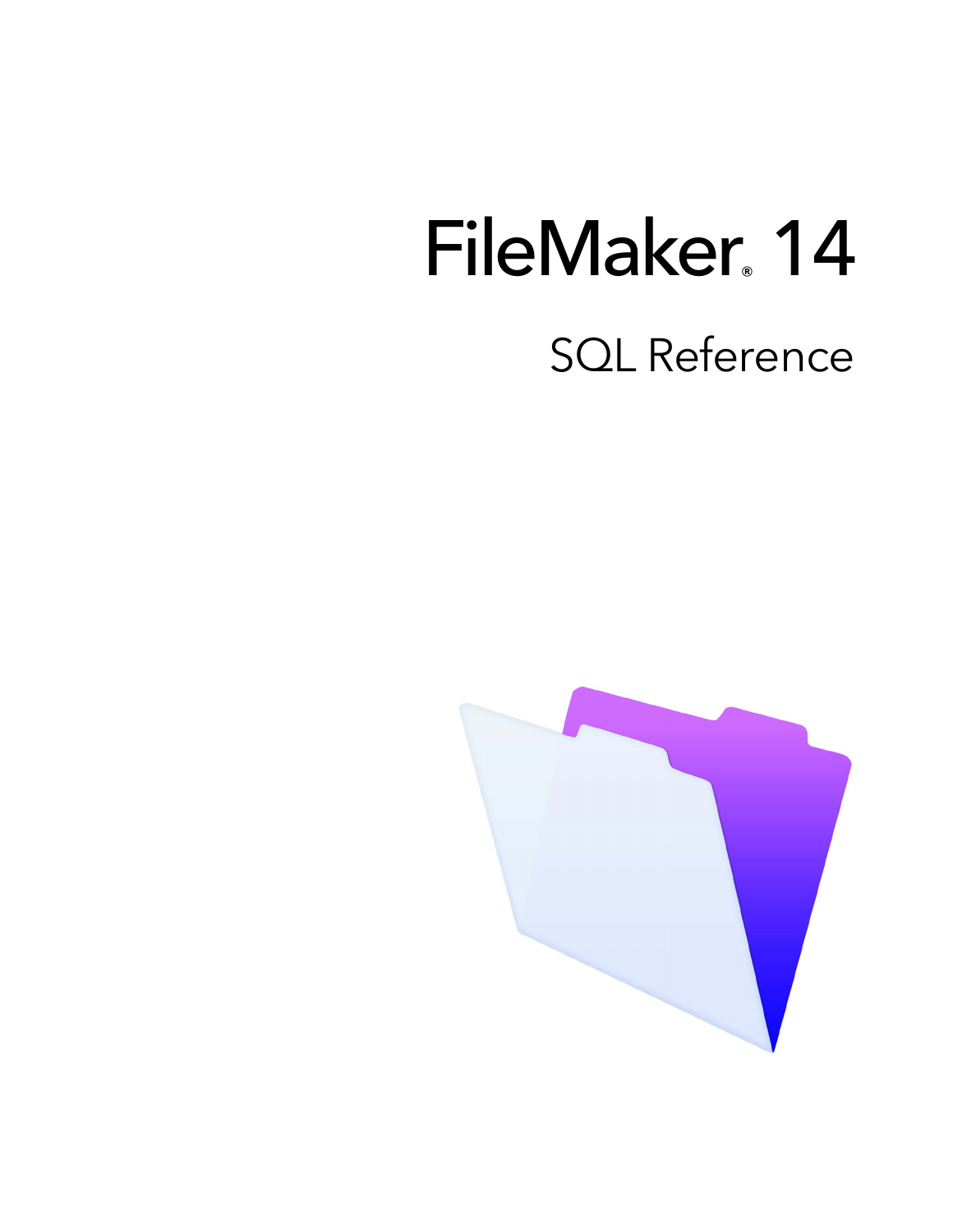© 2013-2015 FileMaker, Inc. All Rights Reserved.

FileMaker, Inc. 5201 Patrick Henry Drive Santa Clara, California 95054

FileMaker and FileMaker Go are trademarks of FileMaker, Inc. registered in the U.S. and other countries. The file folder logo and FileMaker WebDirect are trademarks of FileMaker, Inc. All other trademarks are the property of their respective owners.

FileMaker documentation is copyrighted. You are not authorized to make additional copies or distribute this documentation without written permission from FileMaker. You may use this documentation solely with a valid licensed copy of FileMaker software.

All persons, companies, email addresses, and URLs listed in the examples are purely fictitious and any resemblance to existing persons, companies, email addresses, or URLs is purely coincidental. Credits are listed in the Acknowledgements documents provided with this software. Mention of third-party products and URLs is for informational purposes only and constitutes neither an endorsement nor a recommendation. FileMaker, Inc. assumes no responsibility with regard to the performance of these products.

For more information, visit our website at http://www.filemaker.com.

Edition: 01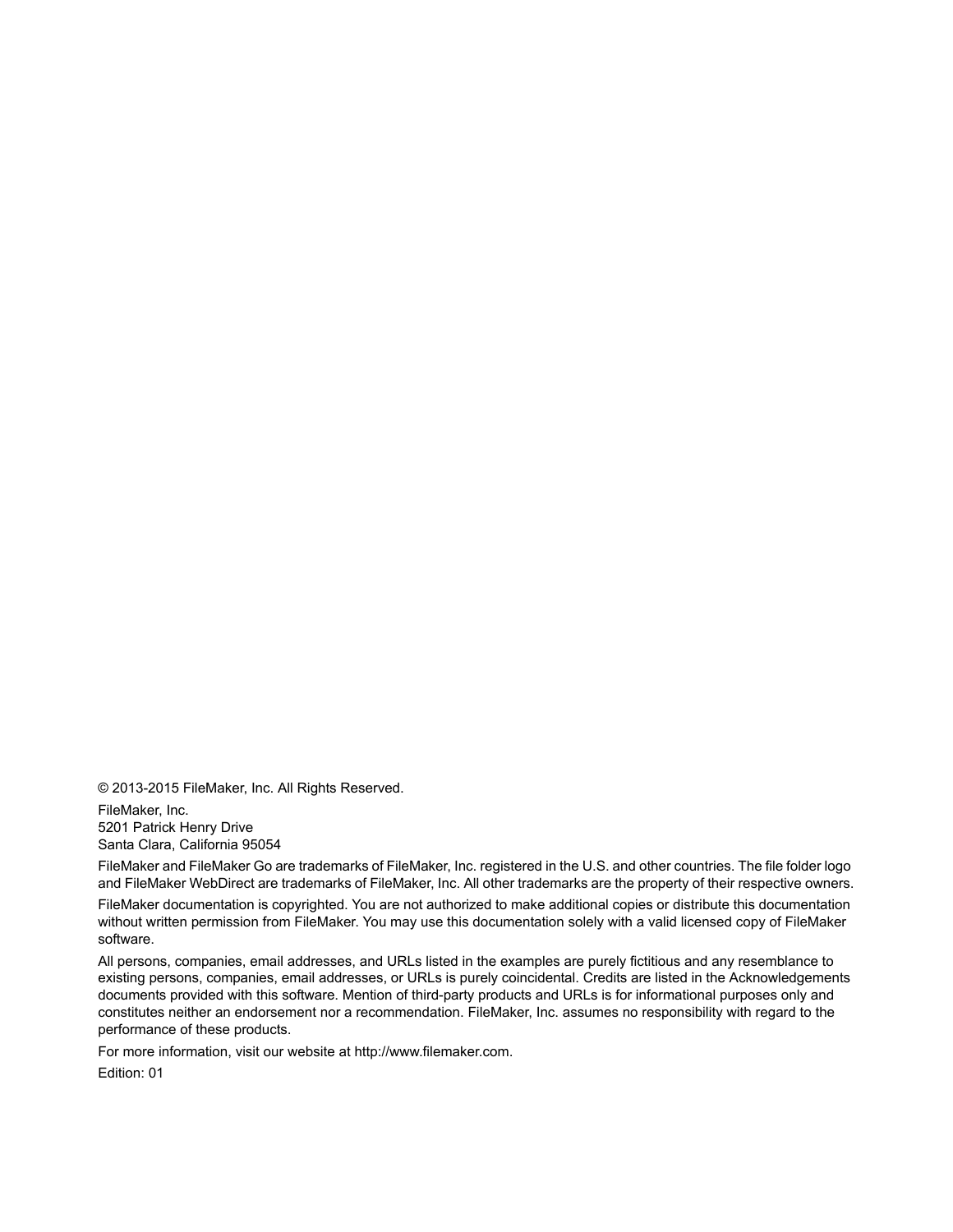# **Contents**

| <b>Chapter 1</b><br><b>Introduction</b>                       |        |
|---------------------------------------------------------------|--------|
|                                                               | 5      |
| About this reference<br>Where to find FileMaker documentation | 5<br>5 |
| About SQL                                                     | 5      |
| Using a FileMaker database as a data source                   | 6      |
| Using the ExecuteSQL function                                 | 6      |
|                                                               |        |
| <b>Chapter 2</b>                                              |        |
| <b>Supported standards</b>                                    | 7      |
| Support for Unicode characters                                | 7      |
| <b>SQL</b> statements                                         | 7      |
| <b>SELECT</b> statement                                       | 8      |
| <b>SQL</b> clauses                                            | 9      |
| <b>FROM</b> clause                                            | 9      |
| <b>WHERE</b> clause                                           | 10     |
| <b>GROUP BY clause</b>                                        | 11     |
| <b>HAVING clause</b>                                          | 11     |
| <b>UNION</b> operator                                         | 12     |
| <b>ORDER BY clause</b>                                        | 12     |
| OFFSET and FETCH FIRST clauses                                | 13     |
| FOR UPDATE clause                                             | 14     |
| <b>DELETE</b> statement                                       | 17     |
| <b>INSERT</b> statement                                       | 17     |
| <b>UPDATE</b> statement                                       | 19     |
| <b>CREATE TABLE statement</b>                                 | 20     |
| <b>ALTER TABLE statement</b>                                  | 21     |
| <b>CREATE INDEX statement</b>                                 | 22     |
| <b>DROP INDEX statement</b>                                   | 22     |
| SQL expressions                                               | 23     |
| Field names                                                   | 23     |
| Constants                                                     | 23     |
| Exponential/scientific notation                               | 24     |
| Numeric operators                                             | 24     |
| Character operators                                           | 25     |
| Date operators                                                | 25     |
| Relational operators                                          | 25     |
| Logical operators                                             | 27     |
| Operator precedence                                           | 27     |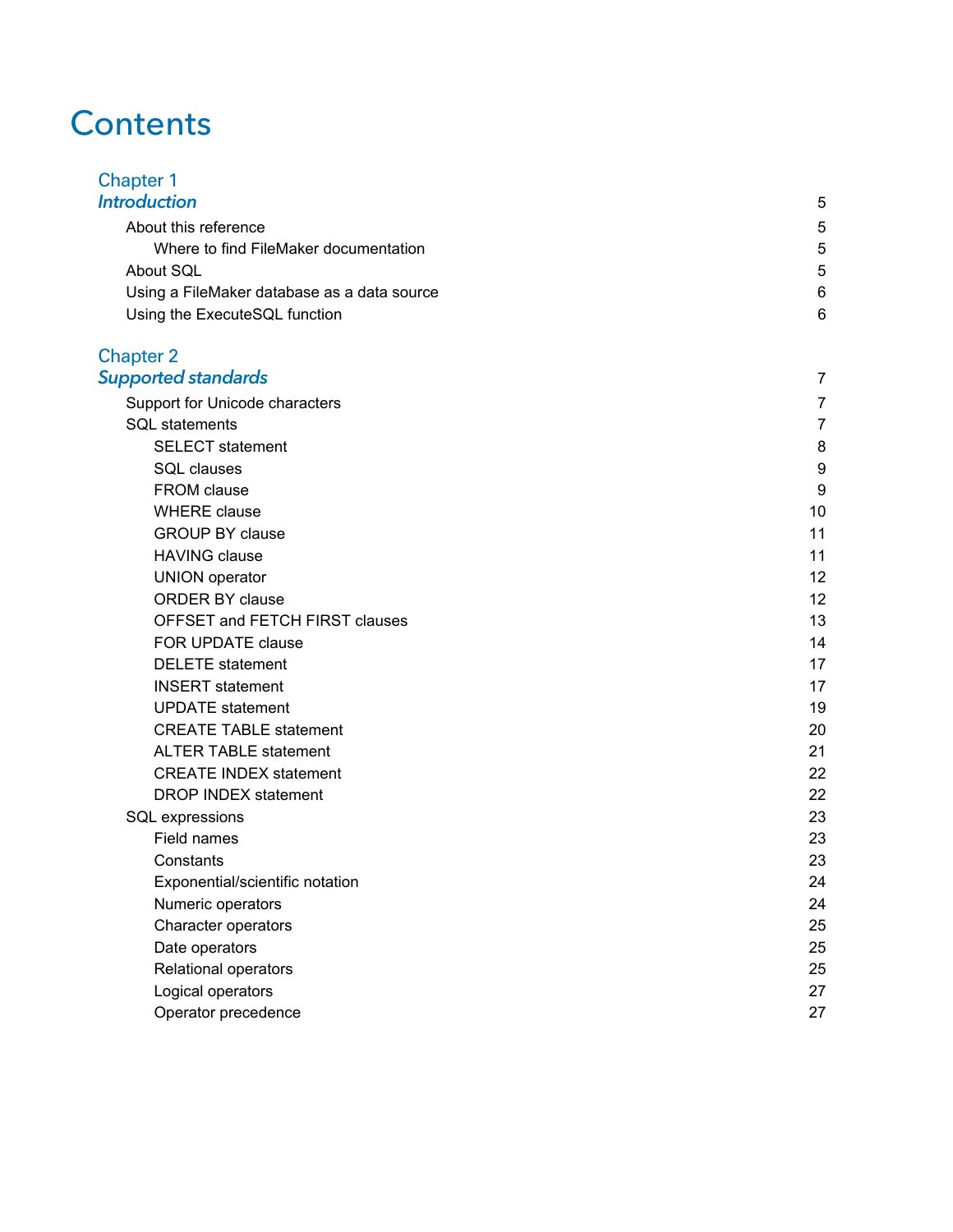| <b>SQL</b> functions                    | 28 |
|-----------------------------------------|----|
| Aggregate functions                     | 28 |
| Functions that return character strings | 29 |
| Functions that return numbers           | 30 |
| Functions that return dates             | 32 |
| Conditional functions                   | 32 |
| Reserved SQL keywords                   | 34 |
|                                         |    |

#### **Index** 37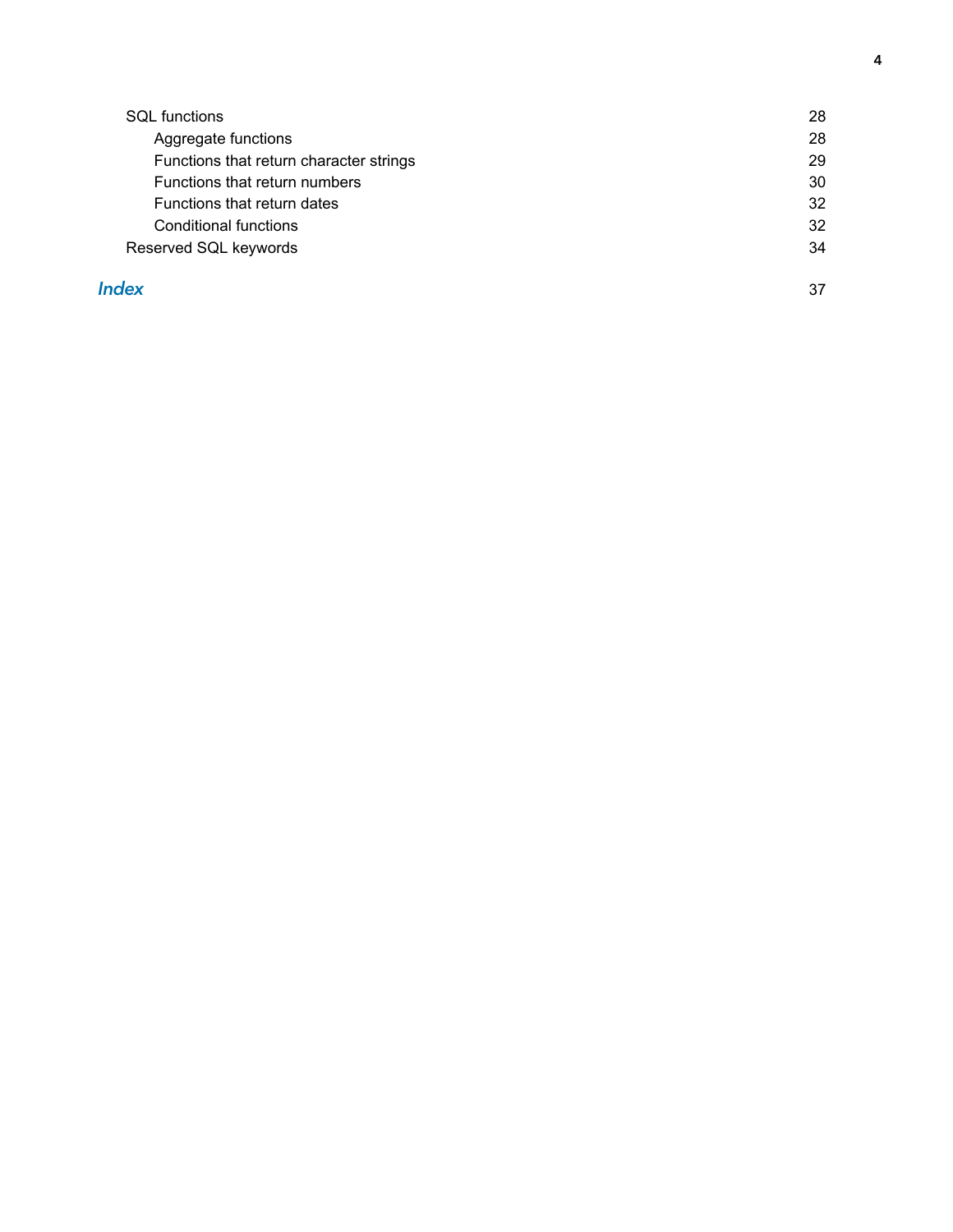# <span id="page-4-0"></span>Chapter 1 Introduction

As a database developer, you can use FileMaker Pro to create database solutions without any knowledge of SQL. But if you have some knowledge of SQL, you can use a FileMaker database file as an ODBC or JDBC data source, sharing your data with other applications using ODBC and JDBC. You can also use the FileMaker Pro ExecuteSQL function to retrieve data from any table occurrence within a FileMaker Pro database.

This reference describes the SQL statements and standards supported by FileMaker. The FileMaker ODBC and JDBC client drivers support all of the SQL statements described in this reference. The FileMaker Pro ExecuteSQL function supports only the SELECT statement.

# <span id="page-4-1"></span>About this reference

- 1 For information on using ODBC and JDBC with previous versions of FileMaker Pro, see <http://www.filemaker.com/documentation>.
- 1 This reference assumes that you are familiar with the basics of using FileMaker Pro functions, coding ODBC and JDBC applications, and constructing SQL queries. Refer to a third-party book for more information on these topics.
- 1 This reference uses "FileMaker Pro" to refer to both FileMaker Pro and FileMaker Pro Advanced, unless describing specific FileMaker Pro Advanced features.

## <span id="page-4-4"></span><span id="page-4-2"></span>Where to find FileMaker documentation

- 1 In FileMaker Pro, choose **Help** menu > **Product Documentation**.
- 1 In FileMaker Server Admin Console, choose **Help** menu > **FileMaker Server Product Documentation**.
- 1 To learn about, view, or download additional FileMaker documentation, visit <http://www.filemaker.com/documentation>.

# <span id="page-4-3"></span>About SQL

SQL, or Structured Query Language, is a programming language that was designed to query data from a relational database. The primary statement used to query a database is the SELECT statement.

In addition to language for querying a database, SQL provides statements for performing data manipulation, which allow you to add, update, and delete data.

SQL also provides statements for performing data definition. These statements allow you to create and modify tables and indexes.

The SQL statements and standards supported by FileMaker are described in [chapter](#page-6-3) 2, ["Supported standards."](#page-6-3)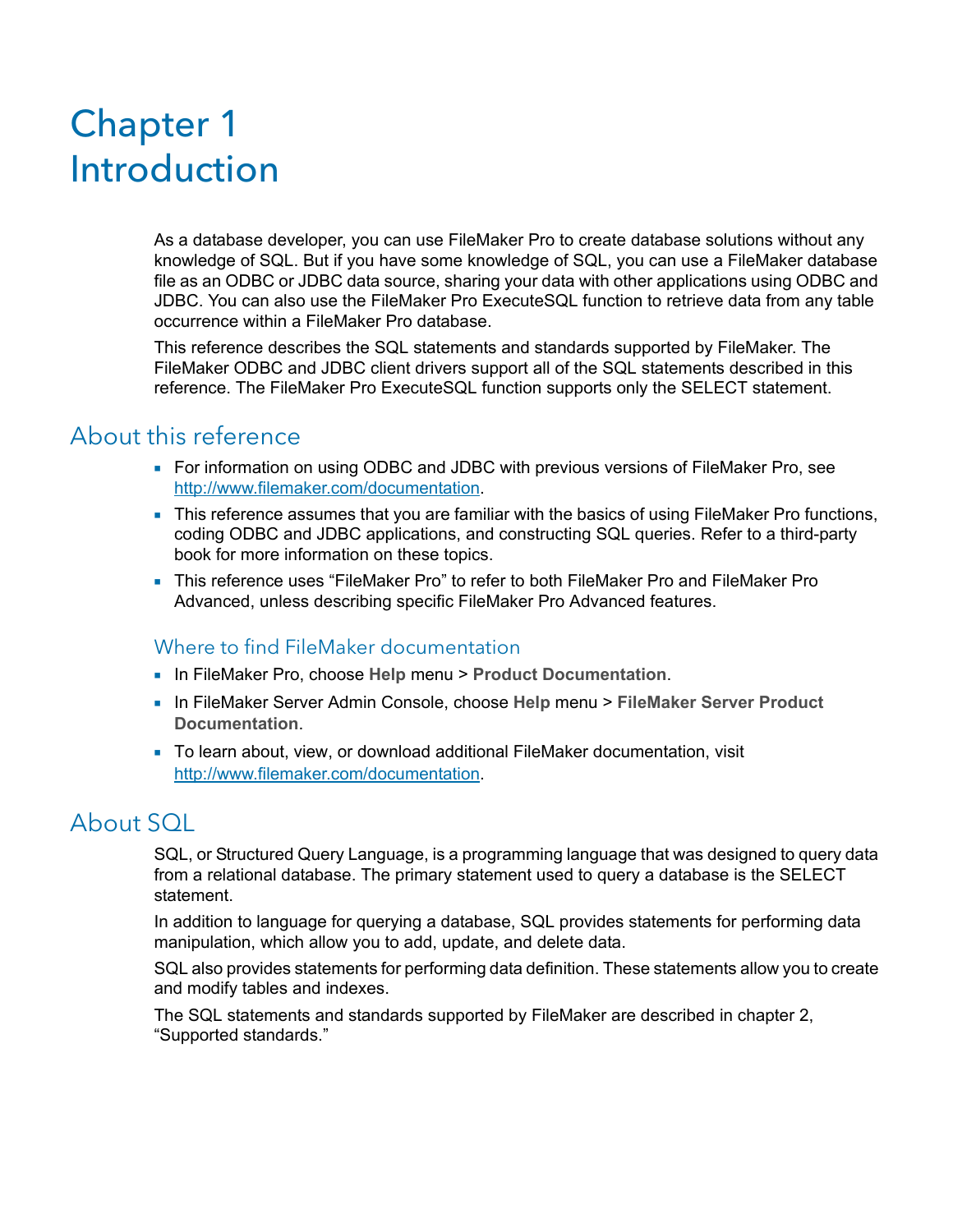# <span id="page-5-0"></span>Using a FileMaker database as a data source

When you host a FileMaker database as an ODBC or JDBC data source, FileMaker data can be shared with ODBC- and JDBC-compliant applications. The applications connect to the FileMaker data source using the FileMaker client drivers, construct and execute the SQL queries using ODBC or JDBC, and process the data retrieved from the FileMaker database solution.

See *FileMaker ODBC and JDBC Guide* for extensive information on how you can use FileMaker software as a data source for ODBC and JDBC applications.

The FileMaker ODBC and JDBC client drivers support all of the SQL statements described in this reference.

# <span id="page-5-1"></span>Using the ExecuteSQL function

<span id="page-5-2"></span>The FileMaker Pro ExecuteSQL function lets you retrieve data from table occurrences named in the relationships graph but independent of any defined relationships. You can retrieve data from multiple tables without creating table joins or any relationship between the tables. In some cases, you may be able to reduce the complexity of your relationships graph by using the ExecuteSQL function.

The fields you query with the ExecuteSQL function do not have to be on any layout, so you can use the ExecuteSQL function to retrieve data independent of any layout context. Because of this context independence, using the ExecuteSQL function in scripts may improve the portability of the scripts. You can use the ExecuteSQL function anywhere you can specify calculations, including for charting and reporting.

The ExecuteSQL function supports only the SELECT statement, described in the section ["SELECT statement" on page](#page-7-1) 8.

Also, the ExecuteSQL function accepts only the SQL-92 syntax ISO date and time formats with no braces ({}). The ExecuteSQL function does not accept the ODBC/JDBC format date, time, and timestamp constants in braces.

For information about the syntax and use of the ExecuteSQL function, see FileMaker Pro Help.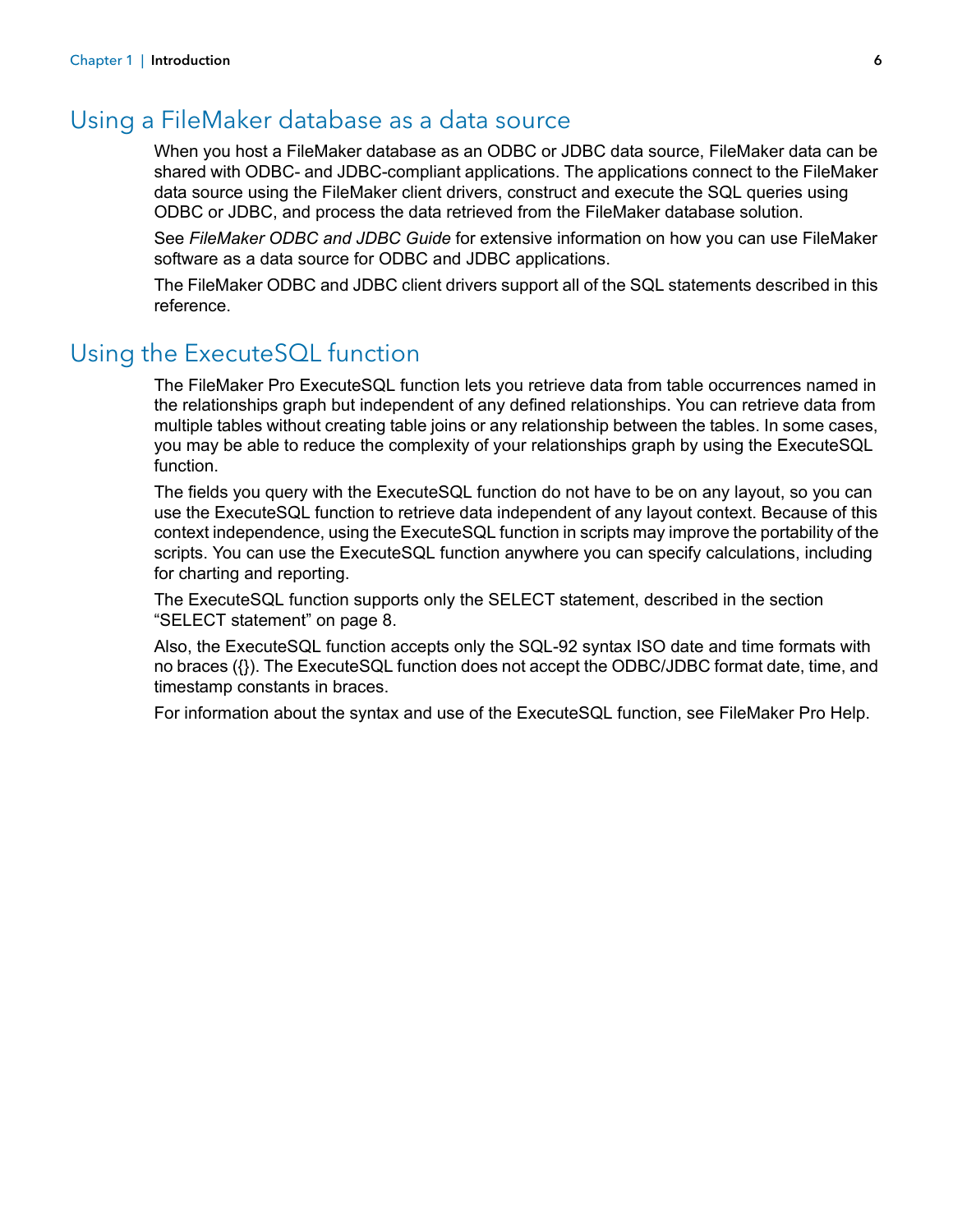# <span id="page-6-3"></span><span id="page-6-0"></span>Chapter 2 Supported standards

<span id="page-6-4"></span>This reference describes the SQL statements and constructs supported by FileMaker. The FileMaker ODBC and JDBC client drivers support all of the SQL statements described in this chapter. The FileMaker Pro ExecuteSQL function supports only the SELECT statement.

Use the client drivers to access a FileMaker database solution from an ODBC- or JDBC-compliant application. The FileMaker database solution can be hosted by either FileMaker Pro or FileMaker Server.

- <span id="page-6-7"></span>■ The ODBC client driver supports ODBC 3.5 Level 1 with some features of Level 2.
- <span id="page-6-8"></span>1 The JDBC client driver provides partial support for the JDBC 3.0 specification.
- The ODBC and JDBC client drivers both support SQL-92 entry-level conformance, with some SQL-92 intermediate features.

# <span id="page-6-1"></span>Support for Unicode characters

<span id="page-6-6"></span>The ODBC and JDBC client drivers support the Unicode API. However, if you're creating a custom application that uses the client drivers, use ASCII for field names, table names, and filenames (in case a non-Unicode query tool or application is used).

<span id="page-6-10"></span>Note To insert and retrieve Unicode data, use SQL C WCHAR.

# <span id="page-6-2"></span>SQL statements

<span id="page-6-9"></span>The ODBC and JDBC client drivers provide support for the following SQL statements:

- SELECT [\(page](#page-7-0) 8)
- DELETE [\(page](#page-16-0) 17)
- **INSERT** ([page](#page-16-1) 17)
- $\blacksquare$  UPDATE [\(page](#page-18-0) 19)
- CREATE TABLE [\(page](#page-19-0) 20)
- **-** ALTER TABLE [\(page](#page-20-0) 21)
- CREATE INDEX [\(page](#page-21-0) 22)
- DROP INDEX [\(page](#page-21-1) 22)

The client drivers also support FileMaker data type mapping to ODBC SQL and JDBC SQL data types. See *FileMaker ODBC and JDBC Guide* for data type conversions. For more information on constructing SQL queries, refer to a third-party book.

<span id="page-6-5"></span>Note The ODBC and JDBC client drivers do not support FileMaker portals.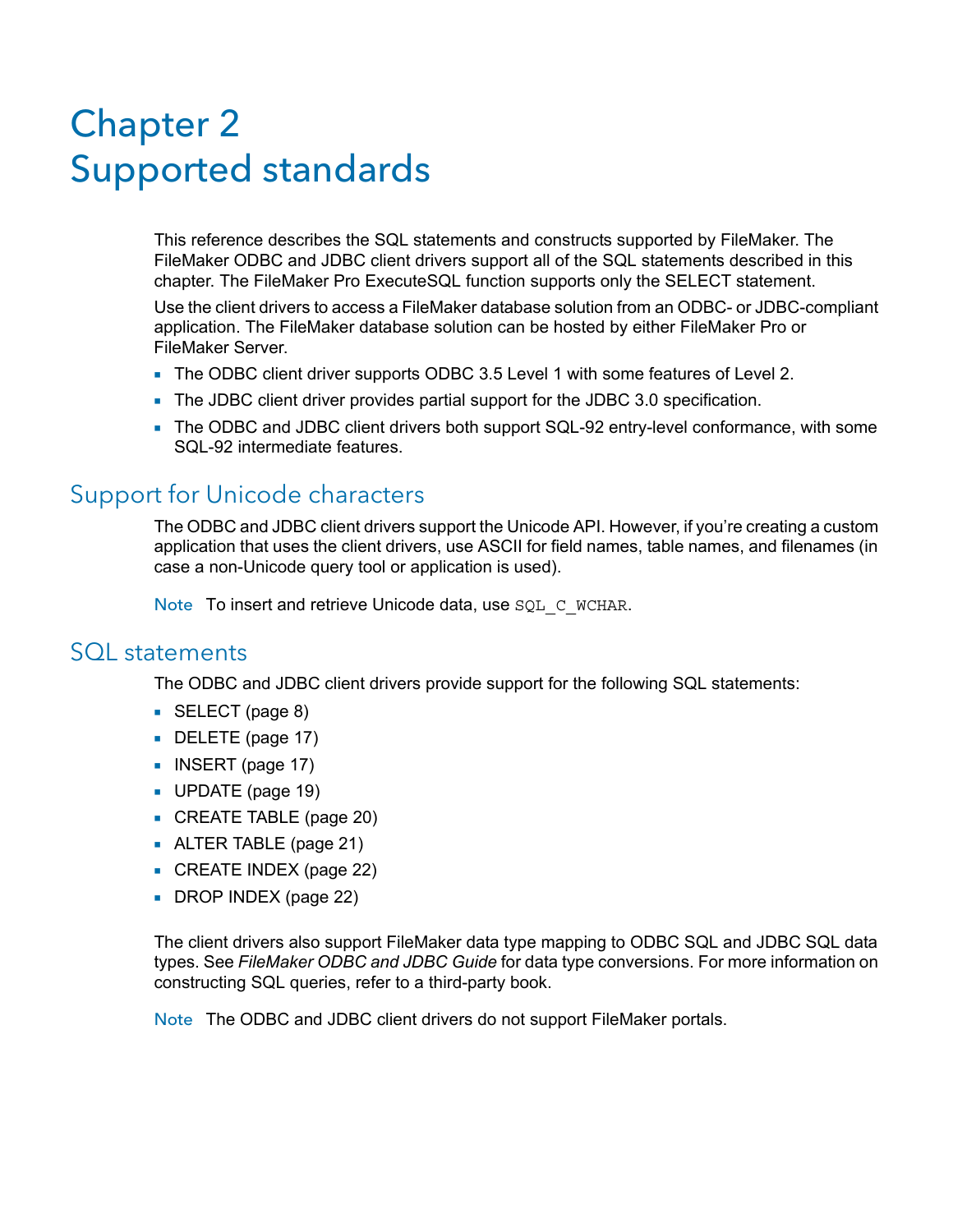#### <span id="page-7-4"></span><span id="page-7-1"></span><span id="page-7-0"></span>SELECT statement

Use the SELECT statement to specify which columns you're requesting. Follow the SELECT statement with the column expressions (similar to field names) you want to retrieve (for example, last name). Expressions can include mathematical operations or string manipulation (for example,  $SALARY * 1.05$ ).

The SELECT statement can use a variety of clauses:

```
SELECT [DISTINCT] \{ * \} column expression [[AS] column alias],...}
FROM table name [table alias], ...
[ WHERE expr1 rel_operator expr2 ]
[ GROUP BY {column_expression, ...} ]
[ HAVING expr1 rel_operator expr2 ]
[ UNION [ALL] (SELECT...) ]
[ ORDER BY \{sort expression [DESC | ASC] \}, ... ]
[ OFFSET n {ROWS | ROW} ]
[ FETCH FIRST [ n [ PERCENT ] ] { ROWS | ROW } {ONLY | WITH TIES } ]
[ FOR UPDATE [OF {column_expression, ...}] ]
```
Items in brackets are optional.

column alias can be used to give the column a more descriptive name, or to abbreviate a longer column name. For example, to assign the alias department to the column dept:

<span id="page-7-5"></span><span id="page-7-3"></span><span id="page-7-2"></span>SELECT dept AS department FROM emp

Field names can be prefixed with the table name or the table alias. For example, EMP. LAST\_NAME or E.LAST\_NAME, where E is the alias for the table EMP.

The DISTINCT operator can precede the first column expression. This operator eliminates duplicate rows from the result of a query. For example:

SELECT DISTINCT dept FROM emp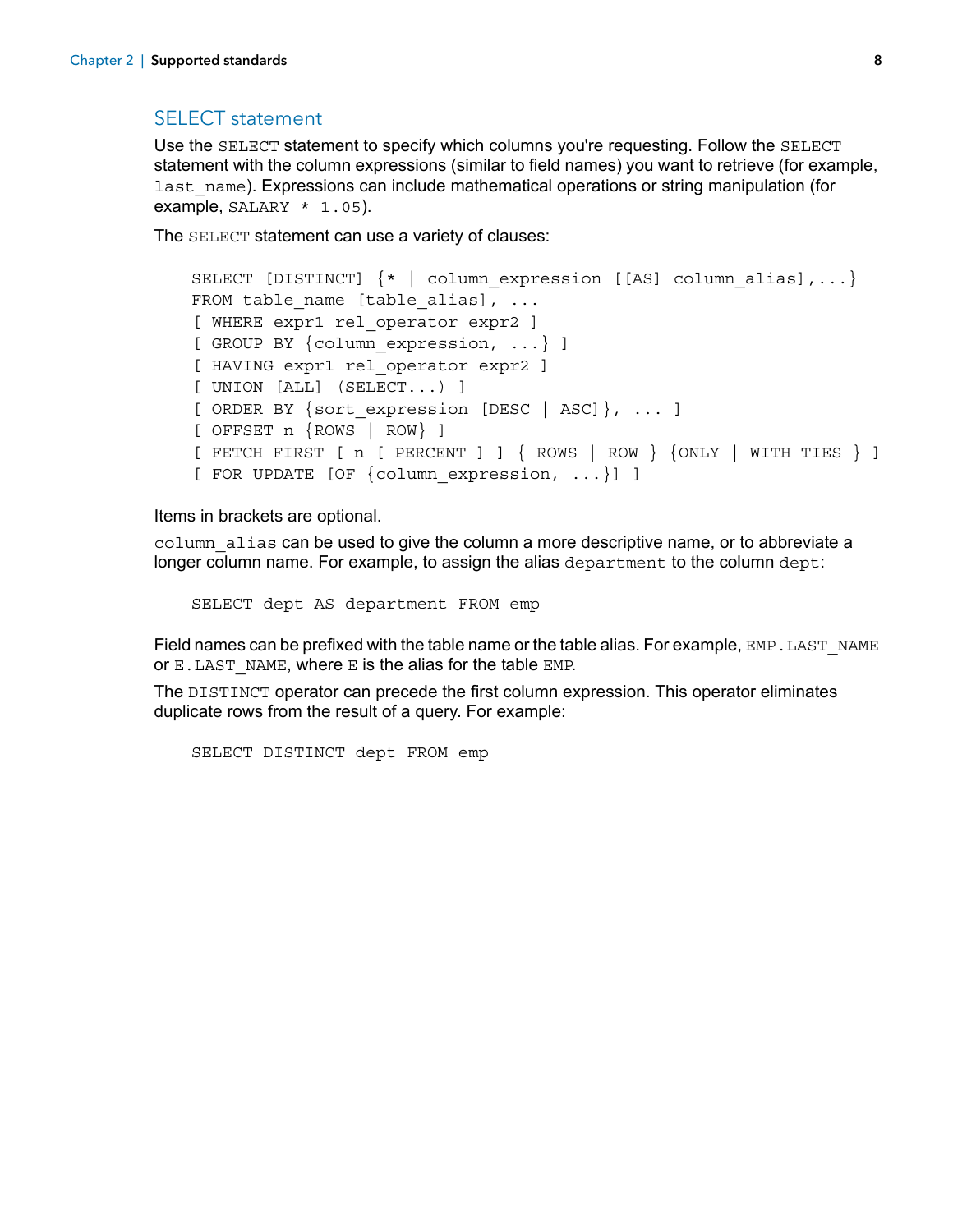#### <span id="page-8-0"></span>SQL clauses

The ODBC and JDBC client drivers provide support for the following SQL clauses.

| Use this SQL clause   | To                                                                                                                                                                                                                           |
|-----------------------|------------------------------------------------------------------------------------------------------------------------------------------------------------------------------------------------------------------------------|
| FROM (page 9)         | Indicate which tables are used in the SELECT statement.                                                                                                                                                                      |
| WHERE (page 10)       | Specify the conditions that records must meet to be retrieved (like a FileMaker Pro find<br>request).                                                                                                                        |
| GROUP BY (page 11)    | Specify the names of one or more fields by which the returned values should be grouped.<br>This clause is used to return a set of aggregate values by returning one row for each group<br>(like a FileMaker Pro subsummary). |
| HAVING (page 11)      | Specify conditions for groups of records (for example, display only the departments that<br>have salaries totaling more than \$200,000).                                                                                     |
| UNION (page 12)       | Combine the results of two or more $SELECT$ statements into a single result.                                                                                                                                                 |
| ORDER BY (page 12)    | Indicate how the records are sorted.                                                                                                                                                                                         |
| OFFSET (page 13)      | State the number of rows to be skipped before starting to retrieve rows.                                                                                                                                                     |
| FETCH FIRST (page 13) | Specify the number of rows to be retrieved. No more than the specified number of rows are<br>returned although fewer rows may be returned if the query yields less than the number of<br>rows specified.                     |
| FOR UPDATE (page 14)  | Perform Positioned Updates or Positioned Deletes via SQL cursors.                                                                                                                                                            |

Note If you attempt to retrieve data from a table with no columns, the SELECT statement returns nothing.

#### <span id="page-8-2"></span><span id="page-8-1"></span>FROM clause

The FROM clause indicates the tables that are used in the SELECT statement. The format is:

```
FROM table name [table alias] [, table name [table alias]]
```
table name is the name of a table in the current database. The table name must begin with an alphabetic character. If the table name begins with other than an alphabetic character, enclose it in double quotation marks (quoted identifier).

<span id="page-8-3"></span>table alias can be used to give the table a more descriptive name, to abbreviate a longer table name, or to include the same table in the query more than once (for example, in self-joins).

Field names begin with an alphabetic character. If the field name begins with other than an alphabetic character, enclose it in double quotation marks (quoted identifier). For example, the ExecuteSQL statement for the field named LASTNAME is:

SELECT " LASTNAME" from emp

Field names can be prefixed with the table name or the table alias. For example, given the table specification FROM employee E, you can refer to the LAST\_NAME field as E.LAST\_NAME. Table aliases must be used if the SELECT statement joins a table to itself. For example:

```
SELECT * FROM employee E, employee F WHERE E.manager id =
F.employee_id
```
The equal sign (=) includes only matching rows in the results.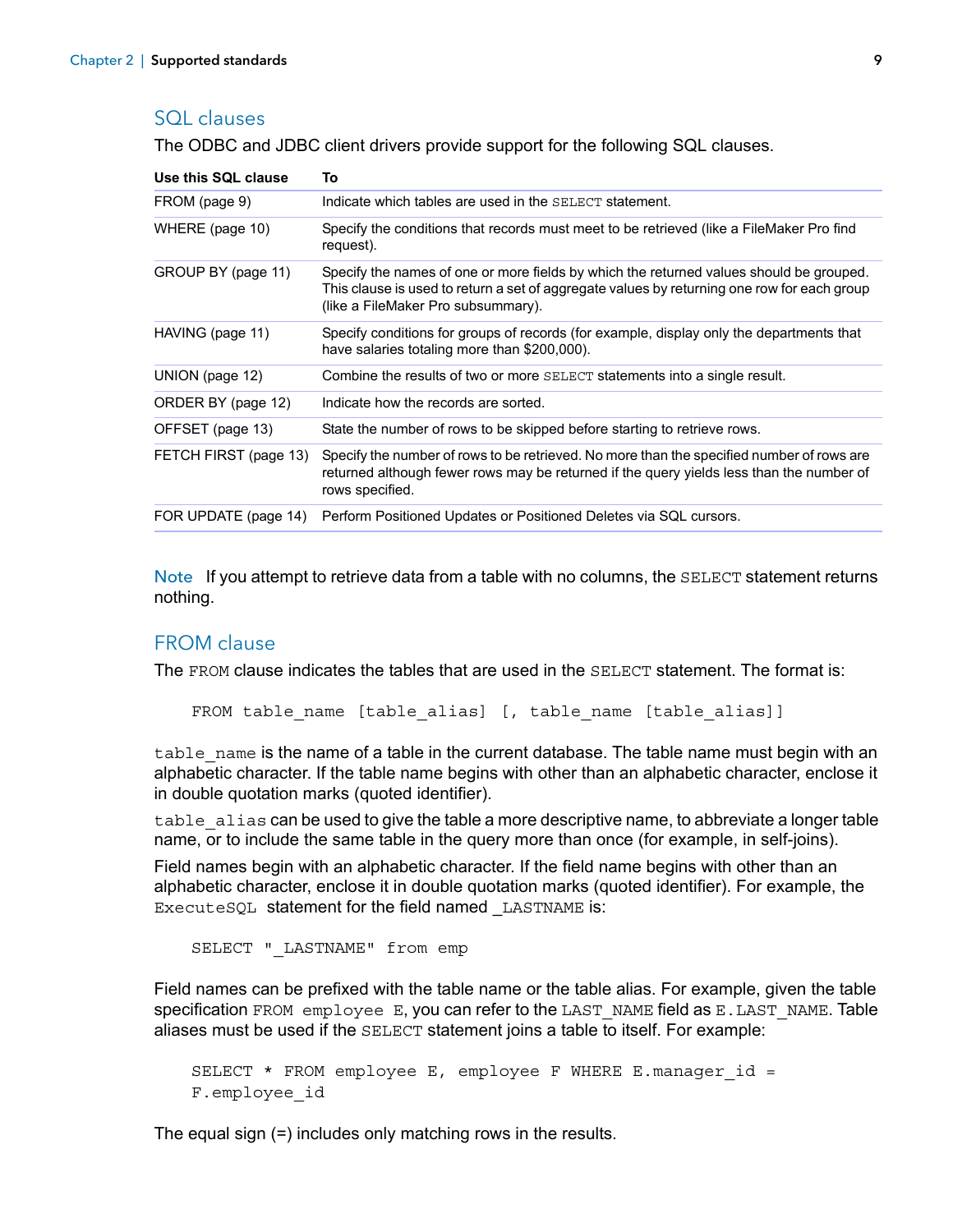If you are joining more than one table, and you want to discard all rows that don't have corresponding rows in both source tables, you can use INNER JOIN. For example:

```
SELECT *
   FROM Salespeople INNER JOIN Sales Data
   ON Salespeople.Salesperson_ID = Sales_Data.Salesperson_ID
```
If you are joining two tables, but you don't want to discard rows of the first table (the "left" table), you can use LEFT OUTER JOIN.

```
SELECT * 
   FROM Salespeople LEFT OUTER JOIN Sales Data
   ON Salespeople.Salesperson ID = Sales Data.Salesperson ID
```
Every row from the "Salespeople" table will appear in the joined table.

#### **Notes**

- <span id="page-9-4"></span><span id="page-9-1"></span>• RIGHT OUTER JOIN is not currently supported.
- 1 FULL OUTER JOIN is not currently supported.

#### <span id="page-9-5"></span><span id="page-9-0"></span>WHERE clause

The WHERE clause specifies the conditions that records must meet to be retrieved. The WHERE clause contains conditions in the form:

WHERE expr1 rel operator expr2

expr1 and expr2 can be field names, constant values, or expressions.

rel operator is the relational operator that links the two expressions. For example, the following SELECT statement retrieves the names of employees who make \$20,000 or more.

```
SELECT last name, first name FROM emp WHERE salary >= 20000
```
The WHERE clause can also use expressions such as these:

```
WHERE expr1 IS NULL
WHERE NOT expr2
```
Note If you use fully qualified names in the SELECT (projection) list, you must also use fully qualified names in the related WHERE clause.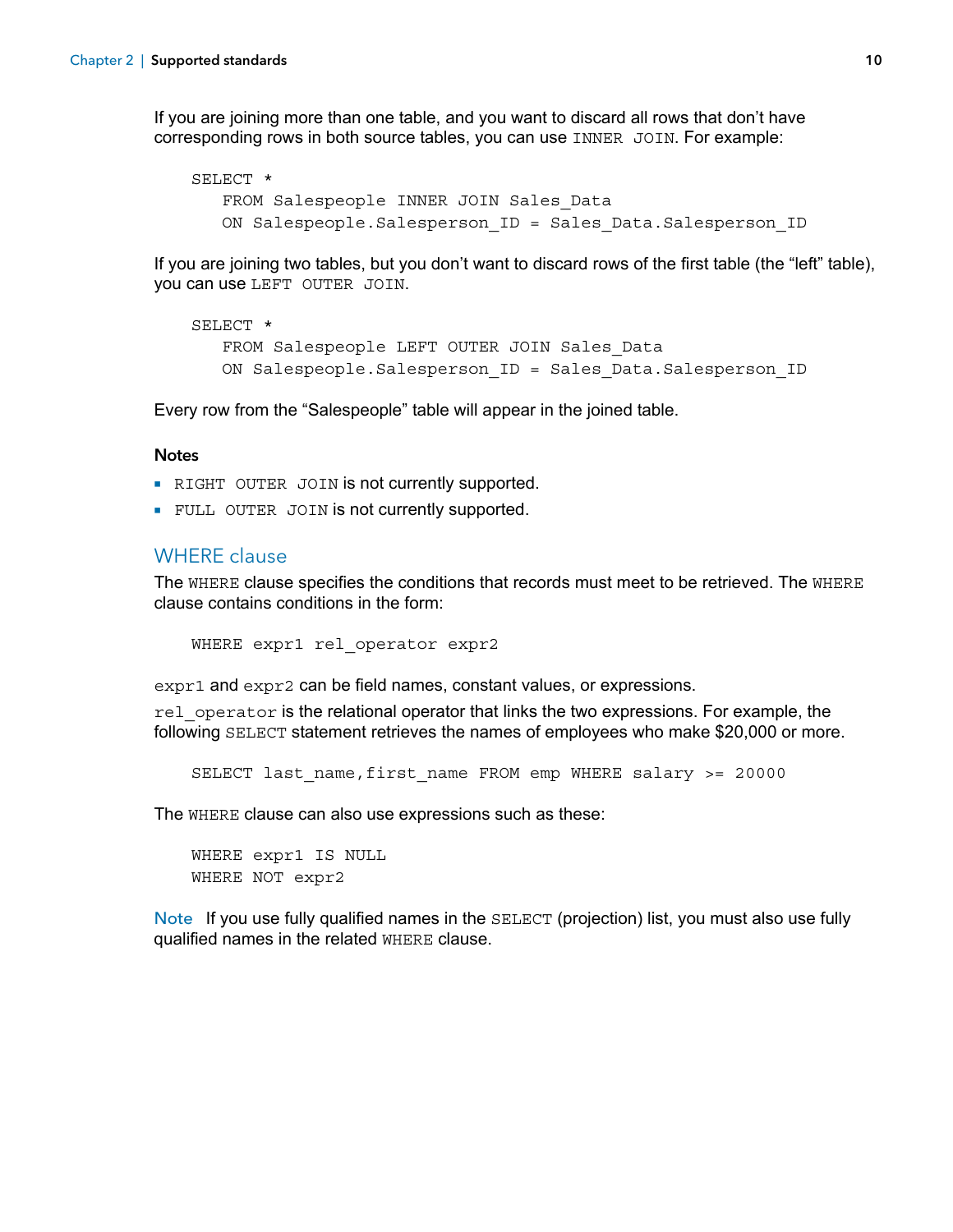#### <span id="page-10-2"></span><span id="page-10-0"></span>GROUP BY clause

The GROUP BY clause specifies the names of one or more fields by which the returned values should be grouped. This clause is used to return a set of aggregate values. It has the following format:

GROUP BY columns

columns must match the column expression used in the SELECT clause. A column expression can be one or more field names of the database table separated by commas.

#### Example

The following example sums the salaries in each department.

SELECT dept id, SUM (salary) FROM emp GROUP BY dept id

This statement returns one row for each distinct department ID. Each row contains the department ID and the sum of the salaries of the employees in the department.

#### <span id="page-10-3"></span><span id="page-10-1"></span>HAVING clause

The HAVING clause enables you to specify conditions for groups of records (for example, display only the departments that have salaries totaling more than \$200,000). It has the following format:

```
HAVING expr1 rel operator expr2
```
expr1 and expr2 can be field names, constant values, or expressions. These expressions do not have to match a column expression in the SELECT clause.

rel operator is the relational operator that links the two expressions.

#### Example

The following example returns only the departments whose sums of salaries are greater than \$200,000:

SELECT dept id, SUM (salary) FROM emp GROUP BY dept\_id HAVING SUM (salary) > 200000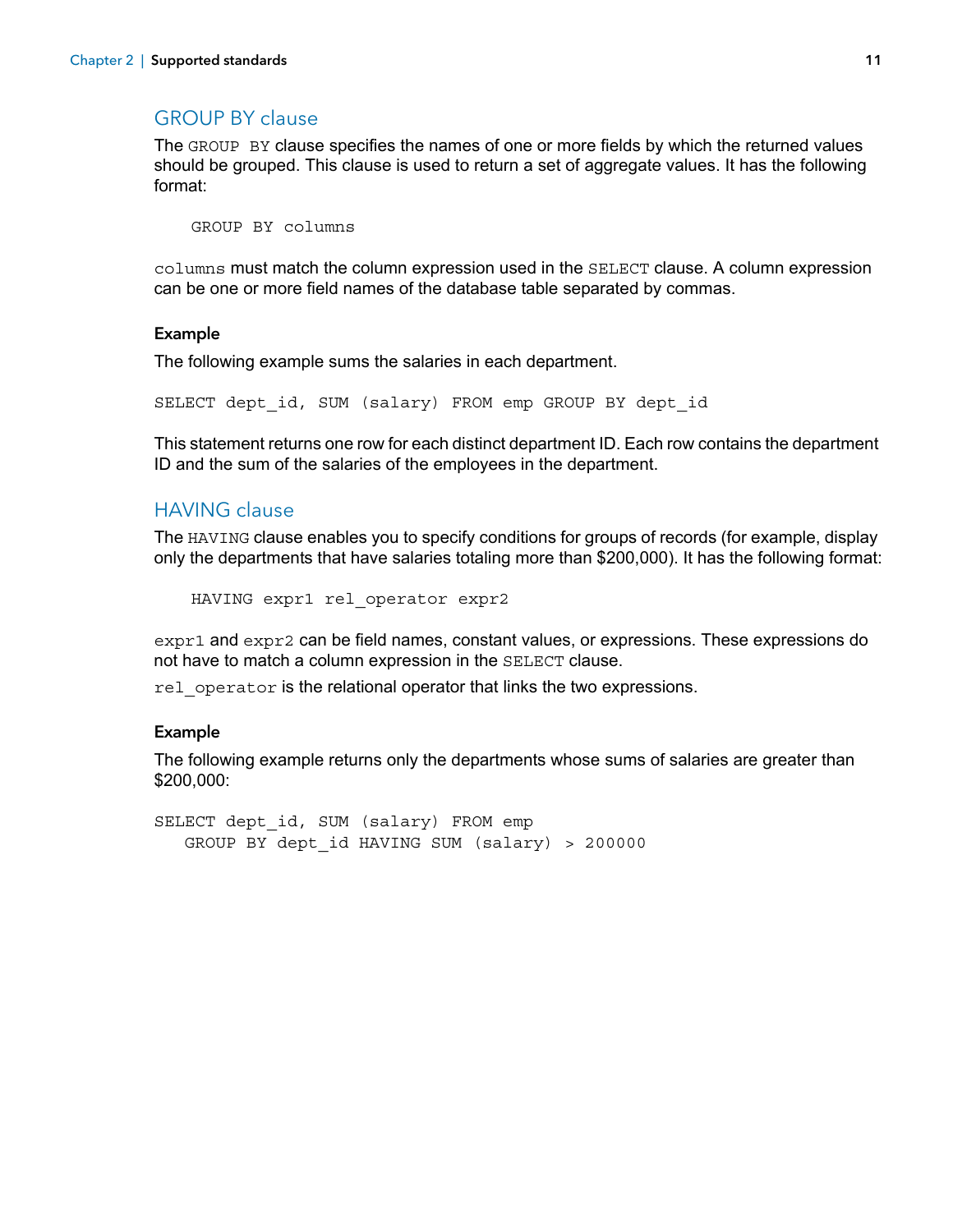#### <span id="page-11-4"></span><span id="page-11-0"></span>UNION operator

The UNION operator combines the results of two or more SELECT statements into a single result. The single result is all of the returned records from the SELECT statements. By default, duplicate records are not returned. To return duplicate records, use the ALL keyword (UNION ALL). The format is:

SELECT statement UNION [ALL] SELECT statement

When using the UNION operator, the select lists for each SELECT statement must have the same number of column expressions, with the same data types, and must be specified in the same order. For example:

```
SELECT last name, salary, hire date FROM emp UNION SELECT name, pay,
birth_date FROM person
```
This example has the same number of column expressions, and each column expression, in order, has the same data type.

The following example is not valid because the data types of the column expressions are different (SALARY from EMP has a different data type than LAST\_NAME from RAISES). This example has the same number of column expressions in each SELECT statement, but the expressions are not in the same order by data type.

```
SELECT last name, salary FROM emp UNION SELECT salary, last name FROM
raises
```
#### <span id="page-11-2"></span><span id="page-11-1"></span>ORDER BY clause

The ORDER BY clause indicates how the records are to be sorted. The format is:

ORDER BY {sort expression [DESC | ASC] }, ...

sort expression can be field names, expressions, or the positional number of the column expression to use. The default is to perform an ascending (ASC) sort.

For example, to sort by last name then by first name, you could use either of the following SELECT statements:

```
SELECT emp_id, last_name, first_name FROM emp ORDER BY last_name,
first_name
```
or

<span id="page-11-3"></span>SELECT emp\_id, last\_name, first\_name FROM emp ORDER BY 2,3

In the second example, last name is the second column expression following SELECT, so ORDER BY 2 sorts by last name.

Note FileMaker SQL uses the Unicode binary sort order, which is different from the FileMaker Pro sort order used with language sorting or with the default language-neutral sort order.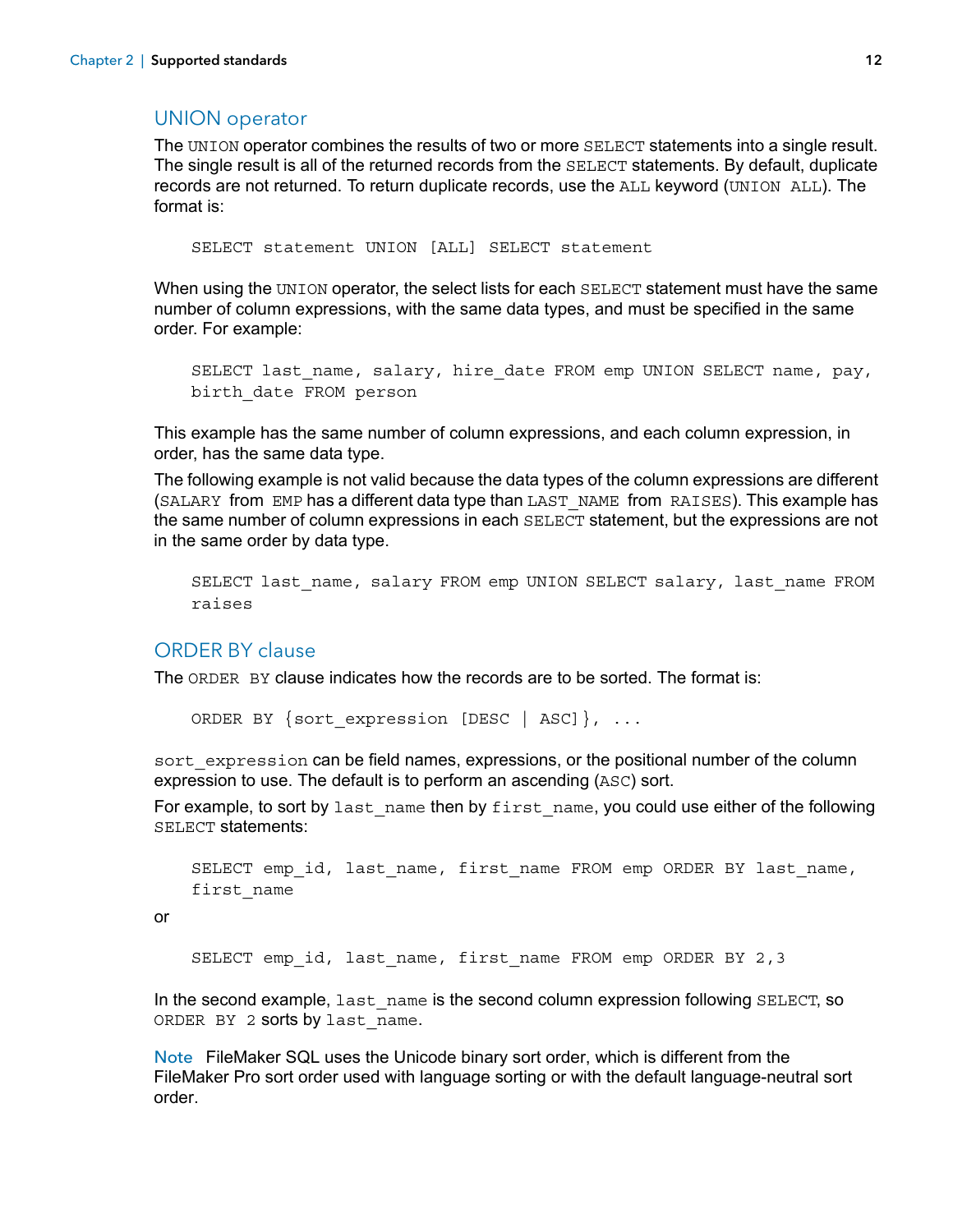# <span id="page-12-0"></span>OFFSET and FETCH FIRST clauses

The OFFSET and FETCH FIRST clauses are used to return a specified range of rows beginning from a particular starting point in a result set. The ability to limit the rows retrieved from large result sets allows you to "page" through the data and improves efficiency.

The OFFSET clause indicates the number of rows to skip before starting to return data. If the OFFSET clause is not used in a SELECT statement, the starting row is 0. The FETCH FIRST clause specifies the number of rows to be returned, either as an unsigned integer greater than or equal to 1 or as a percentage, from the starting point indicated in the OFFSET clause. If both OFFSET and FETCH FIRST are used in a SELECT statement, the OFFSET clause should come first.

The OFFSET and FETCH FIRST clauses are not supported in subqueries.

#### <span id="page-12-2"></span>OFFSET format

The OFFSET format is:

OFFSET n {ROWS | ROW} ]

 $n$  is an unsigned integer. If  $n$  is larger than the number of rows returned in the result set, then nothing is returned and no error message appears.

ROWS is the same as ROW.

#### <span id="page-12-1"></span>FETCH FIRST format

The FETCH FIRST format is:

FETCH FIRST [ n [ PERCENT ] ] { ROWS | ROW } {ONLY | WITH TIES } ]

 $n$  is the number of rows to be returned. The default value is 1 if  $n$  is omitted.

 $n$  is an unsigned integer greater than or equal to 1 unless it is followed by PERCENT. If n is followed by PERCENT, the value may be either a positive fractional value or an unsigned integer. ROWS is the same as ROW.

<span id="page-12-4"></span>WITH TIES must be used with the ORDER BY clause.

<span id="page-12-3"></span>WITH TIES allows more rows to be returned than specified in the FETCH count value because peer rows, those rows that are not distinct based on the ORDER BY clause, are also returned.

#### Examples

For example, to return information from the twenty-sixth row of the result set sorted by last name then by first name, use the following SELECT statement:

SELECT emp\_id, last\_name, first\_name FROM emp ORDER BY last\_name, first\_name OFFSET 25 ROWS

To specify that you want to return only ten rows:

SELECT emp\_id, last\_name, first\_name FROM emp ORDER BY last\_name, first name OFFSET 25 ROWS FETCH FIRST 10 ROWS ONLY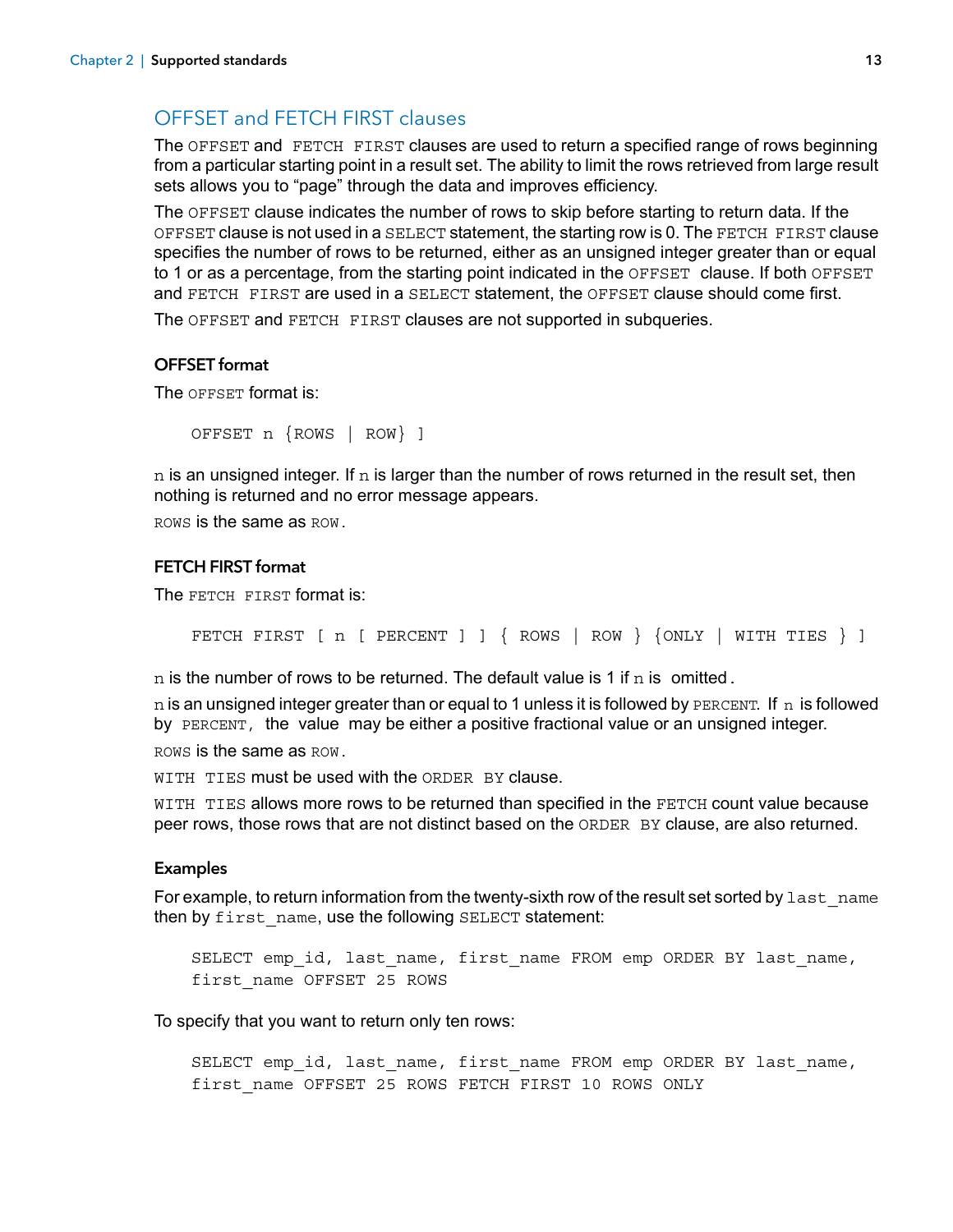To return the ten rows and their peer rows (rows that are not distinct based on the ORDER BY clause):

<span id="page-13-3"></span>SELECT emp\_id, last\_name, first\_name FROM emp ORDER BY last\_name, first\_name OFFSET 25 ROWS FETCH FIRST 10 ROWS WITH TIES

#### <span id="page-13-2"></span><span id="page-13-0"></span>FOR UPDATE clause

<span id="page-13-1"></span>The FOR UPDATE clause locks records for Positioned Updates or Positioned Deletes via SQL cursors. The format is:

```
FOR UPDATE [OF column expressions]
```
column\_expressions is a list of field names in the database table that you intend to update, separated by a comma. column expressions is optional, and is ignored.

#### Example

The following example returns all records in the employee database that have a SALARY field value of more than \$20,000. When each record is fetched, it is locked. If the record is updated or deleted, the lock is held until you commit the change. Otherwise, the lock is released when you fetch the next record.

SELECT \* FROM emp WHERE salary > 20000 FOR UPDATE OF last name, first name, salary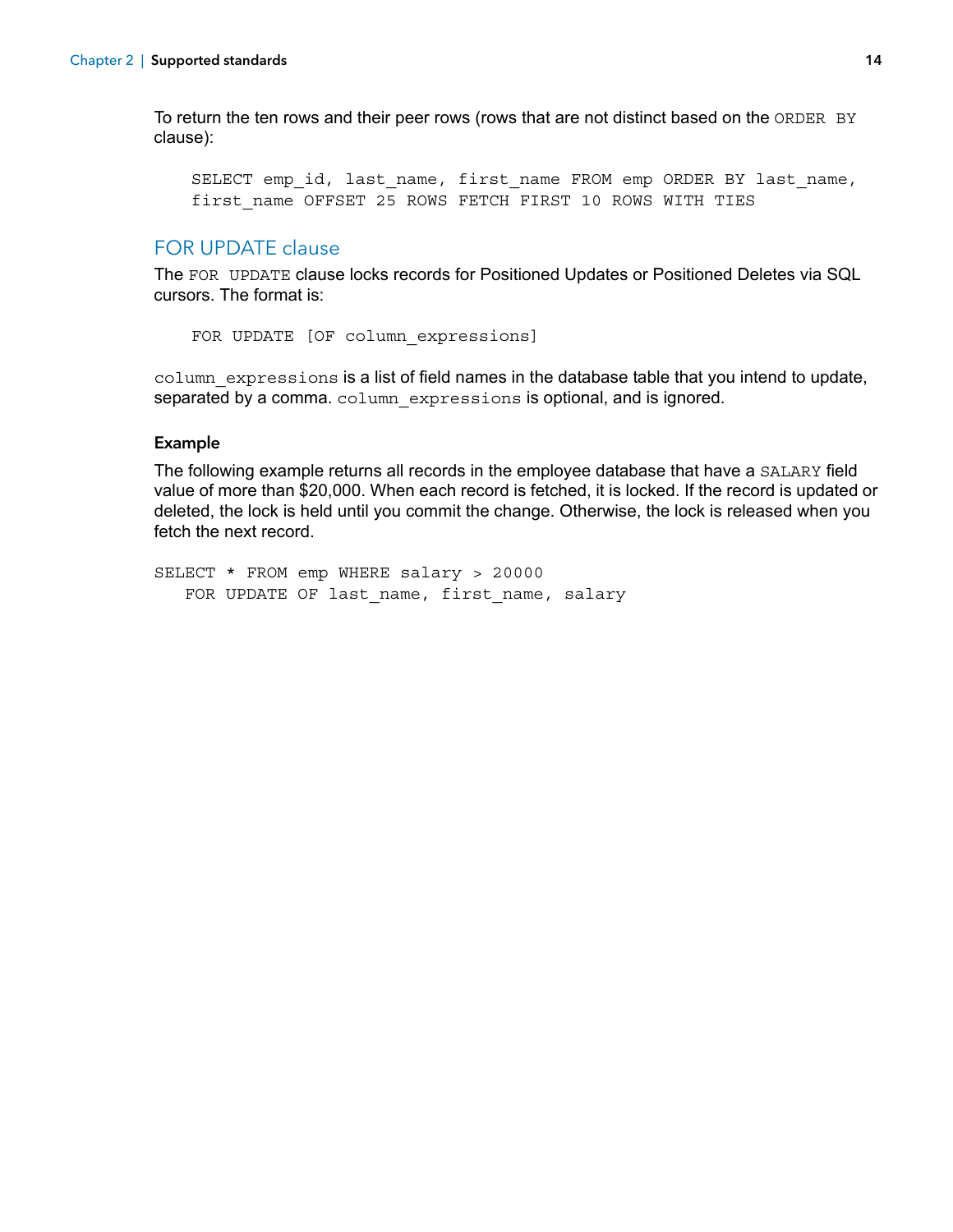| <b>Using</b>             | Sample SQL                                                                                      |
|--------------------------|-------------------------------------------------------------------------------------------------|
| text constant            | SELECT 'CatDog' FROM Salespeople                                                                |
| numeric constant         | SELECT 999 FROM Salespeople                                                                     |
| date constant            | SELECT DATE '2015-06-05' FROM Salespeople                                                       |
| time constant            | SELECT TIME '02:49:03' FROM Salespeople                                                         |
| timestamp constant       | SELECT TIMESTAMP '2015-06-05 02:49:03' FROM Salespeople                                         |
| text column              | SELECT Company Name FROM Sales Data<br>SELECT DISTINCT Company Name FROM Sales Data             |
| numeric column           | SELECT Amount FROM Sales Data<br>SELECT DISTINCT Amount FROM Sales Data                         |
| date column              | SELECT Date Sold FROM Sales Data<br>SELECT DISTINCT Date Sold FROM Sales Data                   |
| time column              | SELECT Time Sold FROM Sales Data<br>SELECT DISTINCT Time Sold FROM Sales Data                   |
| timestamp column         | SELECT Timestamp Sold FROM Sales Data<br>SELECT DISTINCT Timestamp Sold FROM Sales Data         |
| BLOB <sup>a</sup> column | SELECT Company Brochures FROM Sales Data<br>SELECT GETAS (Company_Logo, 'JPEG') FROM Sales_Data |
| Wildcard *               | SELECT * FROM Salespeople<br>SELECT DISTINCT * FROM Salespeople                                 |

#### Additional examples:

<span id="page-14-1"></span>a. A BLOB is a FileMaker database file container field.

#### Notes from the examples

A column is a reference to a field in the FileMaker database file. (The field can contain many distinct values.)

The asterisk (\*) wildcard character is shorthand for "everything". For the example SELECT  $*$ FROM Salespeople, the result is all the columns in the Salespeople table. For the example SELECT DISTINCT \* FROM Salespeople, the result is all the unique rows in the Salespeople table (no duplicates).

• FileMaker does not store data for empty strings, so the following queries always return no records:

```
SELECT * FROM test WHERE c =''
SELECT * FROM test WHERE c <>''
```
If you use SELECT with binary data, you must use the  $GetAs$  () function to specify the stream to return. See the following section ["Retrieving the contents of a container field: CAST\(\) function](#page-15-0)  [and GetAs\(\) function,"](#page-15-0) for more information.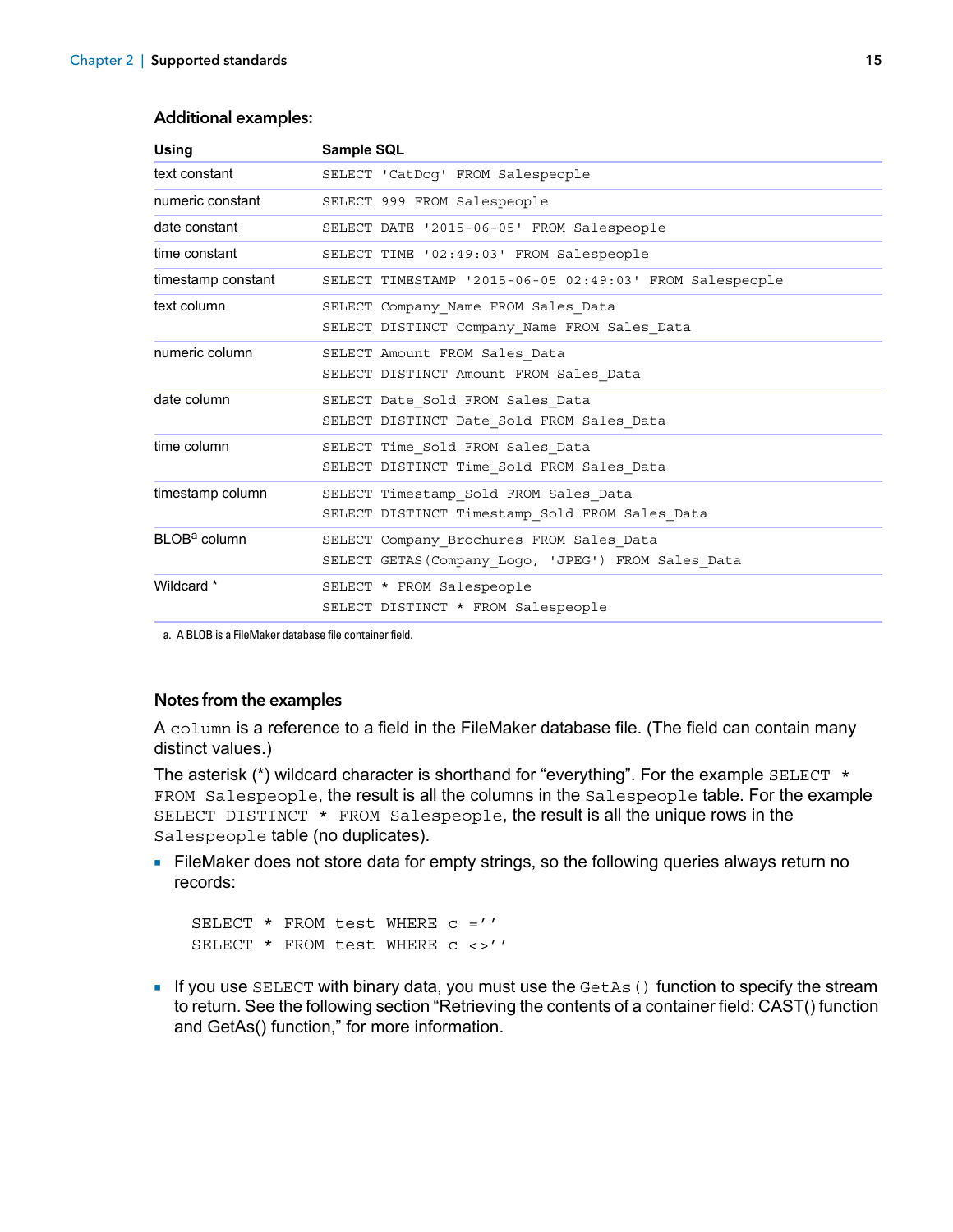#### <span id="page-15-3"></span><span id="page-15-0"></span>Retrieving the contents of a container field: CAST() function and GetAs() function

You can retrieve binary data, file reference information, or data of a specific file type from a container field.

If file data or JPEG binary data exists, the SELECT statement with GetAS(field name, 'JPEG') retrieves the data in binary form; otherwise, the SELECT statement with field name returns NULL.

To retrieve file reference information from a container field, such as the file path to a file, picture, or QuickTime movie, use the CAST() function with a SELECT statement. For example:

```
SELECT CAST(Company Brochures AS VARCHAR) FROM Sales Data
```
In this example, if you:

- **Inserted a file into the container field using FileMaker Pro but stored only a reference to the file,** the SELECT statement retrieves the file reference information as type SQL VARCHAR.
- **Inserted the contents of a file into the container field using FileMaker Pro, the SELECT** statement retrieves the name of the file.
- 1 Imported a file into the container field from another application, the SELECT statement displays '?' (the file displays as **Untitled.dat** in FileMaker Pro).

<span id="page-15-2"></span>To retrieve data from a container field, use the GetAs() function. You may use the DEFAULT option or specify the file type. The DEFAULT option retrieves the master stream for the container without the need to explicitly define the stream type:

```
SELECT GetAs (Company Brochures, DEFAULT) FROM Sales Data
```
To retrieve an individual stream type from a container, use the  $Geta(s)$  function with the file's type based on how the data was inserted into the container field in FileMaker Pro. For example:

1 If the data was inserted using the **Insert** > **File** command, specify 'FILE' in the GetAs() function. For example:

```
SELECT GetAs(Company Brochures, 'FILE') FROM Sales Data
```
1 If the data was inserted using the **Insert** > **Sound** command (Standard sound — MAC OS X raw format), specify 'snd' in the GetAs() function. For example:

SELECT GetAs (Company Meeting, 'snd ') FROM Company Newsletter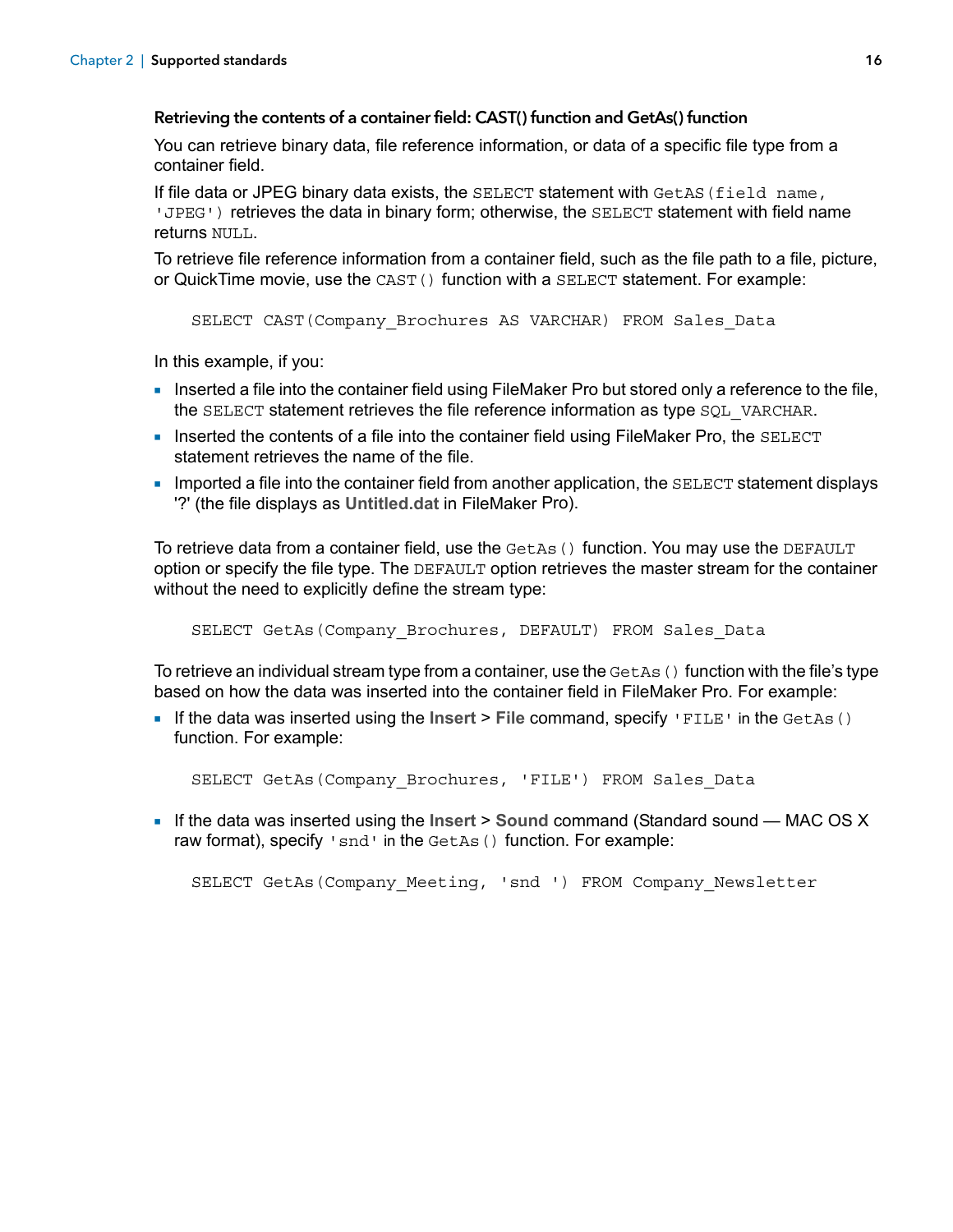1 If the data was inserted using the **Insert** > **Picture** command, drag and drop, or paste from the clipboard, specify one of the file types listed in the following table. For example:

SELECT GetAs(Company\_Logo, 'JPEG') FROM Company\_Icons

|         | <b>File type Description</b> |         | <b>File type Description</b>          |
|---------|------------------------------|---------|---------------------------------------|
| 'GIFf'  | Graphics Interchange Format  | ' PNTG' | MacPaint                              |
| 'JPEG'  | Photographic images          | .SGI'   | Generic bitmap format                 |
| 'JP2    | <b>JPEG 2000</b>             | 'TIFF'  | Raster file format for digital images |
| ' PDF   | Portable Document Format     | 'TPIC'  | Tarqa                                 |
| ' PNGf' | Bitmap image format          | '8BPS'  | PhotoShop (PSD)                       |

#### <span id="page-16-0"></span>DELETE statement

<span id="page-16-2"></span>Use the DELETE statement to delete records from a database table. The format of the DELETE statement is:

DELETE FROM table name [ WHERE  $\{$  conditions  $\}$  ]

Note The WHERE clause determines which records are to be deleted. If you don't include the WHERE keyword, all records in the table are deleted (but the table is left intact).

#### Example

An example of a DELETE statement on the Employee table is:

DELETE FROM emp WHERE emp\_id = 'E10001'

Each DELETE statement removes every record that meets the conditions in the WHERE clause. In this case, every record having the employee ID E10001 is deleted. Because employee IDs are unique in the Employee table, only one record is deleted.

#### <span id="page-16-4"></span><span id="page-16-1"></span>INSERT statement

Use the INSERT statement to create records in a database table. You can specify either:

- A list of values to be inserted as a new record
- 1 A SELECT statement that copies data from another table to be inserted as a set of new records

The format of the **INSERT** statement is:

```
INSERT INTO table name [(\text{column name}, \ldots)] VALUES (\text{expr}, \ldots)]
```
<span id="page-16-3"></span>column name is an optional list of column names that provides the name and order of the columns whose values are specified in the VALUES clause. If you omit column\_name, the value expressions ( $\exp r$ ) must provide values for all columns defined in the table and must be in the same order that the columns are defined for the table.  $\text{column name}$  mame may also specify a field repetition, for example lastDates[4].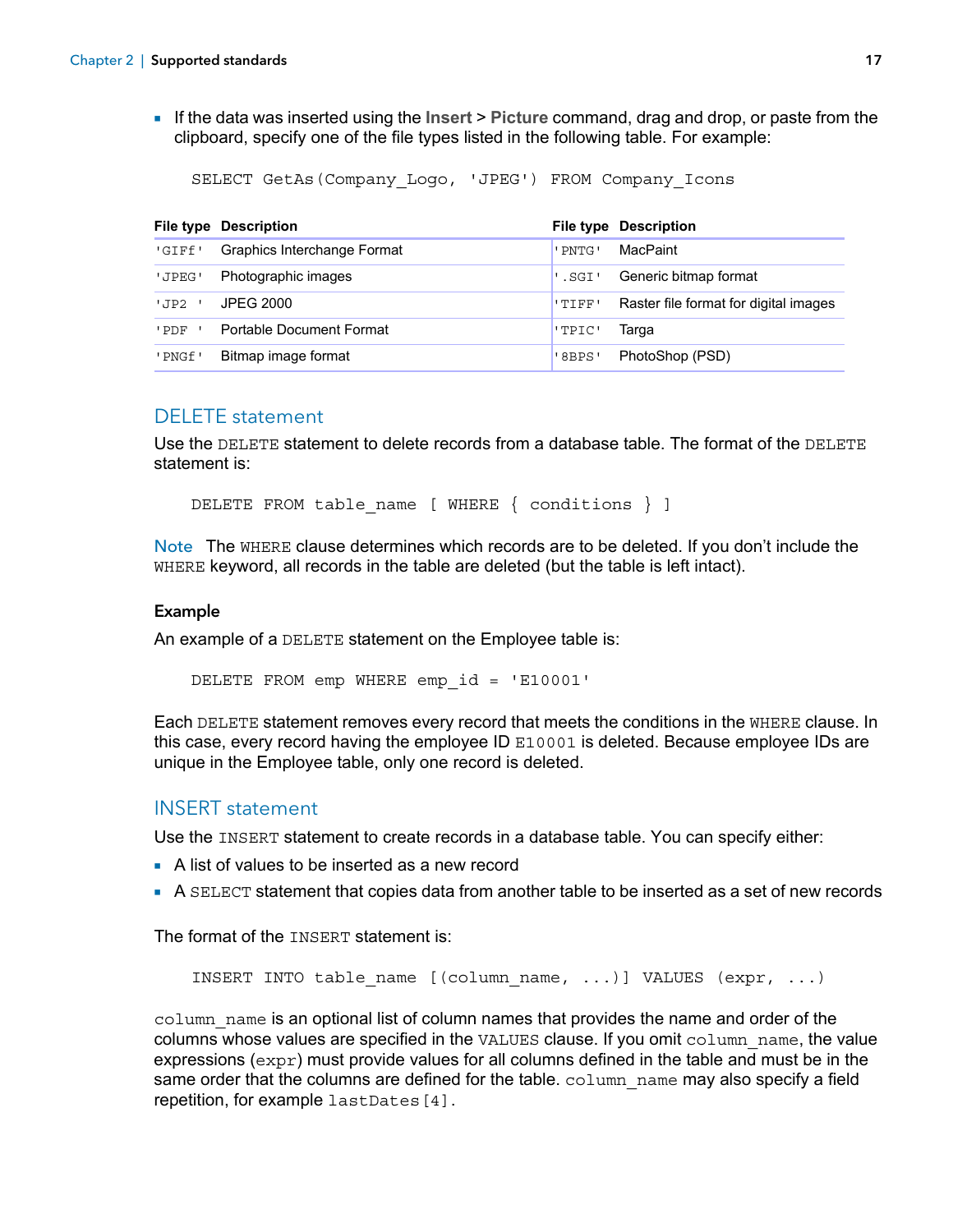expr is the list of expressions giving the values for the columns of the new record. Usually the expressions are constant values for the columns (but they can also be a subquery). You must enclose character string values in pairs of single quotation marks ('). To include a single quotation mark in a character string value enclosed by single quotation marks, use two single quotation marks together (for example, 'Don''t').

<span id="page-17-3"></span>Subqueries must be enclosed in parentheses.

The following example inserts a list of expressions:

```
INSERT INTO emp (last name, first name, emp id, salary, hire date)
  VALUES ('Smith', 'John', 'E22345', 27500, DATE '2015-06-05')
```
Each INSERT statement adds one record to the database table. In this case a record has been added to the employee database table, EMP. Values are specified for five columns. The remaining columns in the table are assigned a blank value, meaning Null.

Note In container fields, you can INSERT text only, unless you prepare a parameterized statement and stream the data from your application. To use binary data, you may simply assign the filename by enclosing it in single quotation marks or use the  $Put$ As() function. When specifying the filename, the file type is deduced from the file extension:

```
INSERT INTO table name (container name) VALUES(? AS 'filename.file
extension')
```
Unsupported file types will be inserted as type FILE.

When using the PutAs() function, specify the type:  $Put\text{As}(col, 'type'))$ , where the type value is a supported file type as described in ["Retrieving the contents of a container field: CAST\(\)](#page-15-0)  [function and GetAs\(\) function" on page](#page-15-0) 16.

The SELECT statement is a query that returns values for each column name value specified in the column name list. Using a SELECT statement instead of a list of value expressions lets you select a set of rows from one table and insert it into another table using a single INSERT statement.

Here's an example of an INSERT statement that uses a SELECT statement:

```
INSERT INTO emp1 (first name, last name, emp id, dept, salary)
   SELECT first name, last name, emp id, dept, salary from emp
   WHERE dept = 'D050'
```
In this type of INSERT statement, the number of columns to be inserted must match the number of columns in the SELECT statement. The list of columns to be inserted must correspond to the columns in the SELECT statement just as it would to a list of value expressions in the other type of INSERT statement. For example, the first column inserted corresponds to the first column selected; the second inserted to the second, and so on.

The size and data type of these corresponding columns must be compatible. Each column in the SELECT list should have a data type that the ODBC or JDBC client driver accepts on a regular INSERT/UPDATE of the corresponding column in the INSERT list. Values are truncated when the size of the value in the SELECT list column is greater than the size of the corresponding INSERT list column.

The SELECT statement is evaluated before any values are inserted.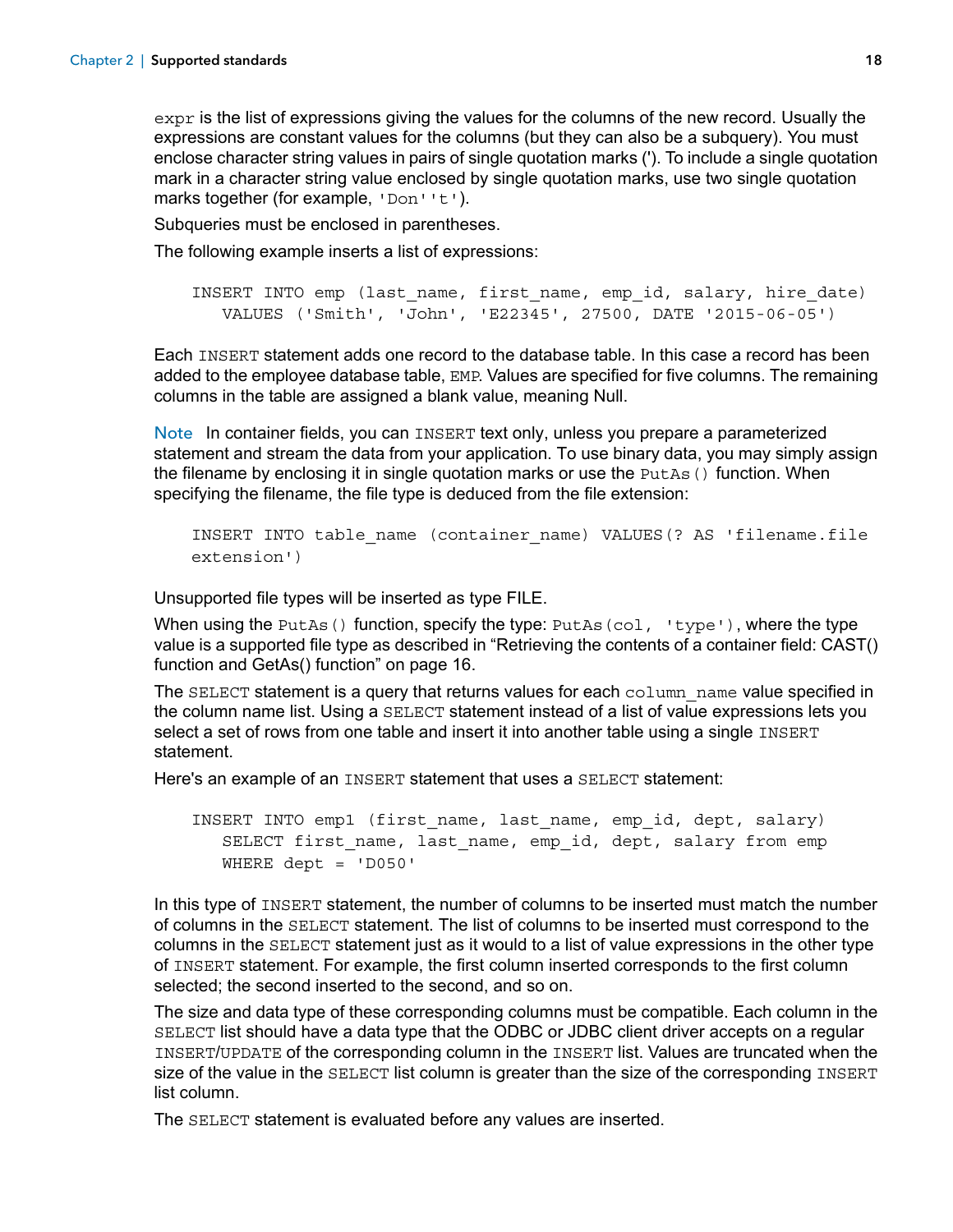## <span id="page-18-3"></span><span id="page-18-0"></span>UPDATE statement

Use the UPDATE statement to change records in a database table. The format of the UPDATE statement is:

```
UPDATE table name SET column name = expr, \ldots [ WHERE \{ conditions \} ]
```
column name is the name of a column whose value is to be changed. Several columns can be changed in one statement.

expr is the new value for the column.

Usually the expressions are constant values for the columns (but they can also be a subquery). You must enclose character string values in pairs of single quotation marks ('). To include a single quotation mark in a character string value enclosed by single quotation marks, use two single quotation marks together (for example, 'Don''t').

Subqueries must be enclosed in parentheses.

The WHERE clause is any valid clause. It determines which records are updated.

#### Examples

An example of an UPDATE statement on the Employee table is:

UPDATE emp SET salary=32000, exempt=1 WHERE emp\_id = 'E10001'

The UPDATE statement changes every record that meets the conditions in the WHERE clause. In this case the salary and exempt status are changed for all employees having the employee ID E10001. Because employee IDs are unique in the Employee table, only one record is updated. Here's an example using a subquery:

```
UPDATE emp SET salary = (SELECT avg (salary) from emp) WHERE emp id ='E10001'
```
In this case, the salary is changed to the average salary in the company for the employee having employee ID E10001.

Note In container fields, you can UPDATE with text only, unless you prepare a parameterized statement and stream the data from your application. To use binary data, you may simply assign the filename by enclosing it in single quotation marks or use the  $Put$ As() function. When specifying the filename, the file type is deduced from the file extension:

```
UPDATE table name SET (container name) = ? AS 'filename.file
extension'
```
Unsupported file types will be inserted as type FILE.

When using the PutAs() function, specify the type:  $PutAs(col, 'type'), where the type$ value is a supported file type as described in ["Retrieving the contents of a container field: CAST\(\)](#page-15-0)  [function and GetAs\(\) function" on page](#page-15-0) 16.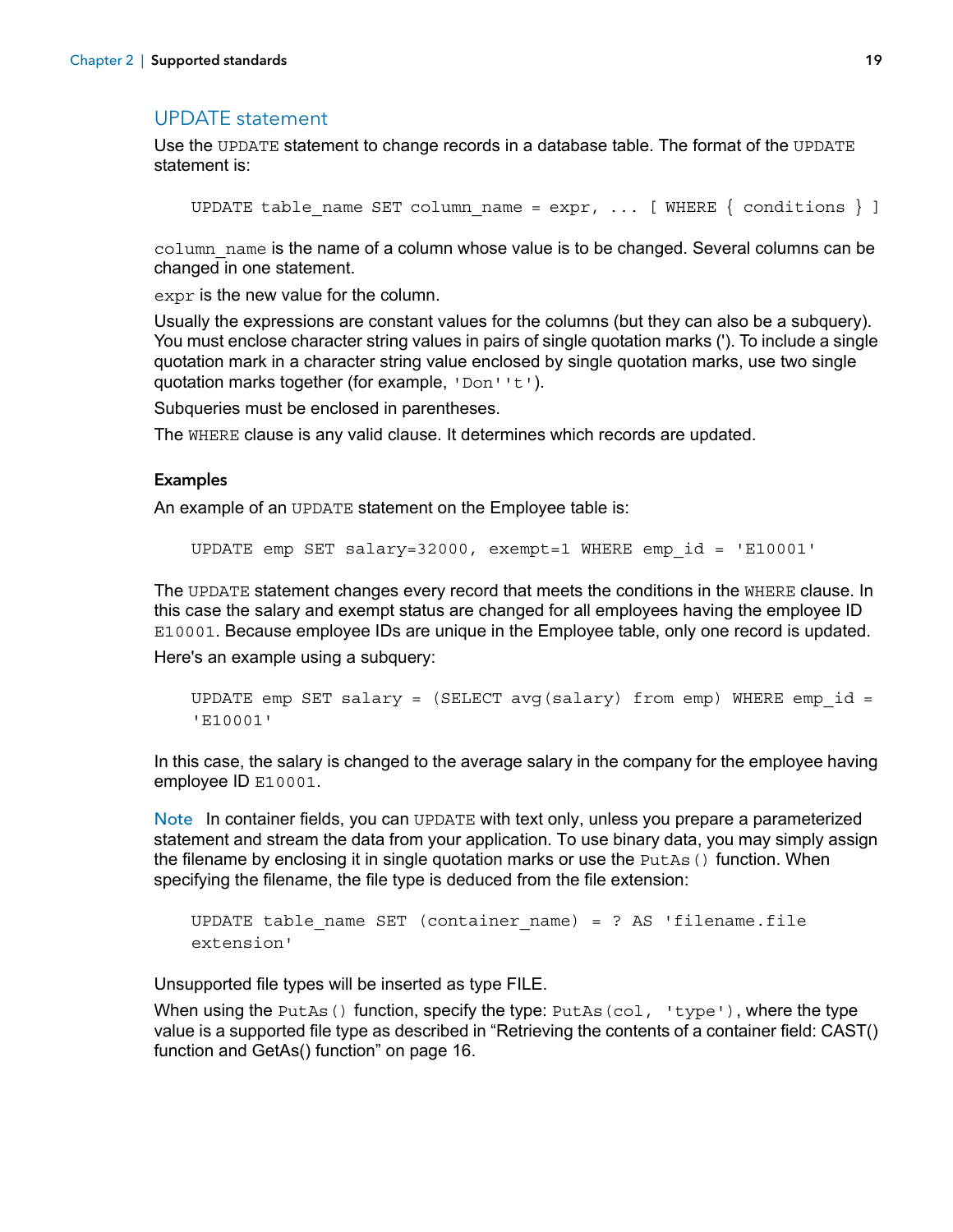## <span id="page-19-1"></span><span id="page-19-0"></span>CREATE TABLE statement

Use the CREATE TABLE statement to create a table in a database file. The format of the CREATE TABLE statement is:

```
CREATE TABLE table name ( table element list [,
table element list...] )
```
Within the statement, you specify the name and data type of each column.

- $\bullet$  table name is the name of the table. table name has a 100 character limit. A table with the same name must not already be defined. The table name must begin with an alphabetic character. If the table name begins with other than an alphabetic character, enclose it in double quotation marks (quoted identifier).
- **The format for table element list is:**

```
field name field type [[repetitions]]
[DEFAULT expr] [UNIQUE | NOT NULL | PRIMARY KEY | GLOBAL] 
[EXTERNAL relative path string [SECURE | OPEN calc path string]]
```
**EXTERNAME:** field name is the name of the field. Field names must be unique. Field names begin with an alphabetic character. If the field name begins with other than an alphabetic character, enclose it in double quotation marks (quoted identifier). For example, the CREATE TABLE statement for the field named LASTNAME is:

```
CREATE TABLE " EMPLOYEE" (ID INT PRIMARY KEY, " FIRSTNAME"
VARCHAR(20), "LASTNAME" VARCHAR(20))
```
 $\blacksquare$  For the CREATE TABLE statement repetitions, specify a field repetition by using a number from 1 to 32000 in brackets after the field type. For example:

```
EMPLOYEE_ID INT[4]
LASTNAME VARCHAR(20)[4]
```
- I field type may be any of the following: NUMERIC, DECIMAL, INT, DATE, TIME, TIMESTAMP, VARCHAR, CHARACTER VARYING, BLOB, VARBINARY, LONGVARBINARY, or BINARY VARYING. For NUMERIC and DECIMAL, you can specify the precision and scale. For example: DECIMAL(10,0). For TIME and TIMESTAMP, you can specify the precision. For example: TIMESTAMP(6). For VARCHAR and CHARACTER VARYING, you can specify the length of the string. For example: VARCHAR(255).
- <span id="page-19-2"></span>**The DEFAULT keyword allows you to set a default value for a column. For expr, you may** use a constant value or expression. Allowable expressions are USER, USERNAME, CURRENT\_USER, CURRENT\_DATE, CURDATE, CURRENT\_TIME, CURTIME, CURRENT\_TIMESTAMP, CURTIMESTAMP, and NULL.
- <span id="page-19-5"></span>1 Defining a column to be UNIQUE automatically selects the **Unique** Validation Option for the corresponding field in the FileMaker database file.
- <span id="page-19-4"></span>1 Defining a column to be NOT NULL automatically selects the **Not Empty** Validation Option for the corresponding field in the FileMaker database file. The field is flagged as a **Required Value** in the **Fields** tab of the Manage Database dialog box in FileMaker Pro.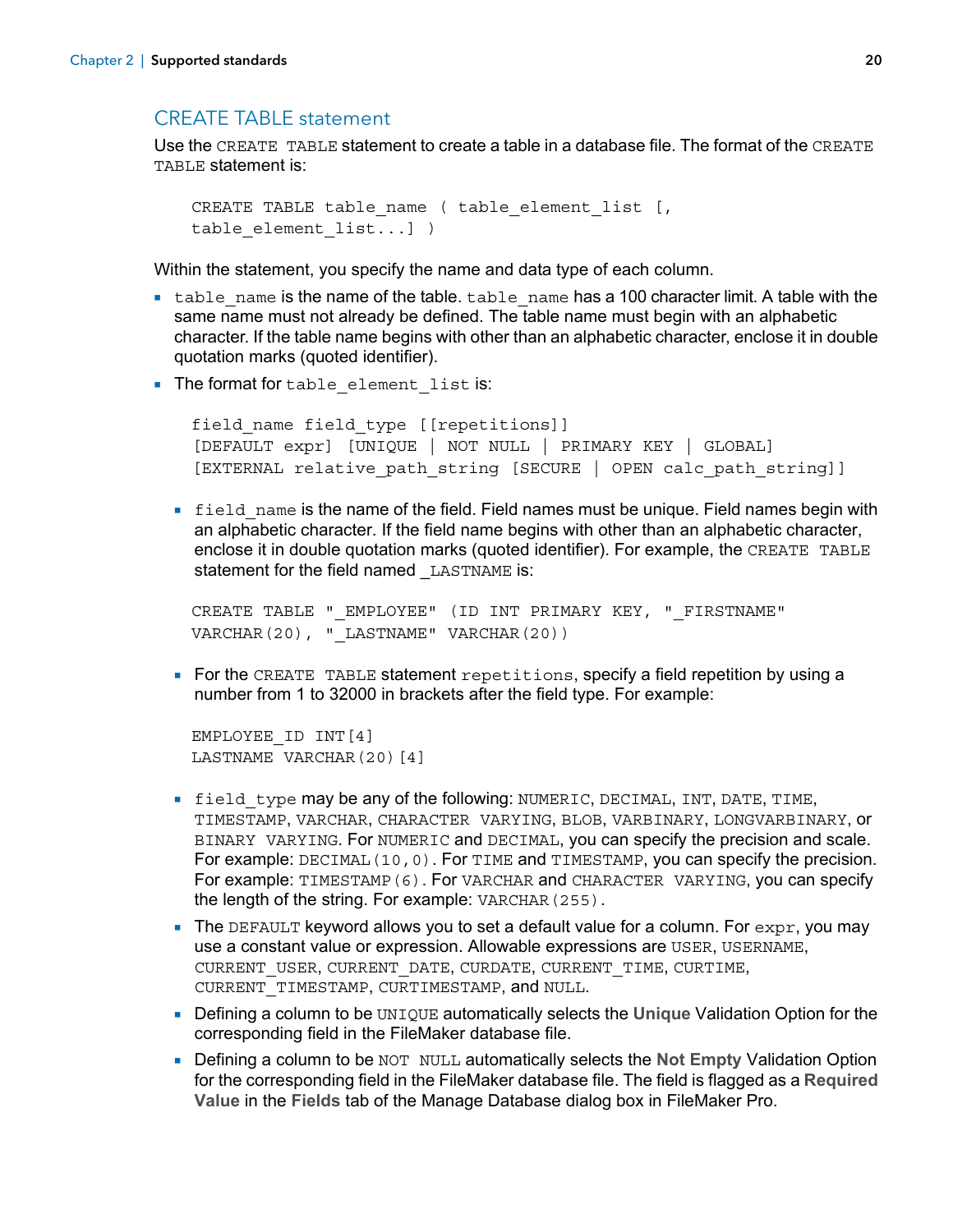- <span id="page-20-3"></span>• To define a column as a container field, use BLOB, VARBINARY, or BINARY VARYING for the field type.
- <span id="page-20-2"></span>• To define a column as a container field that stores data externally, use the EXTERNAL keyword. The relative path string defines the folder where the data is stored externally, relative to the location of the FileMaker database. This path must be specified as the base directory in the FileMaker Pro Manage Containers dialog box. You must specify either SECURE for secure storage or OPEN for open storage. If you are using open storage, the calc path string is the folder inside the relative path string folder where container objects are to be stored. The path must use forward slashes (/) in the folder name.

#### **Examples**

| Using                                          | Sample SQL                                                                                                                                |
|------------------------------------------------|-------------------------------------------------------------------------------------------------------------------------------------------|
| text column                                    | CREATE TABLE T1 (C1 VARCHAR, C2 VARCHAR (50), C3 VARCHAR (1001),<br>C4 VARCHAR (500276))                                                  |
| text column, NOT NULL                          | CREATE TABLE T1NN (C1 VARCHAR NOT NULL, C2 VARCHAR (50) NOT NULL,<br>C3 VARCHAR (1001) NOT NULL, C4 VARCHAR (500276) NOT NULL)            |
| numeric column                                 | CREATE TABLE T2 (C1 DECIMAL, C2 DECIMAL (10,0), C3 DECIMAL (7539,2),<br>C4 DECIMAL (497925,301))                                          |
| date column                                    | CREATE TABLE T3 (C1 DATE, C2 DATE, C3 DATE, C4 DATE)                                                                                      |
| time column                                    | CREATE TABLE T4 (C1 TIME, C2 TIME, C3 TIME, C4 TIME)                                                                                      |
| timestamp column                               | CREATE TABLE T5 (C1 TIMESTAMP, C2 TIMESTAMP, C3 TIMESTAMP,<br>C4 TIMESTAMP)                                                               |
|                                                | column for container field CREATE TABLE T6 (C1 BLOB, C2 BLOB, C3 BLOB, C4 BLOB)                                                           |
| column for external<br>storage container field | CREATE TABLE T7 (C1 BLOB EXTERNAL 'Files/MyDatabase/' SECURE)<br>CREATE TABLE T8 (C1 BLOB EXTERNAL 'Files/MyDatabase/'<br>OPEN 'Objects') |

#### <span id="page-20-1"></span><span id="page-20-0"></span>ALTER TABLE statement

Use the ALTER TABLE statement to change the structure of an existing table in a database file. You can modify only one column in each statement. The formats of the ALTER TABLE statement are:

ALTER TABLE table name ADD [COLUMN] column definition ALTER TABLE table name DROP [COLUMN] unqualified column name ALTER TABLE table name ALTER [COLUMN] column definition SET DEFAULT expr ALTER TABLE table name ALTER [COLUMN] column definition DROP DEFAULT

You must know the table's structure and how you want to modify it before using the ALTER TABLE statement.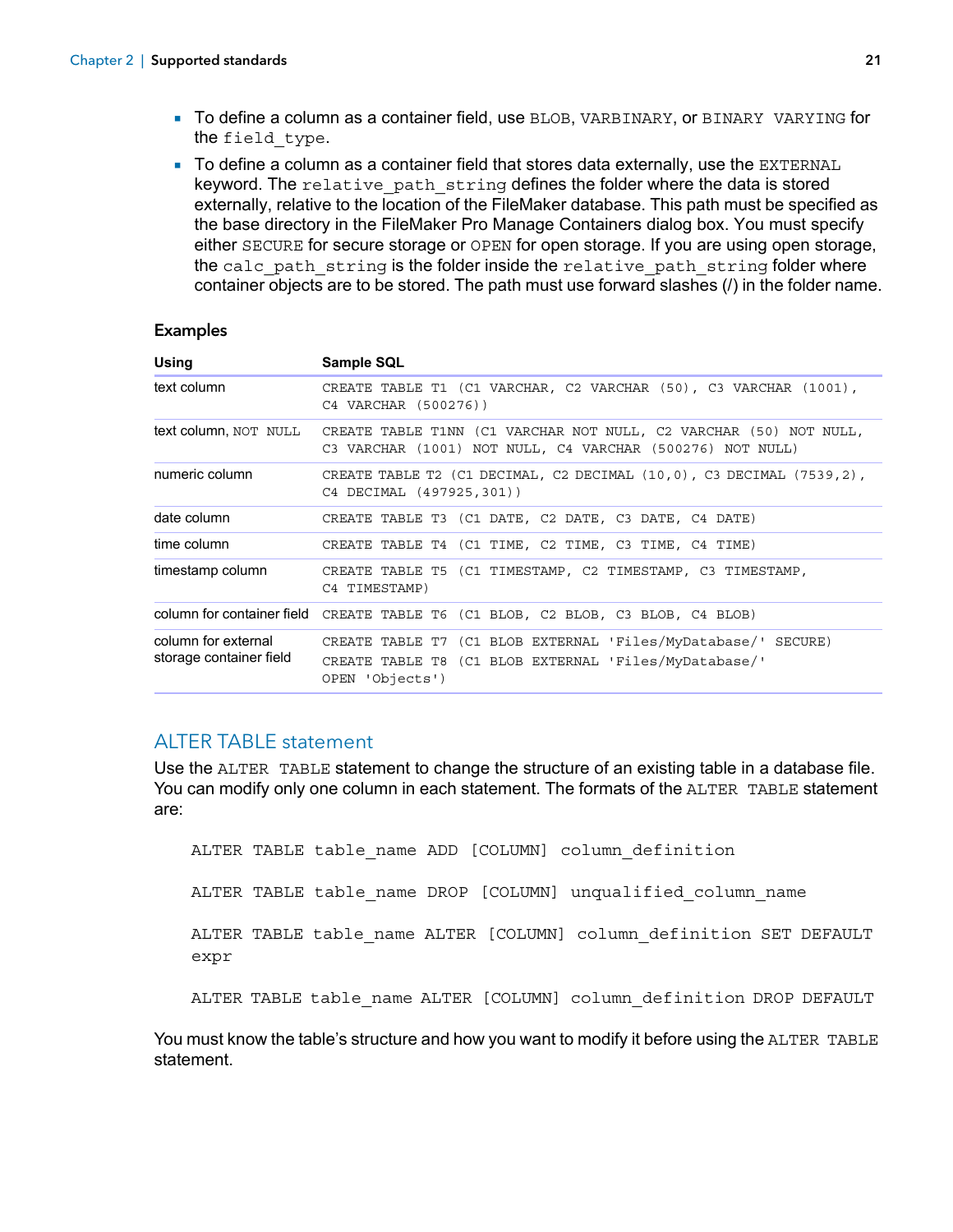#### Examples

| To             | Sample SQL                                                                                |
|----------------|-------------------------------------------------------------------------------------------|
| add columns    | ALTER TABLE Salespeople ADD C1 VARCHAR                                                    |
| remove columns | ALTER TABLE Salespeople DROP C1                                                           |
| column         | set the default value for a ALTER TABLE Salespeople ALTER Company SET DEFAULT 'FileMaker' |
| for a column   | remove the default value ALTER TABLE Salespeople ALTER Company DROP DEFAULT               |

Note SET DEFAULT and DROP DEFAULT do not affect existing rows in the table, but change the default value for rows that are subsequently added to the table.

#### <span id="page-21-2"></span><span id="page-21-0"></span>CREATE INDEX statement

Use the CREATE INDEX statement to speed searches in your database file. The format of the CREATE INDEX statement is:

CREATE INDEX ON table\_name.column\_name CREATE INDEX ON table name (column name)

CREATE INDEX is supported for a single column (multi-column indexes are not supported). Indexes are not allowed on columns that correspond to container field types, summary fields, fields that have the global storage option, or unstored calculation fields in a FileMaker database file.

Creating an index for a text column automatically selects the Storage Option of **Minimal** in **Indexing** for the corresponding field in the FileMaker database file. Creating an index for a nontext column (or a column formatted as Japanese text) automatically selects the Storage Option of **All** in **Indexing** for the corresponding field in the FileMaker database file.

Creating an index for any column automatically selects the Storage Option of **Automatically create indexes as needed** in **Indexing** for the corresponding field in the FileMaker database file.

FileMaker automatically creates indexes as needed. Using CREATE INDEX causes the index to be built immediately rather than on demand.

#### Example

CREATE INDEX ON Salespeople.Salesperson\_ID

#### <span id="page-21-3"></span><span id="page-21-1"></span>DROP INDEX statement

Use the DROP INDEX statement to remove an index from a database file. The format of the DROP INDEX statement is:

DROP INDEX ON table name.column name DROP INDEX ON table name (column name)

Remove an index when your database file is too large, or you don't often use a field in queries.

If your queries are experiencing poor performance, and you're working with an extremely large FileMaker database file with many indexed text fields, consider dropping the indexes from some fields. Also consider dropping the indexes from fields that you rarely use in SELECT statements.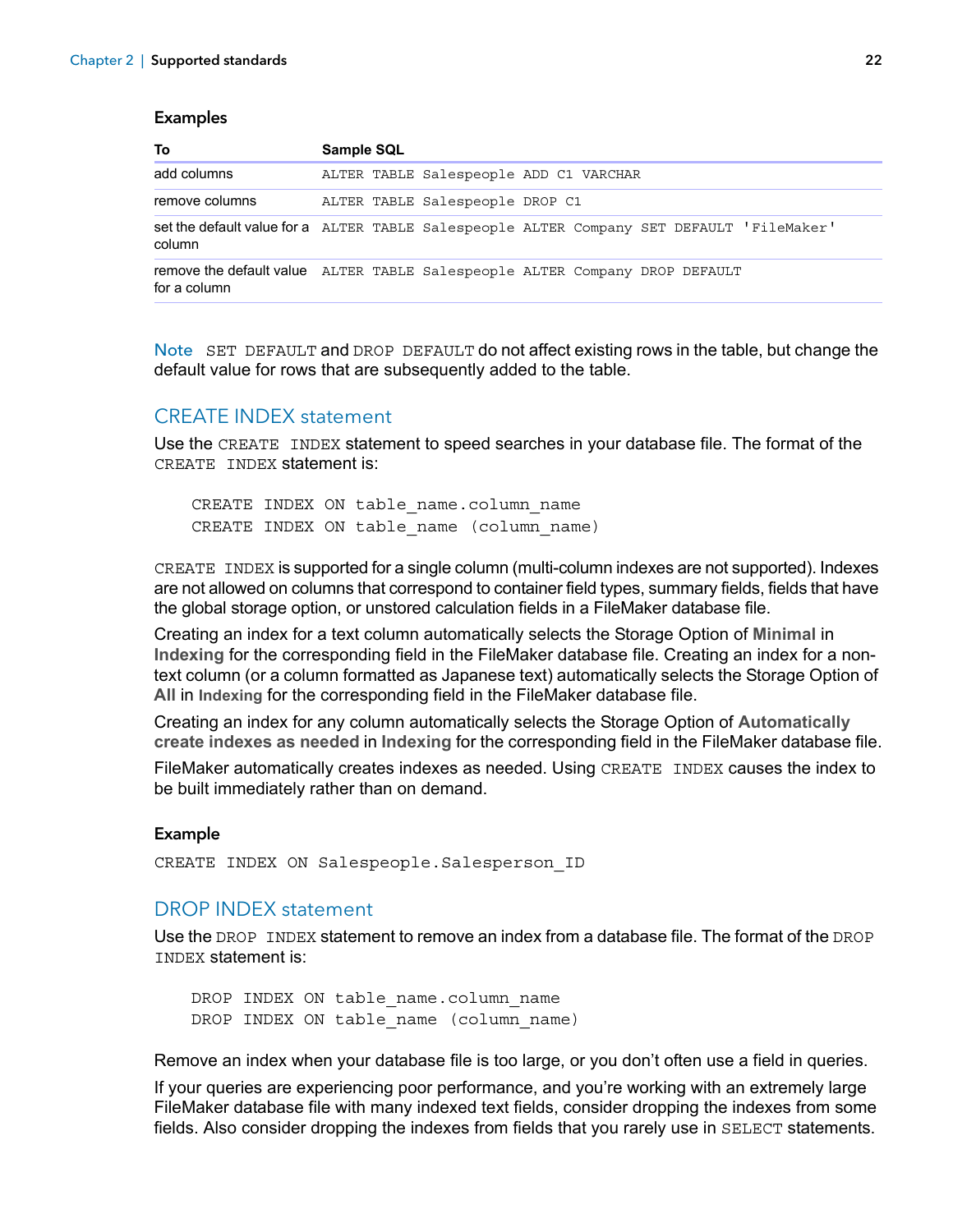Dropping an index for any column automatically selects the Storage Option of **None** and clears **Automatically create indexes as needed** in **Indexing** for the corresponding field in the FileMaker database file.

<span id="page-22-7"></span>The PREVENT INDEX CREATION attribute is not supported.

#### Example

DROP INDEX ON Salespeople.Salesperson\_ID

# <span id="page-22-0"></span>SQL expressions

<span id="page-22-5"></span>Use expressions in WHERE, HAVING, and ORDER BY clauses of SELECT statements to form detailed and sophisticated database queries. Valid expression elements are:

- Field names
- **Constants**
- **Exponential/scientific notation**
- Numeric operators
- Character operators
- Date operators
- Relational operators
- **Logical operators**
- **Functions**

#### <span id="page-22-6"></span><span id="page-22-1"></span>Field names

The most common expression is a simple field name, such as calc or Sales Data. Invoice ID.

#### <span id="page-22-3"></span><span id="page-22-2"></span>**Constants**

Constants are values that do not change. For example, in the expression  $\text{PRICE} \star 1.05$ , the value 1.05 is a constant. Or you might assign a value of 30 to the constant Number Of Days In June.

You must enclose character constants in pairs of single quotation marks ('). To include a single quotation mark in a character constant enclosed by single quotation marks, use two single quotation marks together (for example, 'Don''t').

<span id="page-22-4"></span>For ODBC and JDBC applications, FileMaker accepts the ODBC/JDBC format date, time, and timestamp constants in braces ({}), for example:

- $\bullet$  {D '2015-06-05'}
- $\sqrt{T}$  '14:35:10'}
- $\bullet$  {TS '2015-06-05 14:35:10'}

FileMaker allows the type specifier  $(D, T, TS)$  to be in upper case or lower case. You may use any number of spaces after the type specifier, or even omit the space.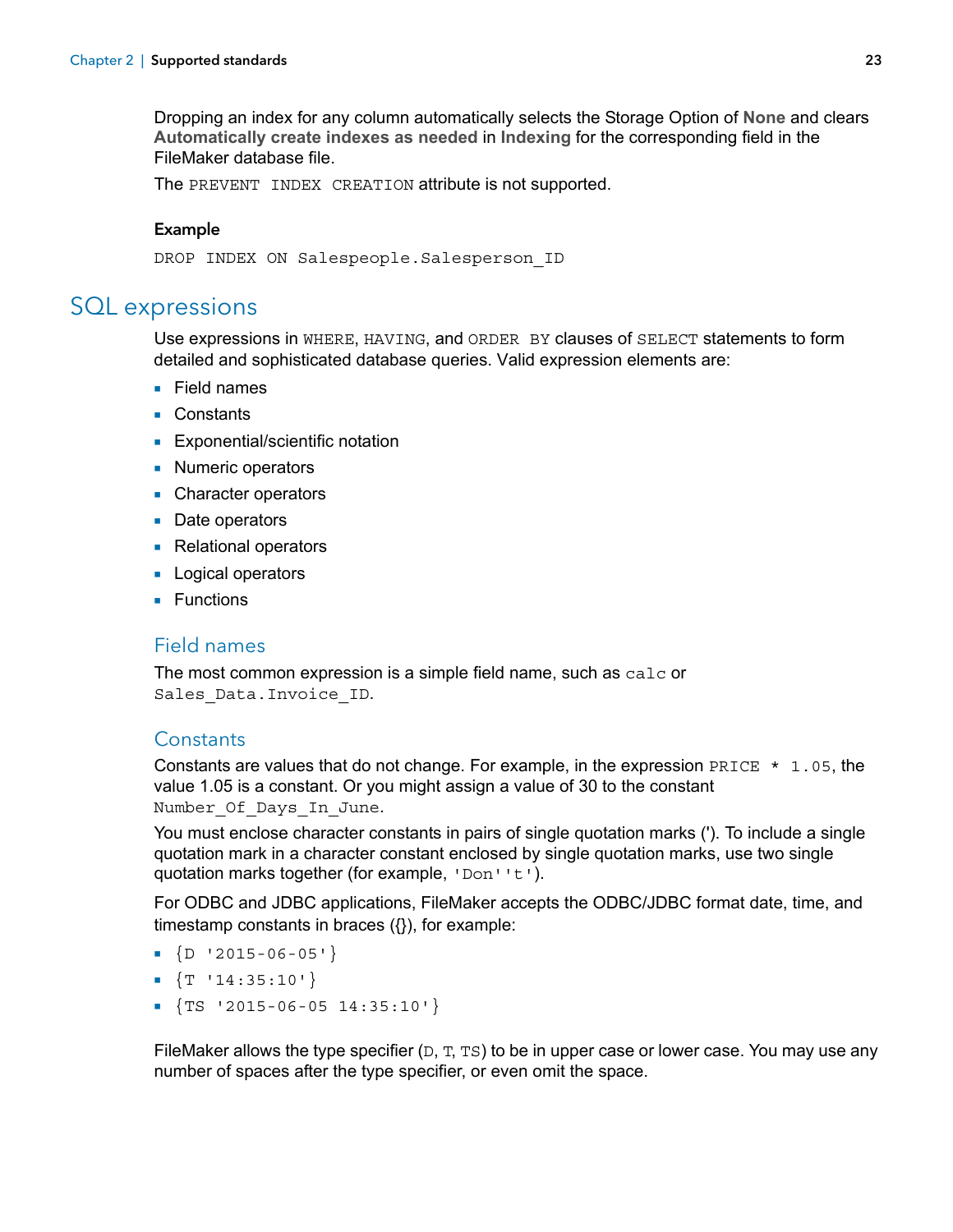FileMaker also accepts SQL-92 syntax ISO date and time formats with no braces:

- 1 DATE 'YYYY-MM-DD'
- **TIME 'HH:MM:SS'**
- 1 TIMESTAMP 'YYYY-MM-DD HH:MM:SS'

The FileMaker Pro ExecuteSQL function accepts only the SQL-92 syntax ISO date and time formats with no braces.

| Constant  | Acceptable syntax (examples)                                                                                                                                                                                                                                                                                                                                                                        |
|-----------|-----------------------------------------------------------------------------------------------------------------------------------------------------------------------------------------------------------------------------------------------------------------------------------------------------------------------------------------------------------------------------------------------------|
| Text      | 'Paris'                                                                                                                                                                                                                                                                                                                                                                                             |
| Number    | 1.05                                                                                                                                                                                                                                                                                                                                                                                                |
| Date      | DATE '2015-06-05'<br>$\{ D'2015-06-05 \}$<br>${06/05/2015}$<br>$\{06/05/15\}$<br>Note The 2-digit year syntax is not supported for the ODBC/JDBC format or the SQL-92<br>format.                                                                                                                                                                                                                    |
| Time      | TIME '14:35:10'<br>${T'14:35:10'}$<br>${14:35:10}$                                                                                                                                                                                                                                                                                                                                                  |
| Timestamp | TIMESTAMP '2015-06-05 14:35:10'<br>$\{ TS$ '2015-06-05 14:35:10' }<br>${06/05/2015 \t14:35:10}$<br>${06/05/15 \ 14:35:10}$<br>Make sure Strict data type: 4-Digit Year Date is not selected as a validation option in the<br>FileMaker database file for a field using this 2-digit year syntax.<br>Note The 2-digit year syntax is not supported for the ODBC/JDBC format or the SQL-92<br>format. |

When entering date and time values, match the format of the database file locale. For example, if the database was created on an Italian language system, use Italian date and time formats.

#### <span id="page-23-2"></span><span id="page-23-0"></span>Exponential/scientific notation

Numbers can be expressed using scientific notation.

#### Example

SELECT column1 / 3.4E+7 FROM table1 WHERE calc < 3.4E-6 \* column2

#### <span id="page-23-3"></span><span id="page-23-1"></span>Numeric operators

You can include the following operators in number expressions:  $+, -, *, /$ , and  $\land$  or  $**$ (exponentiation).

You can precede numeric expressions with a unary plus (+) or minus (-).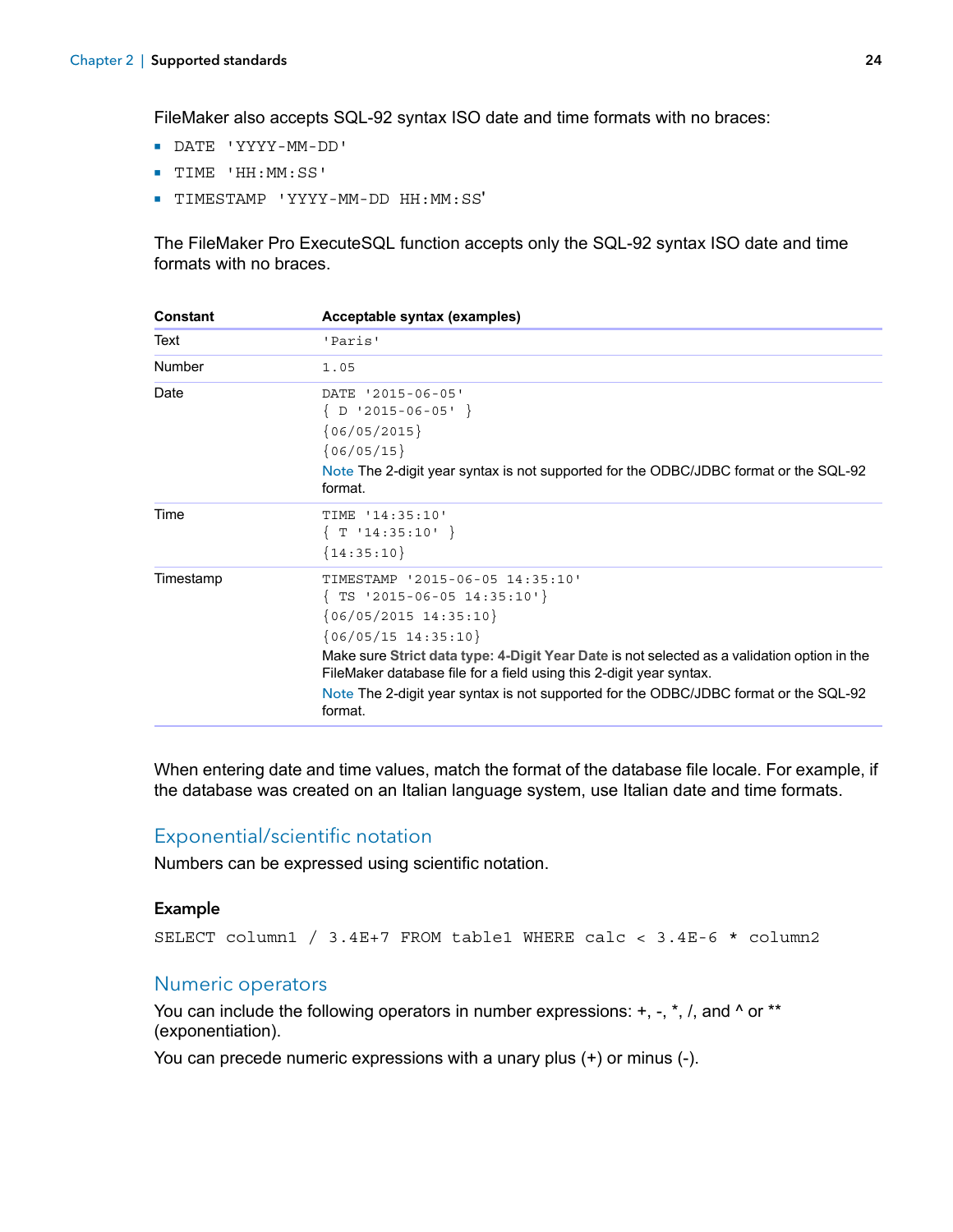#### <span id="page-24-5"></span><span id="page-24-0"></span>Character operators

You can concatenate characters.

#### Examples

In the following examples, last name is 'JONES ' and first\_name is 'ROBERT ':

<span id="page-24-4"></span>

| <b>Operator</b> | Concatenation                             | <b>Example</b>         | Result         |
|-----------------|-------------------------------------------|------------------------|----------------|
| $+$             | Keep trailing blank characters            | first name + last name | 'ROBERT JONES' |
|                 | Move trailing blank characters to the end | first name - last name | 'ROBERTJONES   |

#### <span id="page-24-6"></span><span id="page-24-1"></span>Date operators

You can modify dates.

#### Examples

In the following examples, hire date is DATE '2015-01-30'.

| <b>Operator</b>          | <b>Effect on date</b>                                 | <b>Example</b>    | Result            |
|--------------------------|-------------------------------------------------------|-------------------|-------------------|
| $+$                      | Add a number of days to a date                        | hire date $+5$    | DATE '2015-02-04' |
| $\overline{\phantom{a}}$ | Find the number of days between two dates hire date - | DATE '2015-01-01' | 29                |
|                          | Subtract a number of days from a date                 | hire date - 10    | DATE '2015-01-20' |

#### Additional examples:

SELECT Date\_Sold, Date\_Sold + 30 AS agg FROM Sales\_Data SELECT Date Sold, Date Sold - 30 AS agg FROM Sales Data

#### <span id="page-24-12"></span><span id="page-24-2"></span>Relational operators

<span id="page-24-11"></span><span id="page-24-10"></span><span id="page-24-9"></span><span id="page-24-8"></span><span id="page-24-7"></span><span id="page-24-3"></span>

| Operator          | <b>Meaning</b>                                                  |
|-------------------|-----------------------------------------------------------------|
| $\qquad \qquad =$ | Equal                                                           |
| $\leq$            | Not equal                                                       |
| $\geq$            | Greater than                                                    |
| $>=$              | Greater than or equal to                                        |
| $\lt$             | Less than                                                       |
| $\lt$ =           | Less than or equal to                                           |
| LIKE              | Matching a pattern                                              |
| NOT LIKE          | Not matching a pattern                                          |
| IS NULL           | Equal to Null                                                   |
| IS NOT NULL       | Not equal to Null                                               |
| <b>BETWEEN</b>    | Range of values between a lower and upper bound                 |
| ΙN                | A member of a set of specified values or a member of a subquery |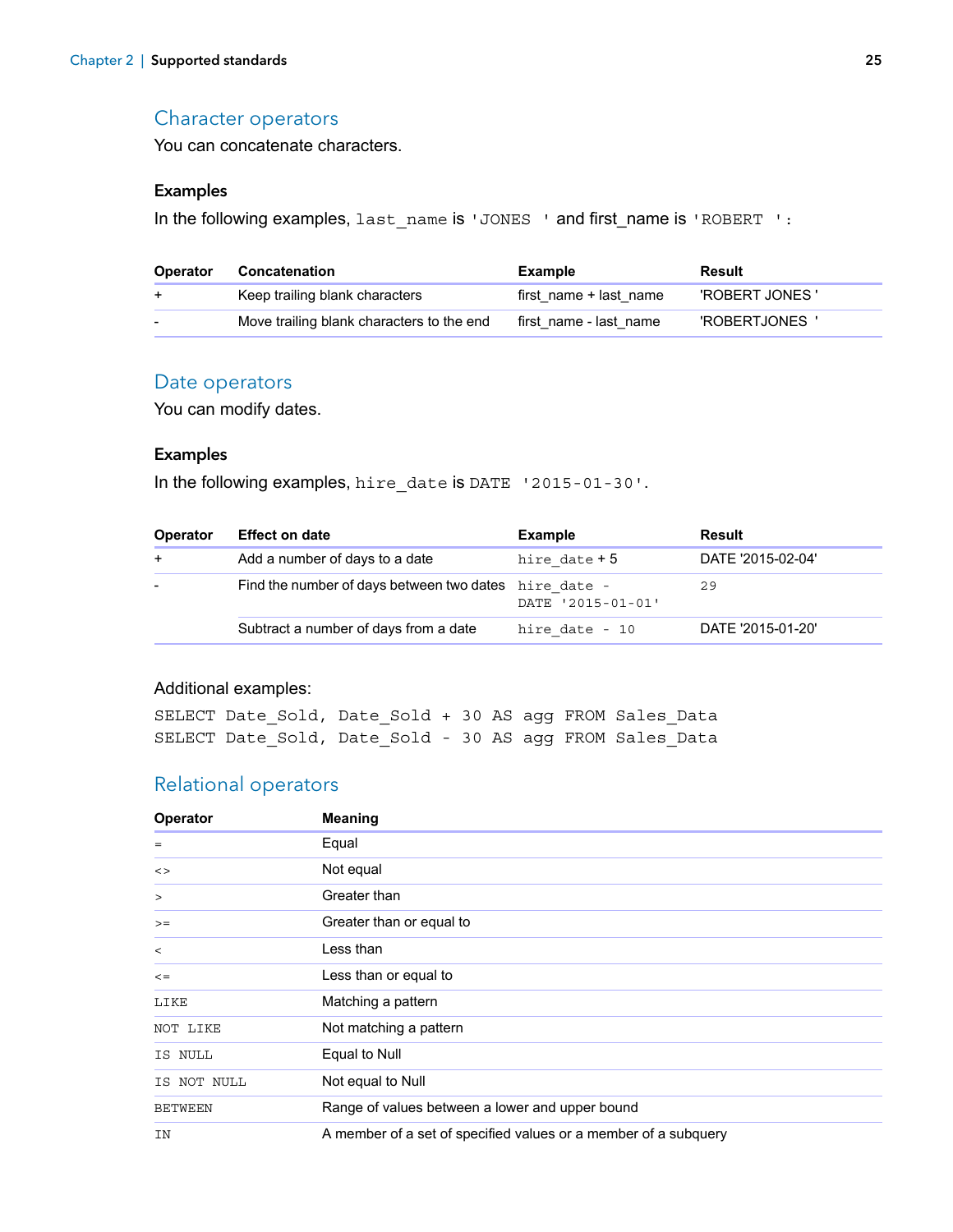<span id="page-25-3"></span><span id="page-25-2"></span><span id="page-25-1"></span>

| <b>Operator</b> | <b>Meaning</b>                                                                                                                                |
|-----------------|-----------------------------------------------------------------------------------------------------------------------------------------------|
| NOT IN          | Not a member of a set of specified values or a member of a subquery                                                                           |
| EXISTS          | 'True' if a subquery returned at least one record                                                                                             |
| ANY             | Compares a value to each value returned by a subquery (operator must be preceded by<br>$=, \leq, >, >=, <, or <=); =$ Any is equivalent to In |
| ALL             | Compares a value to each value returned by a subguery (operator must be preceded by<br>$=, \leq, >, >=, <, or <=$                             |

# <span id="page-25-0"></span>**Examples**

| Examples                                                                                                                                                                                         |
|--------------------------------------------------------------------------------------------------------------------------------------------------------------------------------------------------|
| SELECT Sales Data. Invoice ID FROM Sales Data<br>WHERE Sales Data. Salesperson ID = 'SP-1'                                                                                                       |
| SELECT Sales Data.Amount FROM Sales Data WHERE Sales Data.Invoice ID<br>$\leftarrow$ 125                                                                                                         |
| SELECT Sales Data.Amount FROM Sales Data WHERE Sales Data.Amount > 3000                                                                                                                          |
| SELECT Sales Data. Time Sold FROM Sales Data<br>WHERE Sales Data. Time Sold < '12:00:00'                                                                                                         |
| SELECT Sales Data. Company Name FROM Sales Data<br>WHERE Sales Data. Company Name LIKE '%University'                                                                                             |
| SELECT Sales Data. Company Name FROM Sales Data<br>WHERE Sales Data. Company Name NOT LIKE '%University'                                                                                         |
| SELECT Sales Data. Amount FROM Sales Data WHERE Sales Data. Amount IS NULL                                                                                                                       |
| SELECT Sales Data.Amount FROM Sales Data WHERE Sales Data.Amount IS NOT<br>NULL                                                                                                                  |
| SELECT Sales Data. Invoice ID FROM Sales Data<br>WHERE Sales Data. Invoice ID BETWEEN 1 AND 10                                                                                                   |
| SELECT COUNT (Sales Data. Invoice ID) AS agg<br>FROM Sales Data WHERE Sales Data. INVOICE ID IN (50,250,100)                                                                                     |
| SELECT COUNT (Sales Data. Invoice ID) AS agg<br>FROM Sales Data WHERE Sales Data. INVOICE ID NOT IN (50,250,100)                                                                                 |
| SELECT COUNT (Sales Data. Invoice ID) AS agg FROM Sales Data<br>WHERE Sales Data. INVOICE ID NOT IN (SELECT Sales Data. Invoice ID<br>FROM Sales Data WHERE Sales Data. Salesperson ID = 'SP-4') |
| SELECT *<br>FROM Sales Data WHERE EXISTS (SELECT Sales Data.Amount                                                                                                                               |
| FROM Sales Data WHERE Sales Data. Salesperson ID IS NOT NULL)                                                                                                                                    |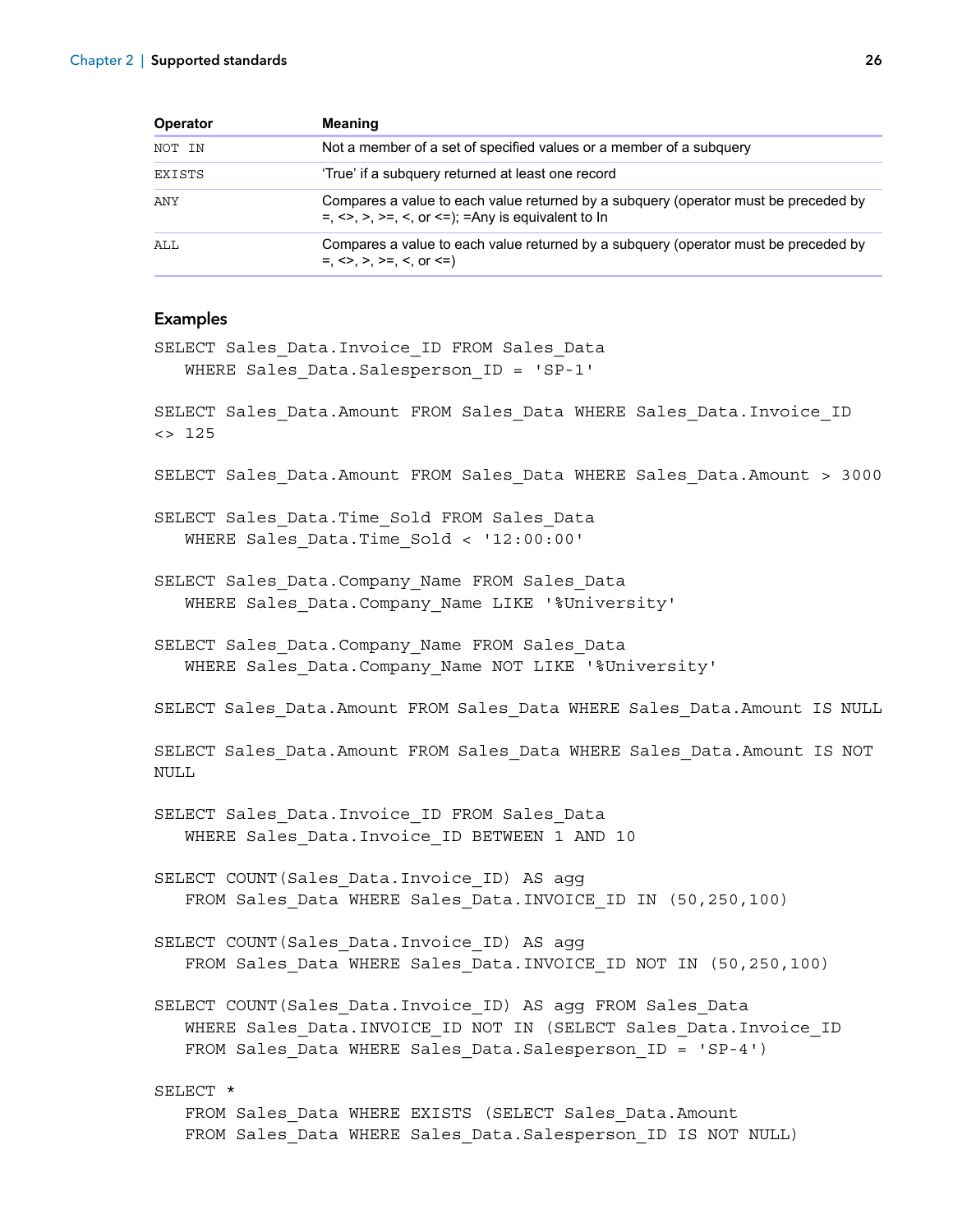```
SELECT *
   FROM Sales Data WHERE Sales Data.Amount = ANY (SELECT
Sales_Data.Amount
   FROM Sales Data WHERE Sales Data.Salesperson ID = 'SP-1')
SELECT *
   FROM Sales Data WHERE Sales Data.Amount = ALL (SELECT
Sales_Data.Amount
   FROM Sales Data WHERE Sales Data.Salesperson ID IS NULL)
```
#### <span id="page-26-3"></span><span id="page-26-0"></span>Logical operators

You can combine two or more conditions. The conditions must be related by AND or OR, such as:

<span id="page-26-6"></span><span id="page-26-4"></span><span id="page-26-2"></span> $salary = 40000$  AND exempt = 1

The logical NOT operator is used to reverse the meaning, such as:

NOT (salary = 40000 AND exempt = 1)

#### Examples

```
SELECT * FROM Sales_Data WHERE Sales_Data.Company_Name
   NOT LIKE '%University' AND Sales_Data.Amount > 3000
SELECT * FROM Sales Data WHERE (Sales Data.Company Name
   LIKE '%University' OR Sales_Data.Amount > 3000)
   AND Sales Data.Salesperson ID = 'SP-1'
```
#### <span id="page-26-5"></span><span id="page-26-1"></span>Operator precedence

As expressions become more complex, the order in which the expressions are evaluated becomes important. This table shows the order in which the operators are evaluated. The operators in the first line are evaluated first, and so on. Operators in the same line are evaluated left to right in the expression.

| <b>Precedence</b> | Operator                                                                                 |
|-------------------|------------------------------------------------------------------------------------------|
|                   | Unary $1 - 1$ , Unary $1 + 1$                                                            |
| $\overline{2}$    | $\Lambda$ **                                                                             |
| 3                 | $^{\star}$ ./                                                                            |
| 4                 | $+$ , $-$                                                                                |
| 5                 | =, <>, <, <=, >, >=, Like, Not Like, Is Null, Is Not Null, Between, In, Exists, Any, All |
| 6                 | <b>Not</b>                                                                               |
| 7                 | <b>AND</b>                                                                               |
| 8                 | 0R                                                                                       |
|                   |                                                                                          |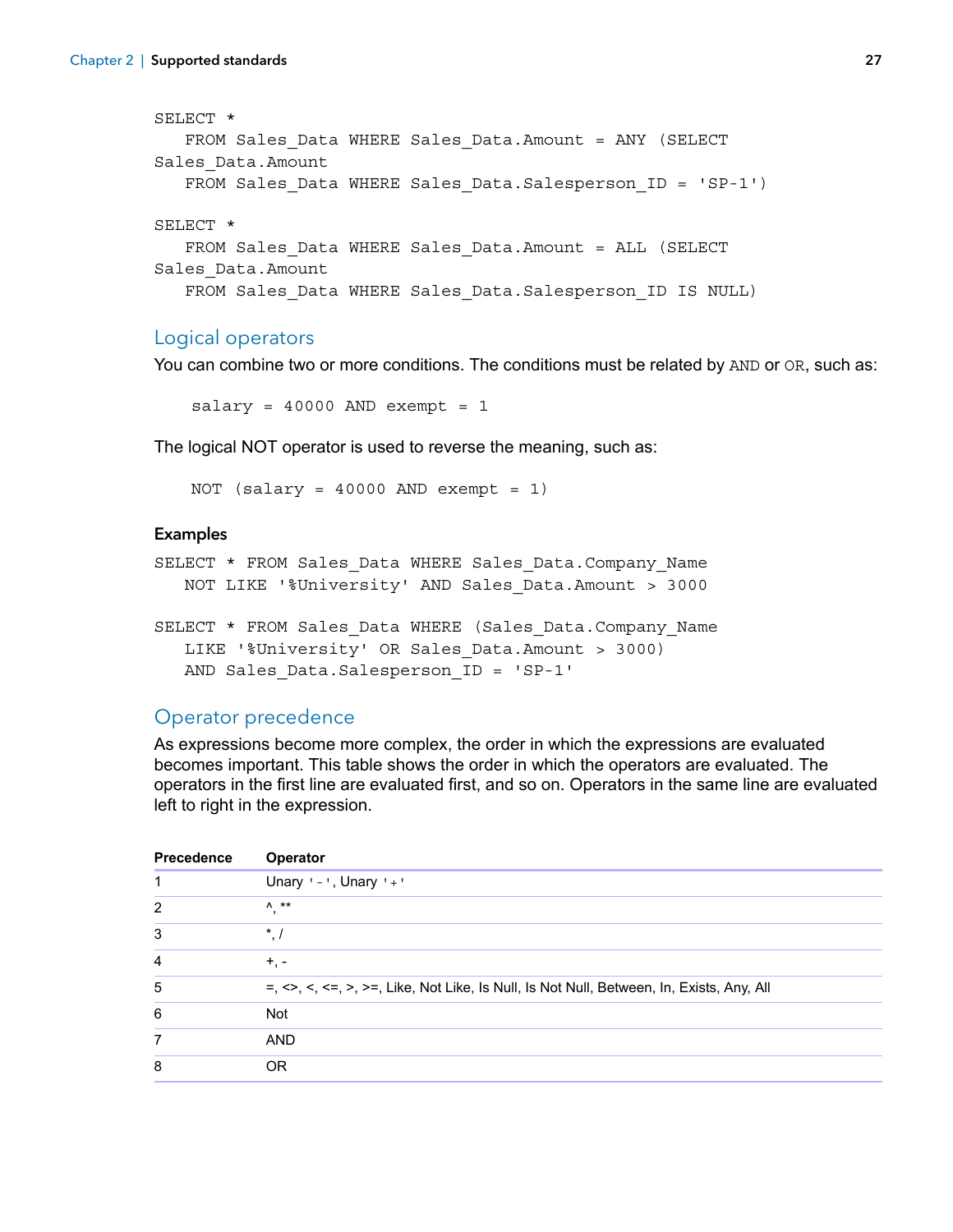The following example shows the importance of precedence:

```
WHERE salary > 40000 OR hire date > (DATE '2008-01-30') AND dept =
'D101'
```
Because AND is evaluated first, this query retrieves employees in department D101 hired after January 30, 2008, as well as every employee making more than \$40,000, no matter what department or hire date.

To force the clause to be evaluated in a different order, use parentheses to enclose the conditions to be evaluated first. For example:

```
WHERE (salary > 40000 OR hire date > DATE '2008-01-30') AND dept =
'D101'
```
retrieves employees in department D101 that either make more than \$40,000 or were hired after January 30, 2008.

# <span id="page-27-0"></span>SOL functions

<span id="page-27-3"></span>FileMaker SQL supports many functions you can use in expressions. Some of the functions return characters strings, some return numbers, some return dates, and some return values that depend on conditions met by the function arguments.

## <span id="page-27-2"></span><span id="page-27-1"></span>Aggregate functions

Aggregate functions return a single value from a set of records. You can use an aggregate function as part of a SELECT statement, with a field name (for example, AVG(SALARY)), or in combination with a column expression (for example, AVG (SALARY  $*$  1.07)).

You can precede the column expression with the DISTINCT operator to eliminate duplicate values. For example:

```
COUNT (DISTINCT last_name)
```
In this example, only unique last name values are counted.

| <b>Aggregate function</b> | <b>Returns</b>                                                                                                                                                                                                                                                                                                                              |
|---------------------------|---------------------------------------------------------------------------------------------------------------------------------------------------------------------------------------------------------------------------------------------------------------------------------------------------------------------------------------------|
| <b>SUM</b>                | The total of the values in a numeric field expression. For example, SUM (SALARY) returns<br>the sum of all salary field values.                                                                                                                                                                                                             |
| <b>AVG</b>                | The average of the values in a numeric field expression. For example, AVG (SALARY)<br>returns the average of all salary field values.                                                                                                                                                                                                       |
| COUNT                     | The number of values in any field expression. For example, COUNT (NAME) returns the<br>number of name values. When using COUNT with a field name, COUNT returns the number<br>of non-null field values. A special example is $\text{COUNT}(\star)$ , which returns the number of<br>records in the set, including records with null values. |
| MAX                       | The maximum value in any field expression. For example, MAX (SALARY) returns the<br>maximum salary field value.                                                                                                                                                                                                                             |
| MIN                       | The minimum value in any field expression. For example, MIN (SALARY) returns the<br>minimum salary field value.                                                                                                                                                                                                                             |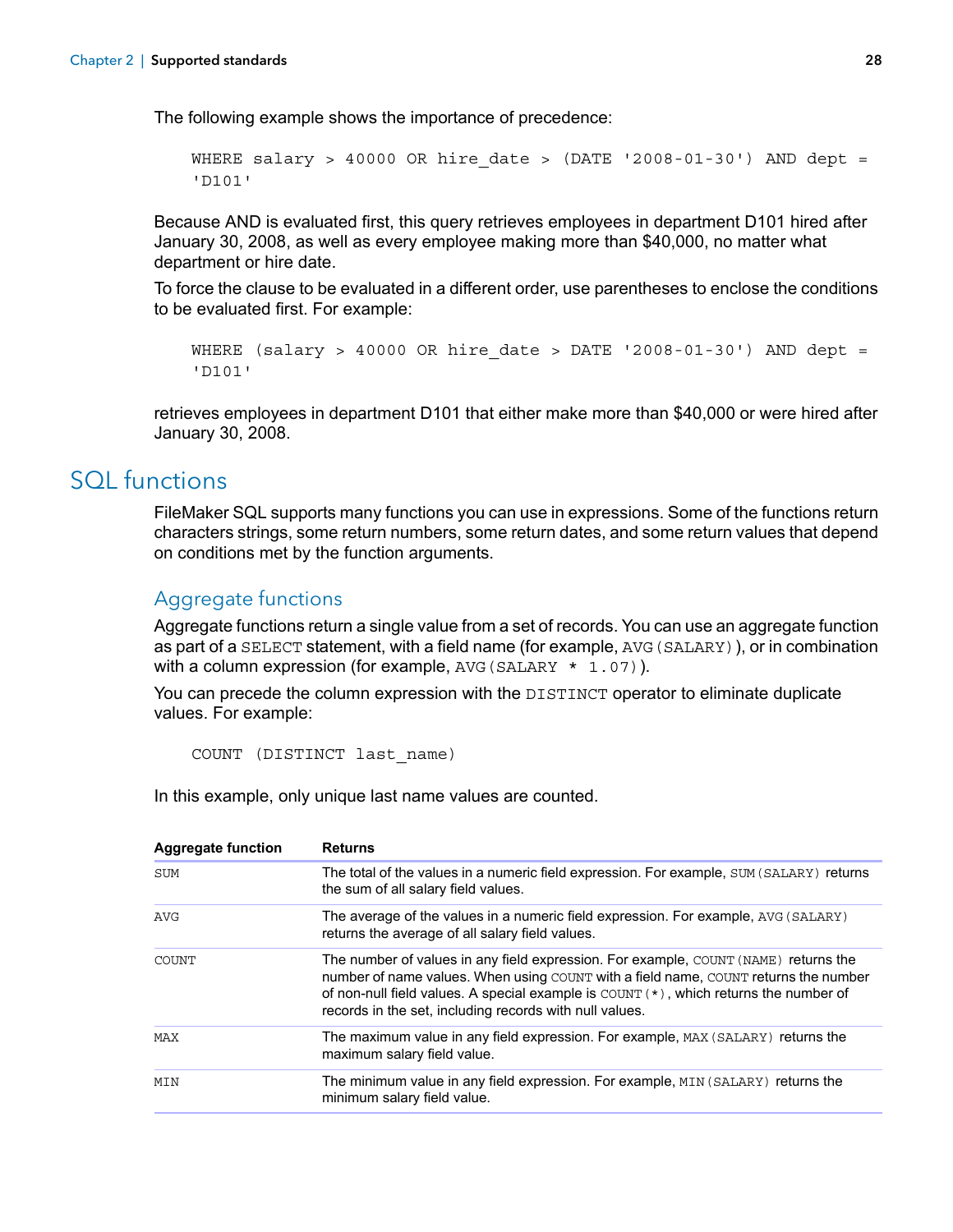#### Examples

SELECT SUM (Sales\_Data.Amount) AS agg FROM Sales\_Data

SELECT AVG (Sales\_Data.Amount) AS agg FROM Sales\_Data

SELECT COUNT (Sales\_Data.Amount) AS agg FROM Sales\_Data

- SELECT MAX (Sales\_Data.Amount) AS agg FROM Sales\_Data WHERE Sales\_Data.Amount < 3000
- SELECT MIN (Sales Data.Amount) AS agg FROM Sales Data WHERE Sales\_Data.Amount > 3000

#### <span id="page-28-0"></span>Functions that return character strings

<span id="page-28-19"></span><span id="page-28-18"></span><span id="page-28-12"></span><span id="page-28-10"></span><span id="page-28-8"></span><span id="page-28-7"></span><span id="page-28-6"></span><span id="page-28-5"></span><span id="page-28-4"></span><span id="page-28-3"></span><span id="page-28-2"></span><span id="page-28-1"></span>

| <b>Functions that</b><br>return character<br>strings | <b>Description</b>                                                                                                                                       | <b>Example</b>                                                                                                                                                   |
|------------------------------------------------------|----------------------------------------------------------------------------------------------------------------------------------------------------------|------------------------------------------------------------------------------------------------------------------------------------------------------------------|
| <b>CHR</b>                                           | Converts an ASCII code to a one-character<br>string                                                                                                      | $CHR (67)$ returns $C$                                                                                                                                           |
| CURRENT USER                                         | Returns the login ID specified at connect time                                                                                                           |                                                                                                                                                                  |
| <b>DAYNAME</b>                                       | Returns the name of the day that corresponds to<br>a specified date                                                                                      |                                                                                                                                                                  |
| <b>RTRIM</b>                                         | Removes trailing blanks from a string                                                                                                                    | RTRIM ('<br>ABC ') returns '<br>ABC'                                                                                                                             |
| TRIM                                                 | Removes leading and trailing blanks from a<br>string                                                                                                     | TRIM (' ABC ') returns 'ABC'                                                                                                                                     |
| LTRIM                                                | Removes leading blanks from a string                                                                                                                     | LTRIM(' ABC') returns 'ABC'                                                                                                                                      |
| <b>UPPER</b>                                         | Changes each letter of a string to uppercase                                                                                                             | UPPER ('Allen') returns 'ALLEN'                                                                                                                                  |
| LOWER                                                | Changes each letter of a string to lowercase                                                                                                             | LOWER ('Allen') returns 'allen'                                                                                                                                  |
| LEFT                                                 | Returns leftmost characters of a string                                                                                                                  | LEFT ('Mattson', 3) returns 'Mat'                                                                                                                                |
| MONTHNAME                                            | Returns the names of the calendar month                                                                                                                  |                                                                                                                                                                  |
| RIGHT                                                | Returns rightmost characters of a string                                                                                                                 | RIGHT ('Mattson', 4) returns 'tson'                                                                                                                              |
| <b>SUBSTR</b><br>SUBSTRING                           | Returns a substring of a string, with parameters<br>of the string, the first character to extract, and<br>the number of characters to extract (optional) | SUBSTR ('Conrad', 2, 3) returns 'onr'<br>SUBSTR ('Conrad', 2) returns 'onrad'                                                                                    |
| SPACE                                                | Generates a string of blanks                                                                                                                             | SPACE(5) returns' '                                                                                                                                              |
| STRVAL                                               | Converts a value of any type to a character<br>string                                                                                                    | STRVAL ('Woltman') returns 'Woltman'<br>$STRVAL$ (5 $*$ 3) returns '15'<br>$STRVAL(4 = 5)$ returns 'False'<br>STRVAL (DATE '2008-12-25')<br>returns '2008-12-25' |
| TIME<br>TIMEVAL                                      | Returns the time of day as a string                                                                                                                      | At 9:49 PM, TIME () returns 21:49:00                                                                                                                             |
| <b>USERNAME</b><br>USER                              | Returns the login ID specified at connect time                                                                                                           |                                                                                                                                                                  |

<span id="page-28-20"></span><span id="page-28-17"></span><span id="page-28-16"></span><span id="page-28-15"></span><span id="page-28-14"></span><span id="page-28-13"></span><span id="page-28-11"></span><span id="page-28-9"></span>Note The TIME() function is deprecated. Use the SQL standard CURRENT TIME instead.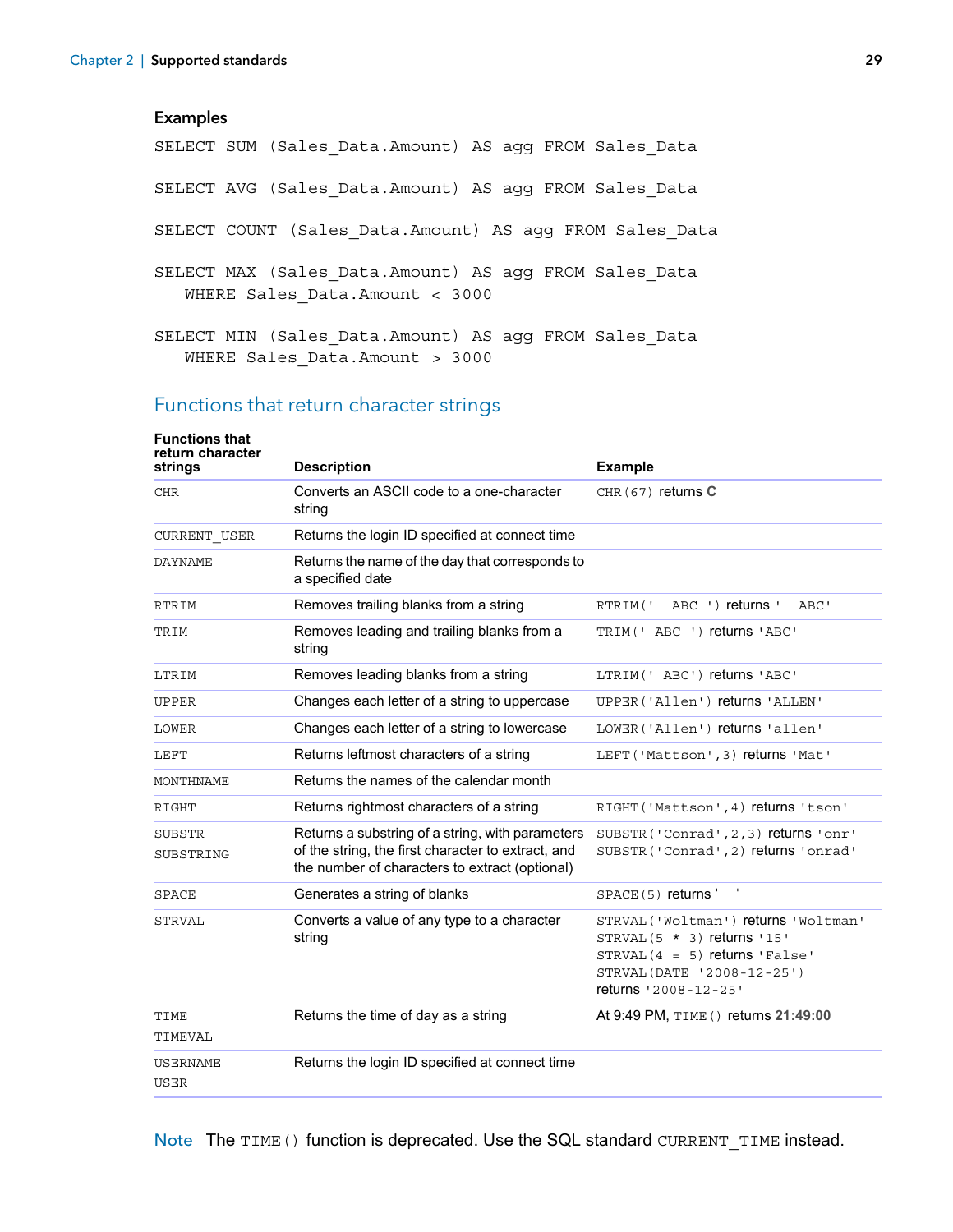#### Examples

SELECT CHR(67) + SPACE(1) + CHR(70) FROM Salespeople SELECT RTRIM(' ' + Salespeople.Salesperson\_ID) AS agg FROM Salespeople SELECT TRIM(SPACE(1) + Salespeople.Salesperson\_ID) AS agg FROM Salespeople SELECT LTRIM(' ' + Salespeople.Salesperson\_ID) AS agg FROM Salespeople SELECT UPPER(Salespeople.Salesperson) AS agg FROM Salespeople SELECT LOWER(Salespeople.Salesperson) AS agg FROM Salespeople SELECT LEFT(Salespeople.Salesperson, 5) AS agg FROM Salespeople SELECT RIGHT(Salespeople.Salesperson, 7) AS agg FROM Salespeople SELECT SUBSTR(Salespeople.Salesperson ID, 2, 2) + SUBSTR(Salespeople.Salesperson\_ID, 4, 2) AS agg FROM Salespeople SELECT SUBSTR(Salespeople.Salesperson\_ID, 2) + SUBSTR(Salespeople.Salesperson\_ID, 4) AS agg FROM Salespeople SELECT SPACE(2) + Salespeople.Salesperson\_ID AS Salesperson\_ID FROM Salespeople

#### SELECT STRVAL('60506') AS agg FROM Sales\_Data WHERE Sales\_Data.Invoice  $= 1$

#### <span id="page-29-0"></span>Functions that return numbers

<span id="page-29-10"></span><span id="page-29-9"></span><span id="page-29-8"></span><span id="page-29-7"></span><span id="page-29-6"></span><span id="page-29-5"></span><span id="page-29-4"></span><span id="page-29-3"></span><span id="page-29-2"></span><span id="page-29-1"></span>

| <b>Functions that</b><br>return numbers | <b>Description</b>                                                                      | <b>Example</b>                             |
|-----------------------------------------|-----------------------------------------------------------------------------------------|--------------------------------------------|
| ABS                                     | Returns the absolute value of the numeric expression                                    |                                            |
| <b>ATAN</b>                             | Returns the arc tangent of the argument as an angle<br>expressed in radians             |                                            |
| ATAN2                                   | Returns the arc tangent of x and y coordinates as an<br>angle expressed in radians      |                                            |
| CEIL                                    | Returns the smallest integer value that is greater than                                 |                                            |
| CEILING                                 | or equal to the argument                                                                |                                            |
| <b>DEG</b>                              | Returns the number of degrees of the argument,                                          |                                            |
| <b>DEGREES</b>                          | which is an angle expressed in radians                                                  |                                            |
| DAY                                     | Returns the day part of a date                                                          | DAY (DATE '2015-01-30')<br>returns<br>30   |
| <b>DAYOFWEEK</b>                        | Returns the day of week (1-7) of a date expression                                      | DAYOFWEEK (DATE '2004-05-01')<br>returns 7 |
| <b>MOD</b>                              | Divides two numbers and returns the remainder of the $MOD(10, 3)$ returns 1<br>division |                                            |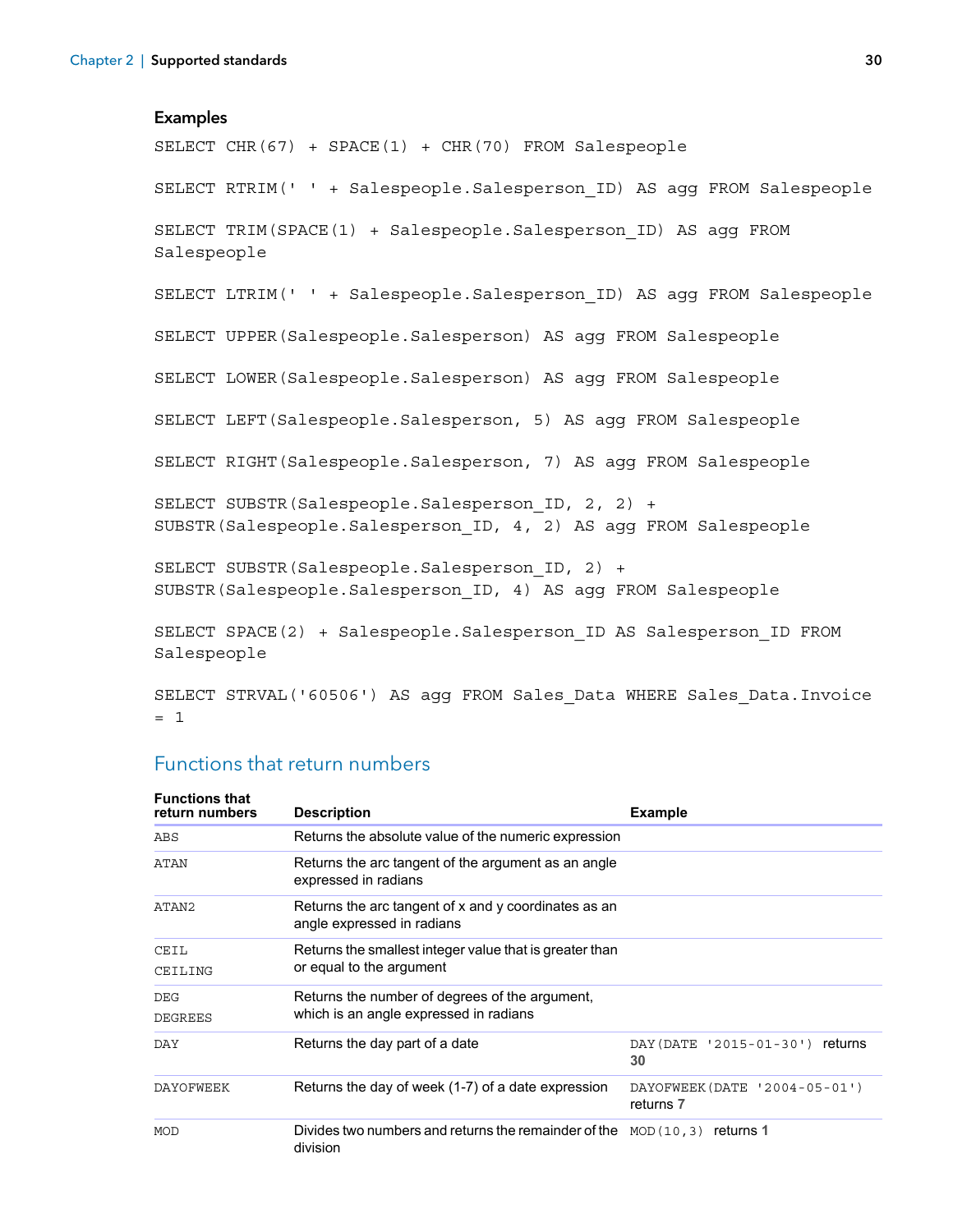<span id="page-30-20"></span><span id="page-30-19"></span><span id="page-30-18"></span><span id="page-30-17"></span><span id="page-30-16"></span><span id="page-30-15"></span><span id="page-30-14"></span><span id="page-30-13"></span><span id="page-30-12"></span><span id="page-30-11"></span><span id="page-30-10"></span><span id="page-30-9"></span><span id="page-30-8"></span><span id="page-30-7"></span><span id="page-30-6"></span><span id="page-30-5"></span><span id="page-30-4"></span><span id="page-30-3"></span><span id="page-30-2"></span><span id="page-30-1"></span><span id="page-30-0"></span>

| <b>Functions that</b><br>return numbers | <b>Description</b>                                                                                                                       | <b>Example</b>                                                                                         |
|-----------------------------------------|------------------------------------------------------------------------------------------------------------------------------------------|--------------------------------------------------------------------------------------------------------|
| <b>EXP</b>                              | Returns a value that is the base of the natural<br>logarithm (e) raised to a power specified by the<br>argument                          |                                                                                                        |
| <b>FLOOR</b>                            | Returns the largest integer value that is less than or<br>equal to the argument                                                          |                                                                                                        |
| HOUR                                    | Returns the hour part of a value                                                                                                         |                                                                                                        |
| <b>INT</b>                              | Returns the integer part of a number                                                                                                     | INT (6.4321) returns 6                                                                                 |
| LENGTH                                  | Returns the length of a string                                                                                                           | LENGTH ('ABC') returns 3                                                                               |
| MONTH                                   | Returns the month part of a date                                                                                                         | MONTH (DATE '2015-01-30')<br>returns 1                                                                 |
| LN                                      | Returns the natural logarithm of the argument                                                                                            |                                                                                                        |
| LOG                                     | Returns the common logarithm of the argument                                                                                             |                                                                                                        |
| MAX                                     | Returns the larger of two numbers                                                                                                        | MAX (66, 89) returns 89                                                                                |
| MIN                                     | Returns the smaller of two numbers                                                                                                       | MIN (66,89) returns 66                                                                                 |
| MINUTE                                  | Returns the minute part of a value                                                                                                       |                                                                                                        |
| NUMVAL                                  | Converts a character string to a number. The function NUMVAL ('123') returns 123<br>fails If the character string is not a valid number. |                                                                                                        |
| PI                                      | Returns the constant value of the mathematical<br>constant pi                                                                            |                                                                                                        |
| RADIANS                                 | Returns the number of radians for an argument that is<br>expressed in degrees                                                            |                                                                                                        |
| <b>ROUND</b>                            | Rounds a number                                                                                                                          | ROUND (123.456, 0) returns 123<br>ROUND (123.456, 2) returns 123.46<br>ROUND (123.456, -2) returns 100 |
| <b>SECOND</b>                           | Returns the seconds part of a value                                                                                                      |                                                                                                        |
| SIGN                                    | An indicator of the sign of the argument: -1 for<br>negative, 0 for 0, and 1 for positive                                                |                                                                                                        |
| SIN                                     | Returns the sine of the argument                                                                                                         |                                                                                                        |
| SQRT                                    | Returns the square root of the argument                                                                                                  |                                                                                                        |
| TAN                                     | Returns the tangent of the argument                                                                                                      |                                                                                                        |
| YEAR                                    | Returns the year part of a date                                                                                                          | YEAR (DATE '2015-01-30') returns<br>2015                                                               |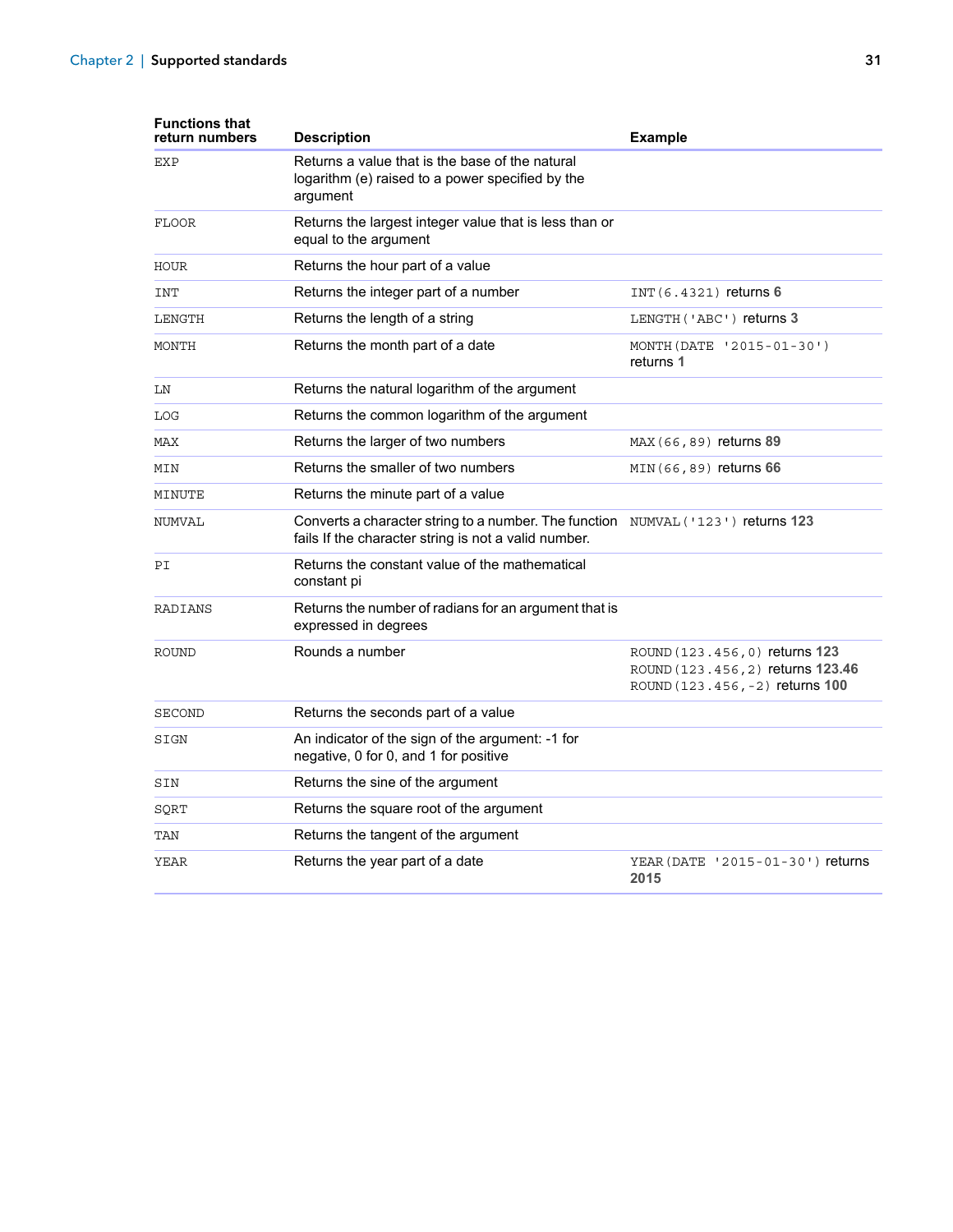# <span id="page-31-0"></span>Functions that return dates

<span id="page-31-8"></span><span id="page-31-7"></span><span id="page-31-6"></span><span id="page-31-5"></span><span id="page-31-4"></span><span id="page-31-3"></span>

| <b>Functions that return</b><br>dates | <b>Description</b>                            | <b>Example</b>                                                                  |
|---------------------------------------|-----------------------------------------------|---------------------------------------------------------------------------------|
| <b>CURDATE</b><br>CURRENT DATE        | Returns today's date                          |                                                                                 |
| CURTIME<br>CURRENT TIME               | Returns the current time                      |                                                                                 |
| CURTIMESTAMP<br>CURRENT TIMESTAMP     | Returns the current timestamp value           |                                                                                 |
| TIMESTAMPVAL                          | Converts a character string to a<br>timestamp | TIMESTAMPVAL ('2015-01-30 14:00:00')<br>returns its timestamp value             |
| <b>DATE</b><br>TODAY                  | Returns today's date                          | If today is 11/21/2015, DATE () returns 2015-11-21                              |
| <b>DATEVAL</b>                        |                                               | Converts a character string to a date DATEVAL ('2015-01-30') returns 2015-01-30 |

<span id="page-31-12"></span><span id="page-31-11"></span><span id="page-31-10"></span><span id="page-31-9"></span>Note The DATE() function is deprecated. Use the SQL standard CURRENT\_DATE instead.

# <span id="page-31-1"></span>Conditional functions

<span id="page-31-2"></span>

| <b>Conditional</b><br><b>functions</b> | <b>Description</b>                                                                                   | <b>Example</b>                                            |
|----------------------------------------|------------------------------------------------------------------------------------------------------|-----------------------------------------------------------|
| CASE WHEN                              | <b>Simple CASE format</b>                                                                            | <b>SELECT</b>                                             |
|                                        |                                                                                                      | Invoice ID,                                               |
|                                        | Compares the value of $input$ $exp$ to the values<br>of value exp arguments to determine the result. | CASE Company Name<br>WHEN 'Exports UK' THEN               |
|                                        |                                                                                                      | 'Exports UK Found'                                        |
|                                        | CASE <i>input</i> exp                                                                                | WHEN 'Home Furniture                                      |
|                                        | $\{WHEN$ value exp THEN result $\}$ [ELSE]<br>result1                                                | Suppliers' THEN 'Home Furniture<br>Suppliers Found'       |
|                                        | <b>END</b>                                                                                           | ELSE 'Neither Exports UK<br>nor Home Furniture Suppliers' |
|                                        |                                                                                                      | END,                                                      |
|                                        |                                                                                                      | Salesperson ID                                            |
|                                        |                                                                                                      | <b>FROM</b>                                               |
|                                        |                                                                                                      | Sales Data                                                |
|                                        | <b>Searched CASE format</b>                                                                          | <b>SELECT</b>                                             |
|                                        |                                                                                                      | Invoice ID,                                               |
|                                        | Returns a result based on whether the condition                                                      | Amount,                                                   |
|                                        | specified by a WHEN expression is true.                                                              | CASE                                                      |
|                                        | CASE                                                                                                 | WHEN Amount > 3000 THEN 'Above<br>3000'                   |
|                                        | $\{$ WHEN boolean exp THEN result $\}$ [ELSE<br>result]                                              | WHEN Amount < 1000 THEN 'Below<br>3000'                   |
|                                        | <b>END</b>                                                                                           | ELSE 'Between 1000 and 3000'<br>END,                      |
|                                        |                                                                                                      | Salesperson ID                                            |
|                                        |                                                                                                      | FROM                                                      |
|                                        |                                                                                                      | Sales Data                                                |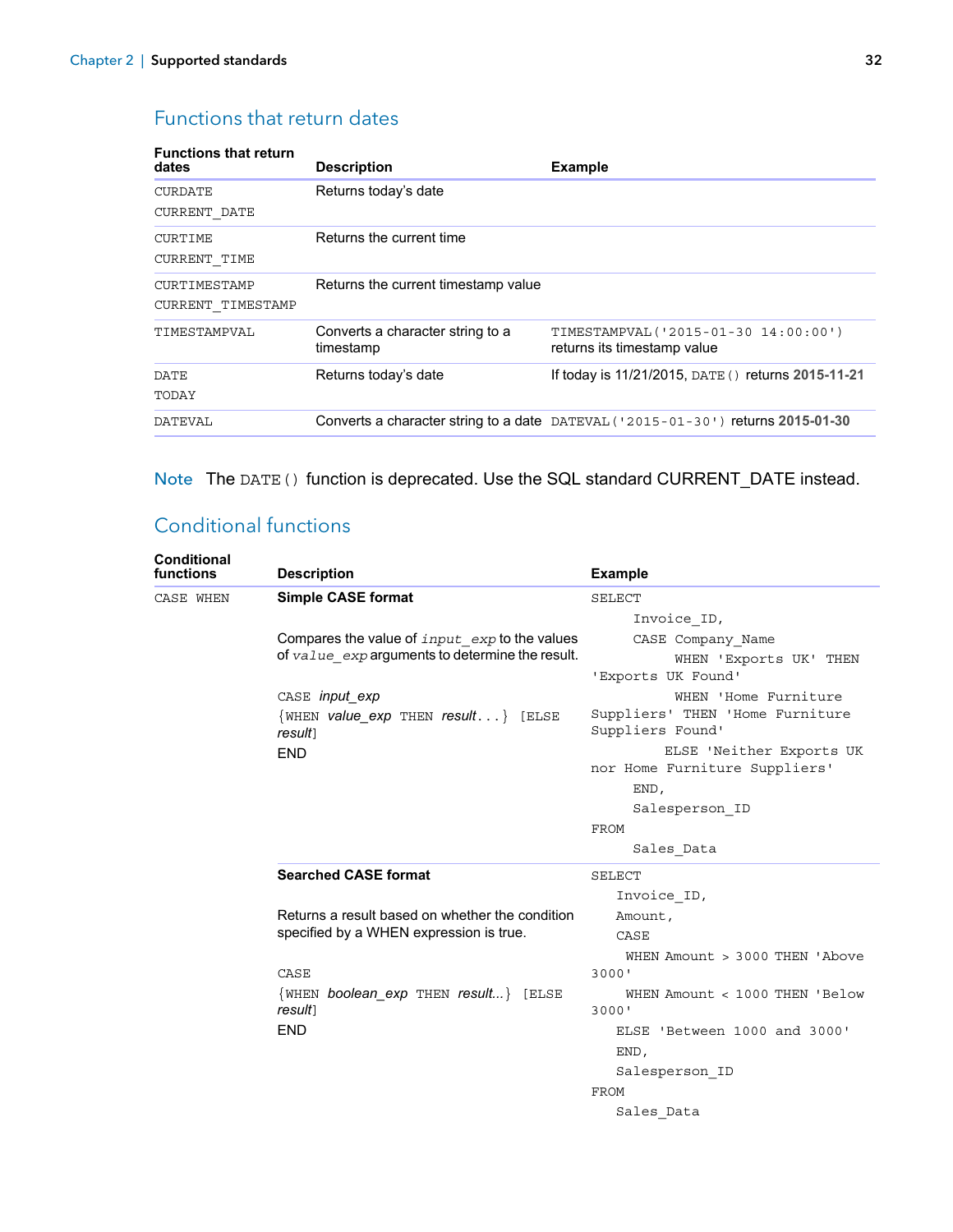<span id="page-32-1"></span><span id="page-32-0"></span>

| Conditional<br>functions | <b>Description</b>                                                                                          | <b>Example</b>                                                                                      |
|--------------------------|-------------------------------------------------------------------------------------------------------------|-----------------------------------------------------------------------------------------------------|
| COALESCE                 | Returns the first value that is not NULL                                                                    | SELECT<br>Salesperson ID,<br>COALESCE (Sales Manager,<br>Salesperson)<br><b>FROM</b><br>Salespeople |
| NULLIF                   | Compares two values and returns NULL if the two<br>values are equal; otherwise, returns the first<br>value. | SELECT<br>Invoice ID,<br>NULLIF (Amount,<br>$-1)$ .<br>Salesperson ID<br><b>FROM</b><br>Sales Data  |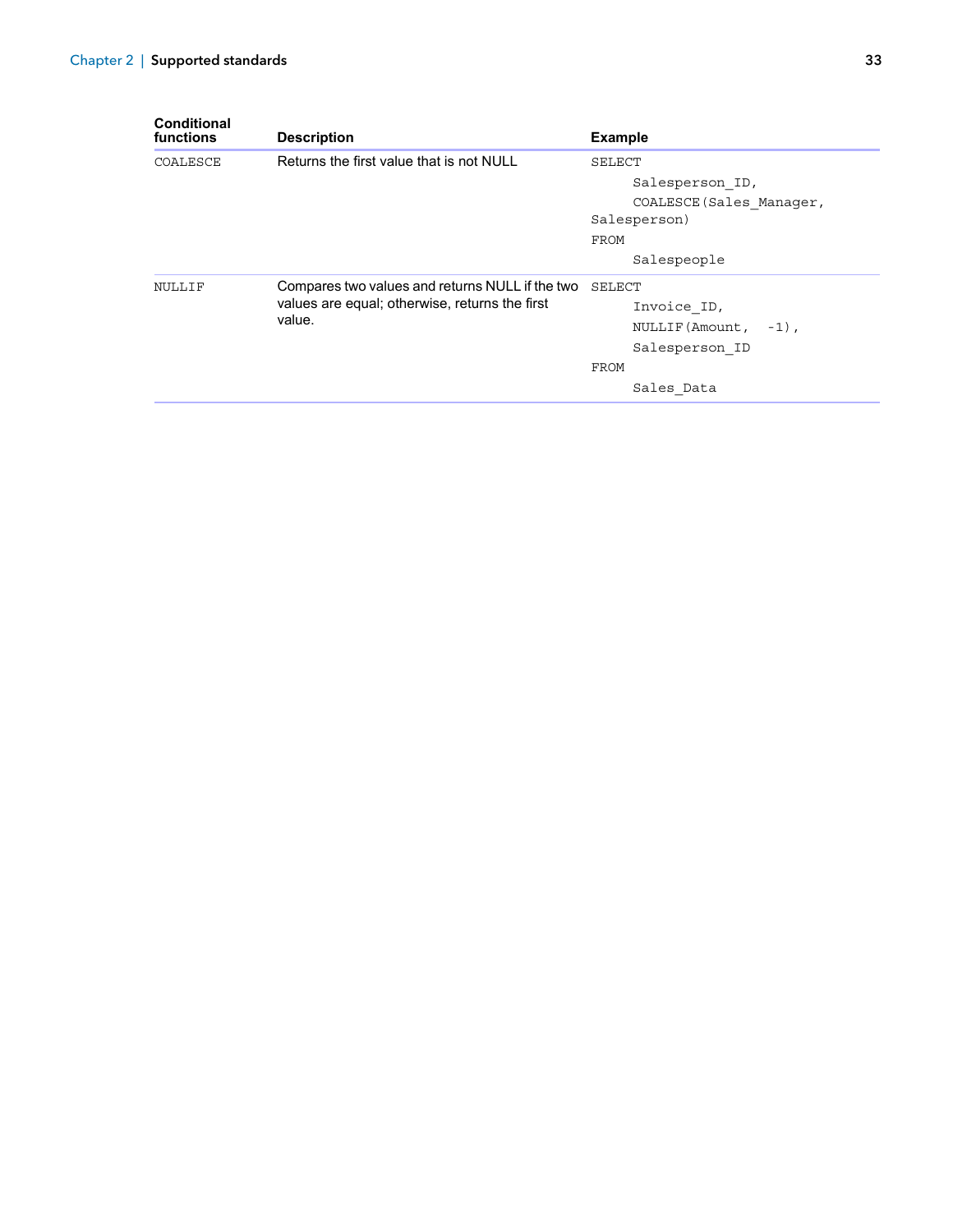# <span id="page-33-0"></span>Reserved SQL keywords

<span id="page-33-2"></span><span id="page-33-1"></span>This section lists reserved keywords that should not be used as names for columns, tables, aliases, or other user-defined objects. If you are getting syntax errors, these errors may be due to using one of these reserved words. If you want to use one of these keywords, you need to use quotation marks to prevent the word from being treated as a keyword.

For example, the following CREATE TABLE statement shows how to use the DEC keyword as a data element name.

create table t ("dec" numeric)

| <b>ABSOLUTE</b>      | <b>CHAR</b>          | <b>CURTIME</b>      |
|----------------------|----------------------|---------------------|
| <b>ACTION</b>        | <b>CHARACTER</b>     | <b>CURTIMESTAMP</b> |
| <b>ADD</b>           | CHARACTER_LENGTH     | <b>DATE</b>         |
| <b>ALL</b>           | <b>CHAR LENGTH</b>   | <b>DATEVAL</b>      |
| <b>ALLOCATE</b>      | <b>CHECK</b>         | <b>DAY</b>          |
| <b>ALTER</b>         | <b>CHR</b>           | <b>DAYNAME</b>      |
| <b>AND</b>           | <b>CLOSE</b>         | <b>DAYOFWEEK</b>    |
| <b>ANY</b>           | <b>COALESCE</b>      | <b>DEALLOCATE</b>   |
| <b>ARE</b>           | <b>COLLATE</b>       | <b>DEC</b>          |
| <b>AS</b>            | <b>COLLATION</b>     | <b>DECIMAL</b>      |
| <b>ASC</b>           | <b>COLUMN</b>        | <b>DECLARE</b>      |
| <b>ASSERTION</b>     | <b>COMMIT</b>        | <b>DEFAULT</b>      |
| AT                   | <b>CONNECT</b>       | <b>DEFERRABLE</b>   |
| <b>AUTHORIZATION</b> | <b>CONNECTION</b>    | <b>DEFERRED</b>     |
| <b>AVG</b>           | <b>CONSTRAINT</b>    | <b>DELETE</b>       |
| <b>BEGIN</b>         | <b>CONSTRAINTS</b>   | <b>DESC</b>         |
| <b>BETWEEN</b>       | <b>CONTINUE</b>      | <b>DESCRIBE</b>     |
| <b>BINARY</b>        | <b>CONVERT</b>       | <b>DESCRIPTOR</b>   |
| <b>BIT</b>           | <b>CORRESPONDING</b> | <b>DIAGNOSTICS</b>  |
| BIT_LENGTH           | <b>COUNT</b>         | <b>DISCONNECT</b>   |
| <b>BLOB</b>          | <b>CREATE</b>        | <b>DISTINCT</b>     |
| <b>BOOLEAN</b>       | <b>CROSS</b>         | <b>DOMAIN</b>       |
| <b>BOTH</b>          | <b>CURDATE</b>       | <b>DOUBLE</b>       |
| BY.                  | <b>CURRENT</b>       | <b>DROP</b>         |
| <b>CASCADE</b>       | CURRENT_DATE         | <b>ELSE</b>         |
| <b>CASCADED</b>      | CURRENT_TIME         | <b>END</b>          |
| <b>CASE</b>          | CURRENT_TIMESTAMP    | END_EXEC            |
| <b>CAST</b>          | <b>CURRENT USER</b>  | <b>ESCAPE</b>       |
| <b>CATALOG</b>       | <b>CURSOR</b>        | <b>EVERY</b>        |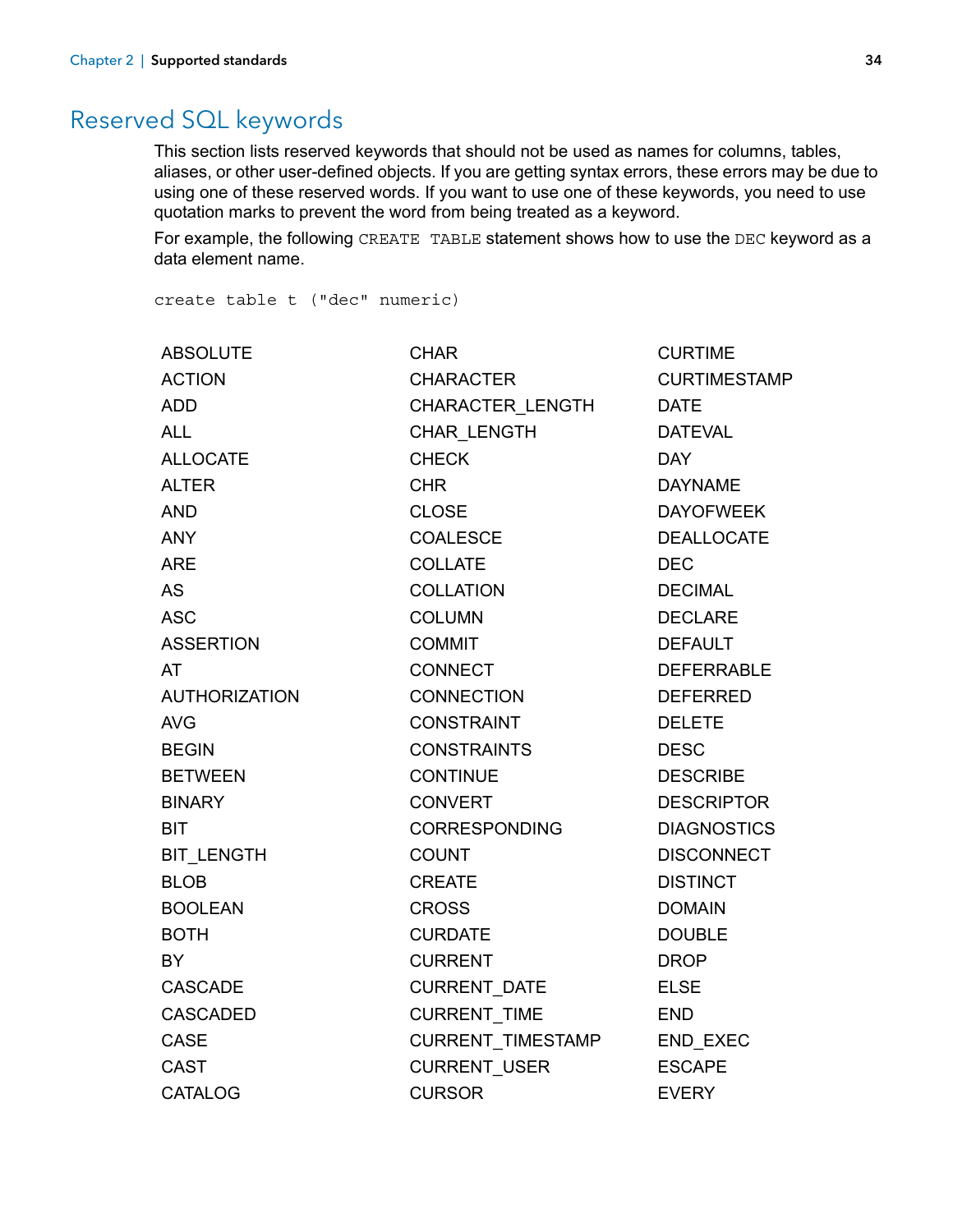| <b>EXCEPT</b>      | <b>IS</b>            | <b>OPTION</b>       |
|--------------------|----------------------|---------------------|
| <b>EXCEPTION</b>   | <b>ISOLATION</b>     | <b>OR</b>           |
| <b>EXEC</b>        | <b>JOIN</b>          | <b>ORDER</b>        |
| <b>EXECUTE</b>     | <b>KEY</b>           | <b>OUTER</b>        |
| <b>EXISTS</b>      | <b>LANGUAGE</b>      | <b>OUTPUT</b>       |
| <b>EXTERNAL</b>    | <b>LAST</b>          | <b>OVERLAPS</b>     |
| <b>EXTRACT</b>     | <b>LEADING</b>       | <b>PAD</b>          |
| <b>FALSE</b>       | <b>LEFT</b>          | <b>PART</b>         |
| <b>FETCH</b>       | <b>LENGTH</b>        | <b>PARTIAL</b>      |
| <b>FIRST</b>       | <b>LEVEL</b>         | <b>PERCENT</b>      |
| <b>FLOAT</b>       | <b>LIKE</b>          | <b>POSITION</b>     |
| <b>FOR</b>         | <b>LOCAL</b>         | <b>PRECISION</b>    |
| <b>FOREIGN</b>     | <b>LONGVARBINARY</b> | <b>PREPARE</b>      |
| <b>FOUND</b>       | <b>LOWER</b>         | <b>PRESERVE</b>     |
| <b>FROM</b>        | <b>LTRIM</b>         | <b>PRIMARY</b>      |
| <b>FULL</b>        | <b>MATCH</b>         | <b>PRIOR</b>        |
| <b>GET</b>         | <b>MAX</b>           | <b>PRIVILEGES</b>   |
| <b>GLOBAL</b>      | <b>MIN</b>           | <b>PROCEDURE</b>    |
| GO                 | <b>MINUTE</b>        | <b>PUBLIC</b>       |
| <b>GOTO</b>        | <b>MODULE</b>        | <b>READ</b>         |
| <b>GRANT</b>       | <b>MONTH</b>         | <b>REAL</b>         |
| <b>GROUP</b>       | <b>MONTHNAME</b>     | <b>REFERENCES</b>   |
| <b>HAVING</b>      | <b>NAMES</b>         | <b>RELATIVE</b>     |
| <b>HOUR</b>        | <b>NATIONAL</b>      | <b>RESTRICT</b>     |
| <b>IDENTITY</b>    | <b>NATURAL</b>       | <b>REVOKE</b>       |
| <b>IMMEDIATE</b>   | <b>NCHAR</b>         | <b>RIGHT</b>        |
| IN                 | NEXT                 | <b>ROLLBACK</b>     |
| <b>INDEX</b>       | <b>NO</b>            | <b>ROUND</b>        |
| <b>INDICATOR</b>   | <b>NOT</b>           | <b>ROW</b>          |
| <b>INITIALLY</b>   | <b>NULL</b>          | <b>ROWID</b>        |
| <b>INNER</b>       | <b>NULLIF</b>        | <b>ROWS</b>         |
| <b>INPUT</b>       | <b>NUMERIC</b>       | <b>RTRIM</b>        |
| <b>INSENSITIVE</b> | <b>NUMVAL</b>        | <b>SCHEMA</b>       |
| <b>NSERT</b>       | <b>OCTET LENGTH</b>  | <b>SCROLL</b>       |
| <b>INT</b>         | OF                   | <b>SECOND</b>       |
| <b>INTEGER</b>     | <b>OFFSET</b>        | <b>SECTION</b>      |
| <b>INTERSECT</b>   | ON                   | <b>SELECT</b>       |
| <b>INTERVAL</b>    | <b>ONLY</b>          | <b>SESSION</b>      |
| <b>INTO</b>        | <b>OPEN</b>          | <b>SESSION_USER</b> |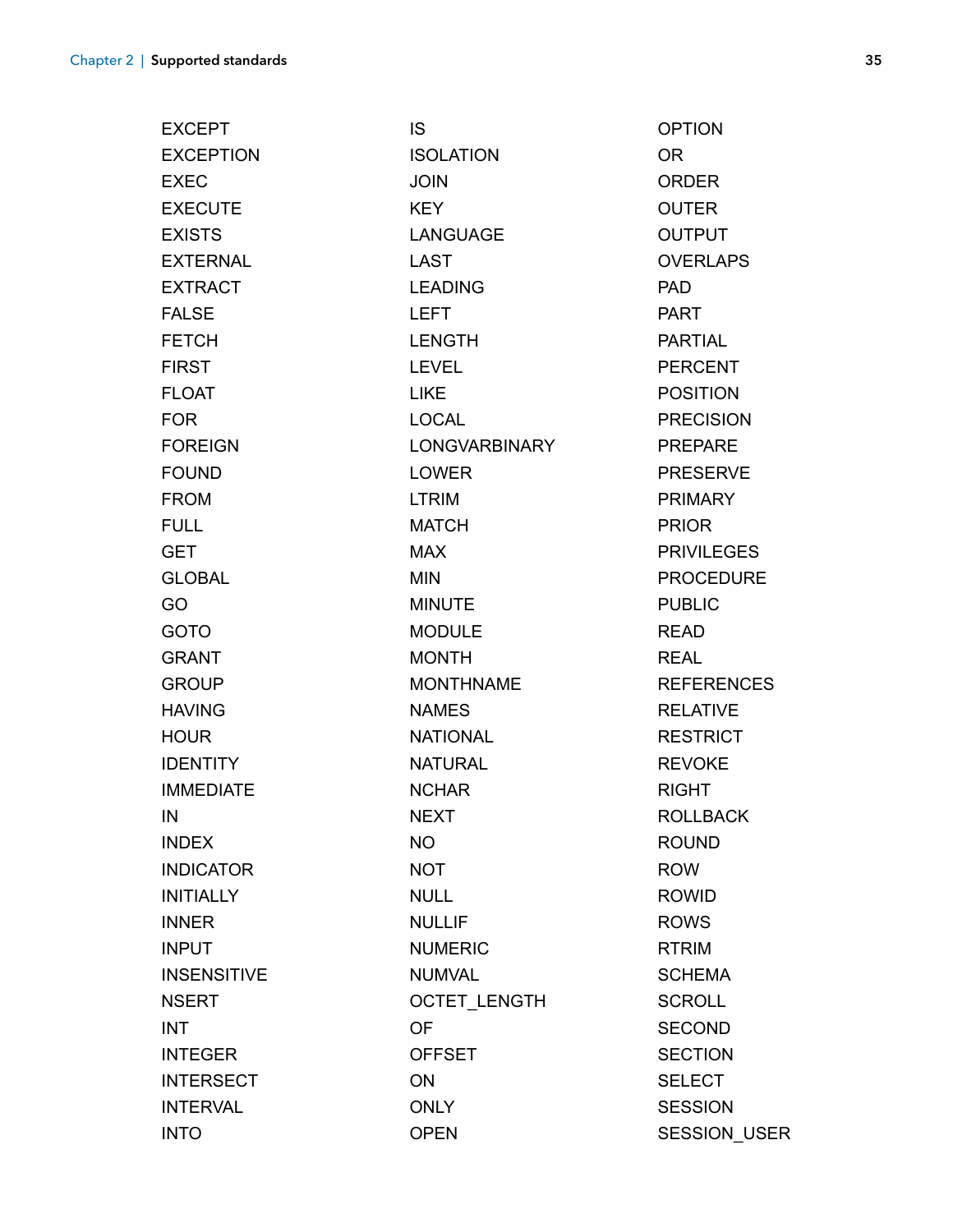| <b>SET</b>          | <b>USERNAME</b>  |
|---------------------|------------------|
| <b>SIZE</b>         | <b>USING</b>     |
| <b>SMALLINT</b>     | <b>VALUE</b>     |
| <b>SOME</b>         | <b>VALUES</b>    |
| <b>SPACE</b>        | <b>VARBINARY</b> |
| SQL                 | <b>VARCHAR</b>   |
| <b>SQLCODE</b>      | <b>VARYING</b>   |
| <b>SQLERROR</b>     | <b>VIEW</b>      |
| <b>SQLSTATE</b>     | <b>WHEN</b>      |
| <b>STRVAL</b>       | <b>WHENEVER</b>  |
| <b>SUBSTRING</b>    | <b>WHERE</b>     |
| <b>SUM</b>          | <b>WITH</b>      |
| SYSTEM_USER         | <b>WORK</b>      |
| <b>TABLE</b>        | <b>WRITE</b>     |
| <b>TEMPORARY</b>    | <b>YEAR</b>      |
| <b>THEN</b>         | <b>ZONE</b>      |
| <b>TIES</b>         |                  |
| <b>TIME</b>         |                  |
| <b>TIMESTAMP</b>    |                  |
| <b>TIMESTAMPVAL</b> |                  |
| <b>TIMEVAL</b>      |                  |
| TIMEZONE_HOUR       |                  |
| TIMEZONE_MINUTE     |                  |
| TO                  |                  |
| <b>TODAY</b>        |                  |
| <b>TRAILING</b>     |                  |
| <b>TRANSACTION</b>  |                  |
| <b>TRANSLATE</b>    |                  |
| <b>TRANSLATION</b>  |                  |
| <b>TRIM</b>         |                  |
| <b>TRUE</b>         |                  |
| <b>UNION</b>        |                  |
| <b>UNIQUE</b>       |                  |
| <b>UNKNOWN</b>      |                  |
| <b>UPDATE</b>       |                  |
| <b>UPPER</b>        |                  |
| <b>USAGE</b>        |                  |
| <b>USER</b>         |                  |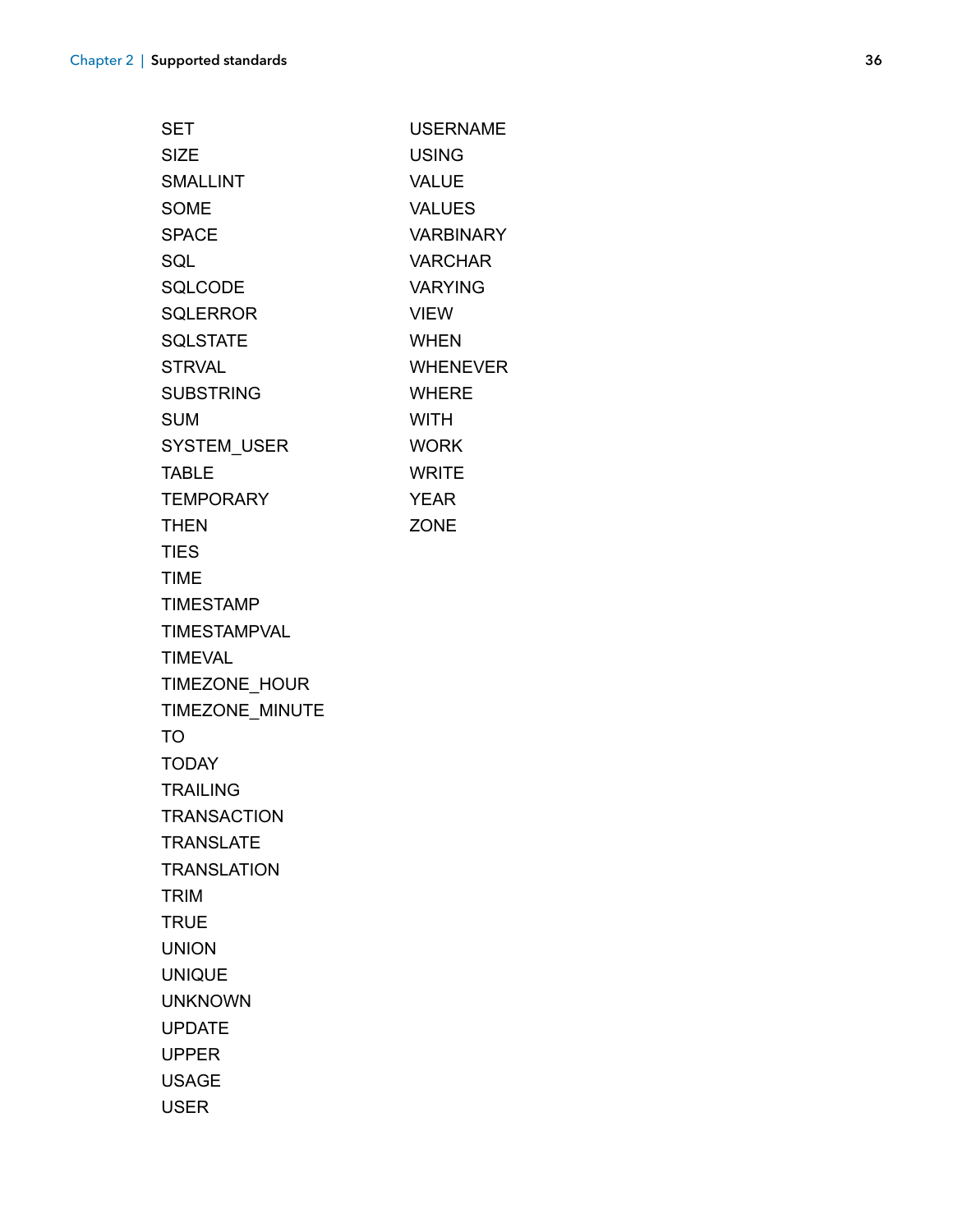# <span id="page-36-0"></span>Index

# **A**

[ABS function 30](#page-29-1) [aggregate functions in SQL 28](#page-27-2) [ALL operator 26](#page-25-0) [ALTER TABLE \(SQL statement\) 21](#page-20-1) [AND operator 27](#page-26-2) [ANY operator 26](#page-25-1) [ATAN function 30](#page-29-2) [ATAN2 function 30](#page-29-3)

# **B**

[BETWEEN operator 25](#page-24-3) [binary data, use in SELECT 15](#page-14-0) [blank characters 25](#page-24-4) [blank value in columns 18](#page-17-0) [BLOB data type, use in SELECT 15](#page-14-1)

# **C**

[CASE WHEN function 32](#page-31-2) [CAST function 16](#page-15-1) [CEIL function 30](#page-29-4) [CEILING function 30](#page-29-5) [character operators in SQL expressions 25](#page-24-5) [CHR function 29](#page-28-1) [COALESCE function 33](#page-32-0) [column aliases 8](#page-7-2) [constants in SQL expressions 23](#page-22-3) container field [stored externally 21](#page-20-2) [with CREATE TABLE statement 21](#page-20-3) [with GetAs function 16](#page-15-2) [with INSERT statement 18](#page-17-1) [with PutAs function 18](#page-17-2) [with SELECT statement 16](#page-15-3) [with UPDATE statement 19](#page-18-1) [CREATE INDEX \(SQL statement\) 22](#page-21-2) [CREATE TABLE \(SQL statement\) 20](#page-19-1) [CURDATE function 32](#page-31-3) [CURRENT USER function 29](#page-28-2) [CURRENT\\_DATE function 32](#page-31-4) [CURRENT\\_TIME function 32](#page-31-5) [CURRENT\\_TIMESTAMP function 32](#page-31-6) [CURRENT\\_USER function 29](#page-28-3) [cursors in ODBC 14](#page-13-1) [CURTIME function 32](#page-31-7) [CURTIMESTAMP function 32](#page-31-8)

# **D**

[date formats 23](#page-22-4) [DATE function 32](#page-31-9) [date operators in SQL expressions 25](#page-24-6) [DATEVAL function 32](#page-31-10) [DAY function 30](#page-29-6) [DAYNAME function 29](#page-28-4) [DAYOFWEEK function 30](#page-29-7) [DEFAULT \(SQL clause\) 20](#page-19-2) [DEG function 30](#page-29-8) [DEGREES function 30](#page-29-9) [DELETE \(SQL statement\) 17](#page-16-2) [DISTINCT operator 8](#page-7-3) [documentation 5](#page-4-4) [DROP INDEX \(SQL statement\) 22](#page-21-3)

# **E**

[empty string, use in SELECT 15](#page-14-2) [ExecuteSQL function 6,](#page-5-2) [7](#page-6-4) [EXISTS operator 26](#page-25-2) [EXP function 31](#page-30-0) [exponential notation in SQL expressions 24](#page-23-2) [expressions in SQL 23](#page-22-5) [EXTERNAL \(SQL clause\) 21](#page-20-2)

# **F**

[FETCH FIRST \(SQL clause\) 13](#page-12-1) [field names in SQL expressions 23](#page-22-6) [field repetitions 17,](#page-16-3) [20](#page-19-3) FileMaker Server [documentation 5](#page-4-4) [files, use in container fields 16](#page-15-2) [FLOOR function 31](#page-30-1) [FOR UPDATE \(SQL clause\) 14](#page-13-2) [FROM \(SQL clause\) 9](#page-8-2) [FULL OUTER JOIN 10](#page-9-1) [functions in SQL expressions 28](#page-27-3)

# **G**

[GetAs function 16](#page-15-4) [GROUP BY \(SQL clause\) 11](#page-10-2)

# **H**

[HAVING \(SQL clause\) 11](#page-10-3) [HOUR function 31](#page-30-2)

# **I**

[IN operator 25](#page-24-7) [INNER JOIN 10](#page-9-2) [INSERT \(SQL statement\) 17](#page-16-4) [INT function 31](#page-30-3) [IS NOT NULL operator 25](#page-24-8) [IS NULL operator 25](#page-24-9)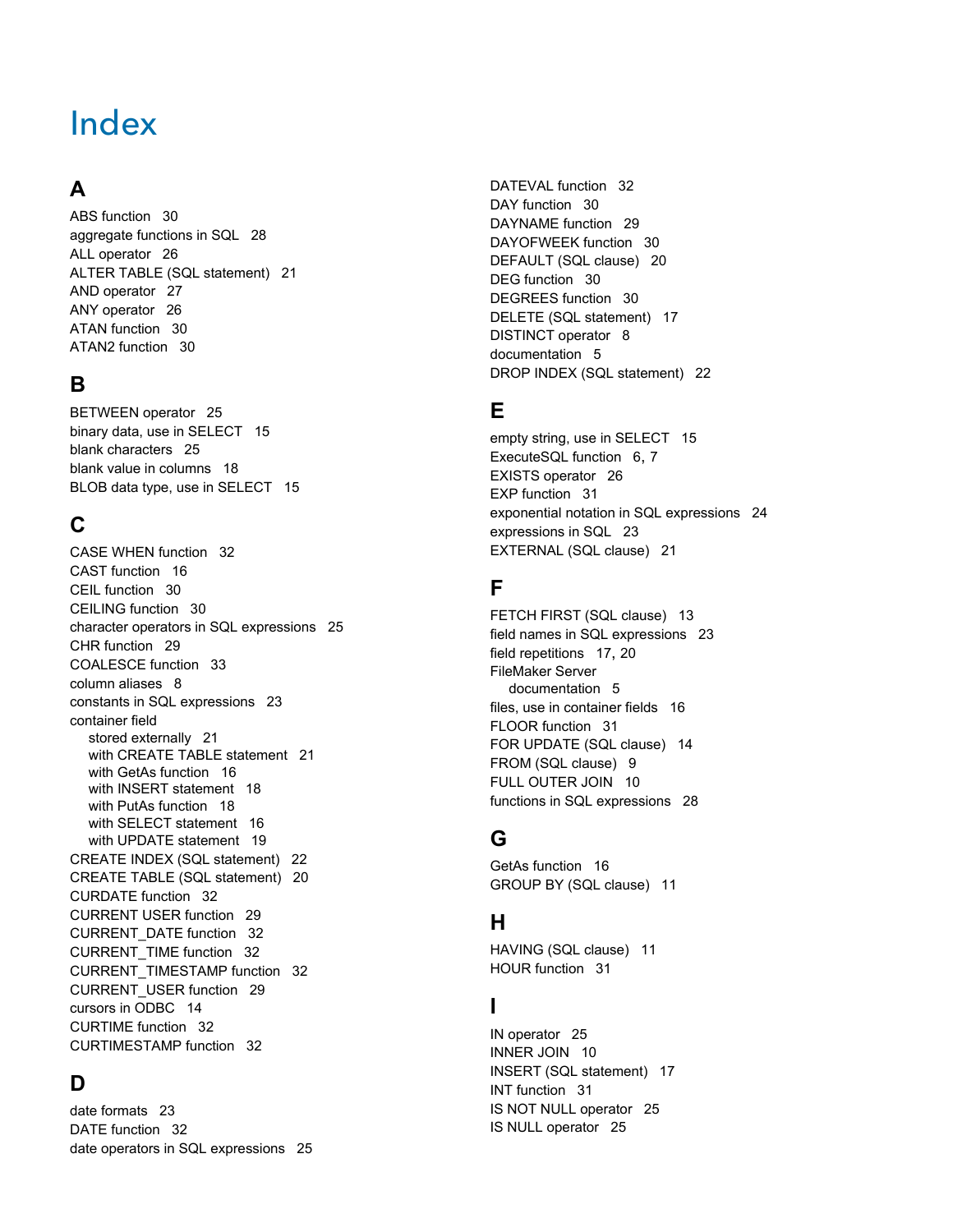# **J**

JDBC client driver [portals 7](#page-6-5) [Unicode support 7](#page-6-6) [join 10](#page-9-2)

# **K**

[keywords, reserved SQL 34](#page-33-1)

# **L**

[LEFT function 29](#page-28-5) [LEFT OUTER JOIN 10](#page-9-3) [LENGTH function 31](#page-30-4) [LIKE operator 25](#page-24-10) [LN function 31](#page-30-5) [LOG function 31](#page-30-6) [logical operators in SQL expressions 27](#page-26-3) [LOWER function 29](#page-28-6) [LTRIM function 29](#page-28-7)

## **M**

[MAX function 31](#page-30-7) [MIN function 31](#page-30-8) [MINUTE function 31](#page-30-9) [MOD function 30](#page-29-10) [MONTH function 31](#page-30-10) [MONTHNAME function 29](#page-28-8)

# **N**

[NOT IN operator 26](#page-25-3) [NOT LIKE operator 25](#page-24-11) [NOT NULL \(SQL clause\) 20](#page-19-4) [NOT operator 27](#page-26-4) [null value 18](#page-17-0) [NULLIF function 33](#page-32-1) [numeric operators in SQL expressions 24](#page-23-3) [NUMVAL function 31](#page-30-11)

# **O**

ODBC client driver [portals 7](#page-6-5) [Unicode support 7](#page-6-6) [ODBC standards compliance 7](#page-6-7) [OFFSET \(SQL clause\) 13](#page-12-2) [online documentation 5](#page-4-4) [operator precedence in SQL expressions 27](#page-26-5) [OR operator 27](#page-26-6) [ORDER BY \(SQL clause\) 12](#page-11-2) [OUTER JOIN 10](#page-9-1)

# **P**

[PDFs 5](#page-4-4) [peer rows 13,](#page-12-3) [14](#page-13-3) [PI function 31](#page-30-12) [portals 7](#page-6-5) [positioned updates and deletes 14](#page-13-1) [PREVENT INDEX CREATION 23](#page-22-7) [PutAs function 18](#page-17-2), [19](#page-18-2)

# **R**

[RADIANS function 31](#page-30-13) [relational operators in SQL expressions 25](#page-24-12) [reserved SQL keywords 34](#page-33-1) [RIGHT function 29](#page-28-9) [RIGHT OUTER JOIN 10](#page-9-4) [ROUND function 31](#page-30-14) [RTRIM function 29](#page-28-10)

# **S**

[scientific notation in SQL expressions 24](#page-23-2) [SECOND function 31](#page-30-15) [SELECT \(SQL statement\) 8](#page-7-4) [binary data 15](#page-14-0) [BLOB data type 15](#page-14-1) [empty string 15](#page-14-2) [SIGN function 31](#page-30-16) [SIN function 31](#page-30-17) [sort order 12](#page-11-3) [SPACE function 29](#page-28-11) [SQL aggregate functions 28](#page-27-2) [SQL expressions 23](#page-22-5) [character operators 25](#page-24-5) [constants 23](#page-22-3) [date operators 25](#page-24-6) [exponential or scientific notation 24](#page-23-2) [field names 23](#page-22-6) [functions 28](#page-27-3) [logical operators 27](#page-26-3) [numeric operators 24](#page-23-3) [operator precedence 27](#page-26-5) [relational operators 25](#page-24-12) [SQL standards compliance 7](#page-6-8) SQL statements [ALTER TABLE 21](#page-20-1) [CREATE INDEX 22](#page-21-2) [CREATE TABLE 20](#page-19-1) [DELETE 17](#page-16-2) [DROP INDEX 22](#page-21-3) [INSERT 17](#page-16-4) [reserved keywords 34](#page-33-1) [SELECT 8](#page-7-4) [supported by client drivers 7](#page-6-9) [UPDATE 19](#page-18-3) SQL C WCHAR data type 7 [SQL-92 7](#page-6-8) [SQRT function 31](#page-30-18) [standards compliance 7](#page-6-8) [string functions 29](#page-28-12) [STRVAL function 29](#page-28-13) [subqueries 18](#page-17-3)